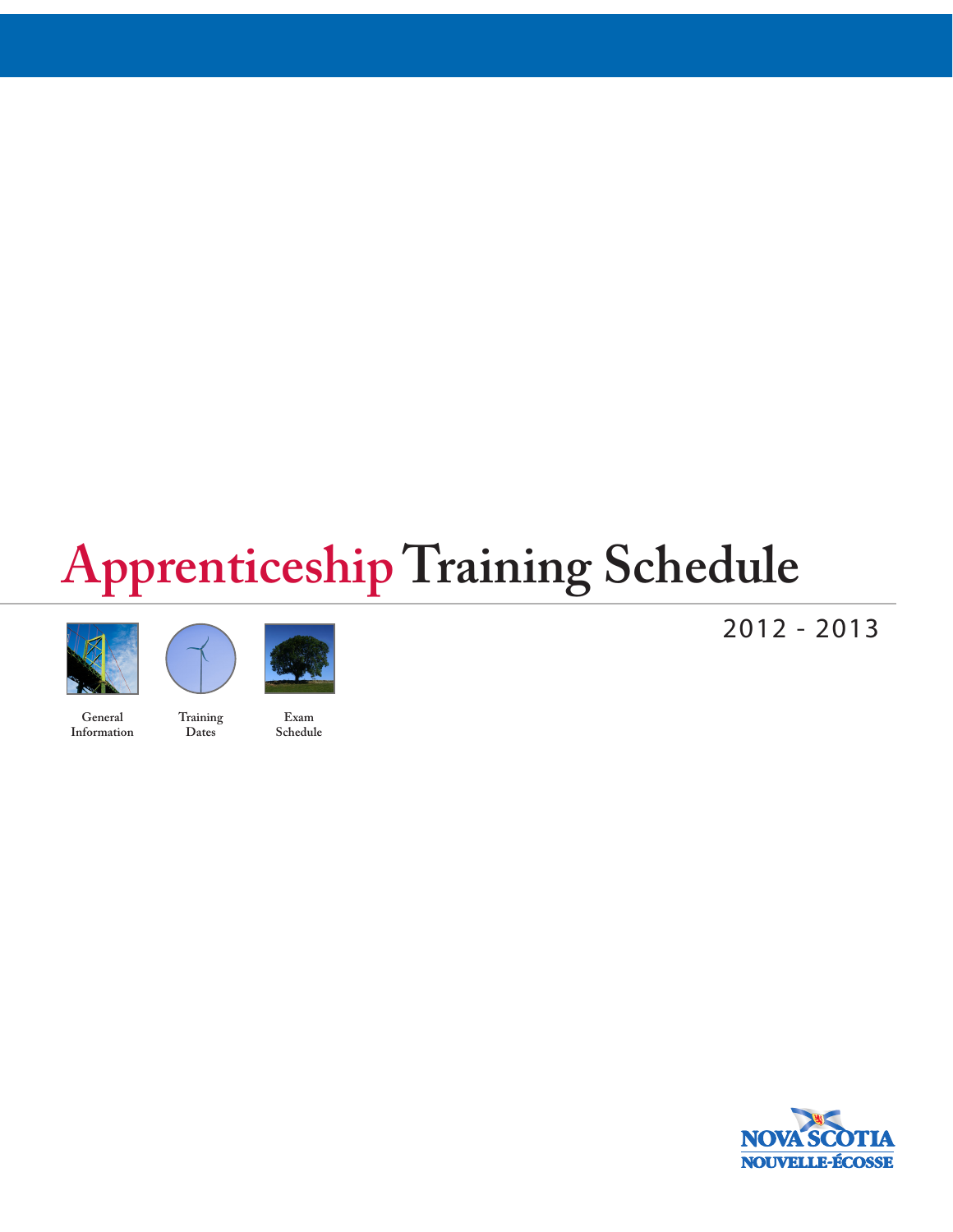#### **DECLARATION OF WAIVER**

The information in this Training Schedule was valid at the time of posting. The Apprenticeship Training Division reserves the right to make changes without prior notice affecting, but not limited to, such areas as fees, course scheduling, instructor availability, programs of study and general regulations.

If you have questions, please contact your Training Officer.

#### **General Information**

| Scholarships for Apprentices Attending NSCC3   |  |
|------------------------------------------------|--|
|                                                |  |
| Awards and Grants – Eligibility at a Glance  4 |  |

#### **Training**

| ASEP – GM Auto Service Education Program 8  |
|---------------------------------------------|
|                                             |
|                                             |
|                                             |
|                                             |
|                                             |
|                                             |
| Electrician, Construction and Industrial 13 |
|                                             |
|                                             |
| Industrial Mechanic (Millwright)  18        |
| Instrumentation and Control Technician 19   |
|                                             |
|                                             |
|                                             |

### **Examination Information**

| Motor Vehicle Body Repairer (Metal & Paint)23 |  |
|-----------------------------------------------|--|
|                                               |  |
|                                               |  |
|                                               |  |
|                                               |  |
|                                               |  |
|                                               |  |
|                                               |  |
|                                               |  |
|                                               |  |
|                                               |  |
| Truck and Transport Mechanic32                |  |
|                                               |  |

[Examination Schedule for 2012 • 2013](#page-36-0) ..............36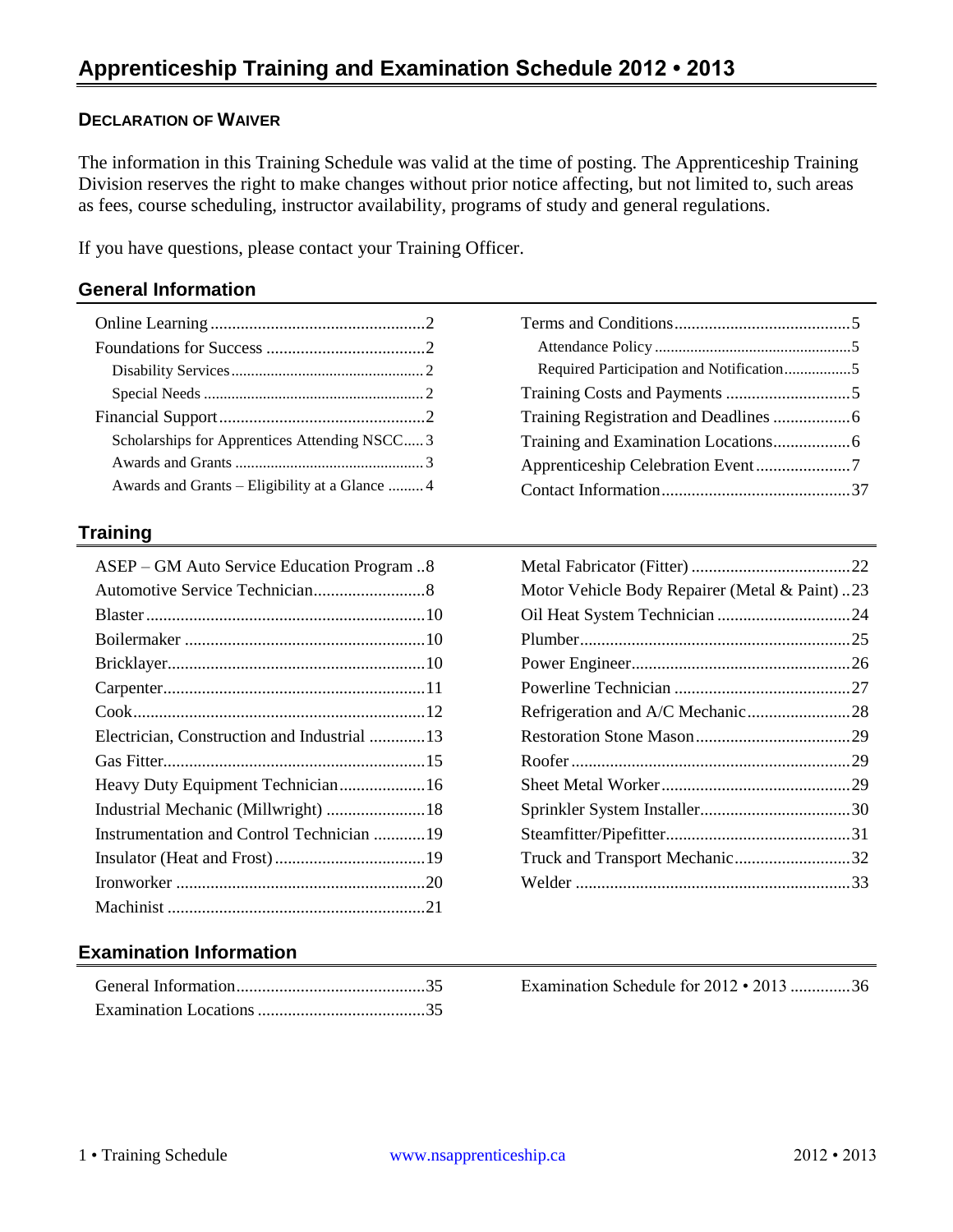### <span id="page-2-0"></span>**Online Learning**

The Virtual Campus of the Nova Scotia Community College, in partnership with the Apprenticeship Training Division, provides apprentices the opportunity to access training through the internet. Apprentices can access training from home, work or wherever an internet connection is available. Training is offered in a course-based format (each course equals a 30-hour credit). **Apprentices who access online training are expected to complete one group/level of courses per year.**

Individuals are not required to purchase computer equipment to participate in online learning: Terminals are available in the libraries of Nova Scotia Community College campuses, as well as in community CAP sites. Tuition for apprentices is a flat fee of \$82.80 per online course and participants are also responsible for purchasing textbooks and other resource materials. Please visit our website for additional information: [www.nsapprenticeship.ca/current\\_apprentices/OnlineTechnicalTraining.shtml](http://www.nsapprenticeship.ca/current_apprentices/OnlineTechnicalTraining.shtml) 

The online courses offered at NSCC's Virtual Campus are noted throughout this training schedule. They are also listed on NSCC's Virtual Campus site: [www.apprenticeship.nscc.ca](http://www.apprenticeship.nscc.ca/)

#### <span id="page-2-1"></span>**Foundations for Success**

#### <span id="page-2-2"></span>**Disability Services**

The Division is committed to providing apprentices who have documented disabilities with reasonable, equitable and safe accessibility to programs and services offered in the apprenticeship training program. The Division can arrange to have reasonable and appropriate accommodation provided for apprentices if there is sufficient time for planning and implementation. Therefore, early identification is encouraged.

It is your responsibility to self-identify a disability and to supply all current supporting documentation such as that from prior educational institutions and agencies, doctor's certificates, psycho-educational assessments and Individual Program Plans (IPPs).

#### <span id="page-2-3"></span>**Special Needs**

If you have any concerns about your potential for success in the apprenticeship program, we encourage you to contact your Training Officer to arrange a confidential meeting. Together, you and the Training Officer will identify support services which may be available to help you succeed in apprenticeship. These supports may include refresher courses, tutoring, reader-assisted examinations, prior learning assessments and learning plan development.

For more information on these services, please contact your [Training Officer.](http://nsapprenticeship.ca/contact_information/training_officers.shtml)

#### <span id="page-2-4"></span>**Financial Support**

You may be entitled to Employment Insurance benefits through Service Canada while participating in apprenticeship technical training in Nova Scotia, or other financial assistance. Please visit our website for details: [nsapprenticeship.ca/financial\\_assistance/financial\\_assistance.shtml](http://nsapprenticeship.ca/financial_assistance/financial_assistance.shtml)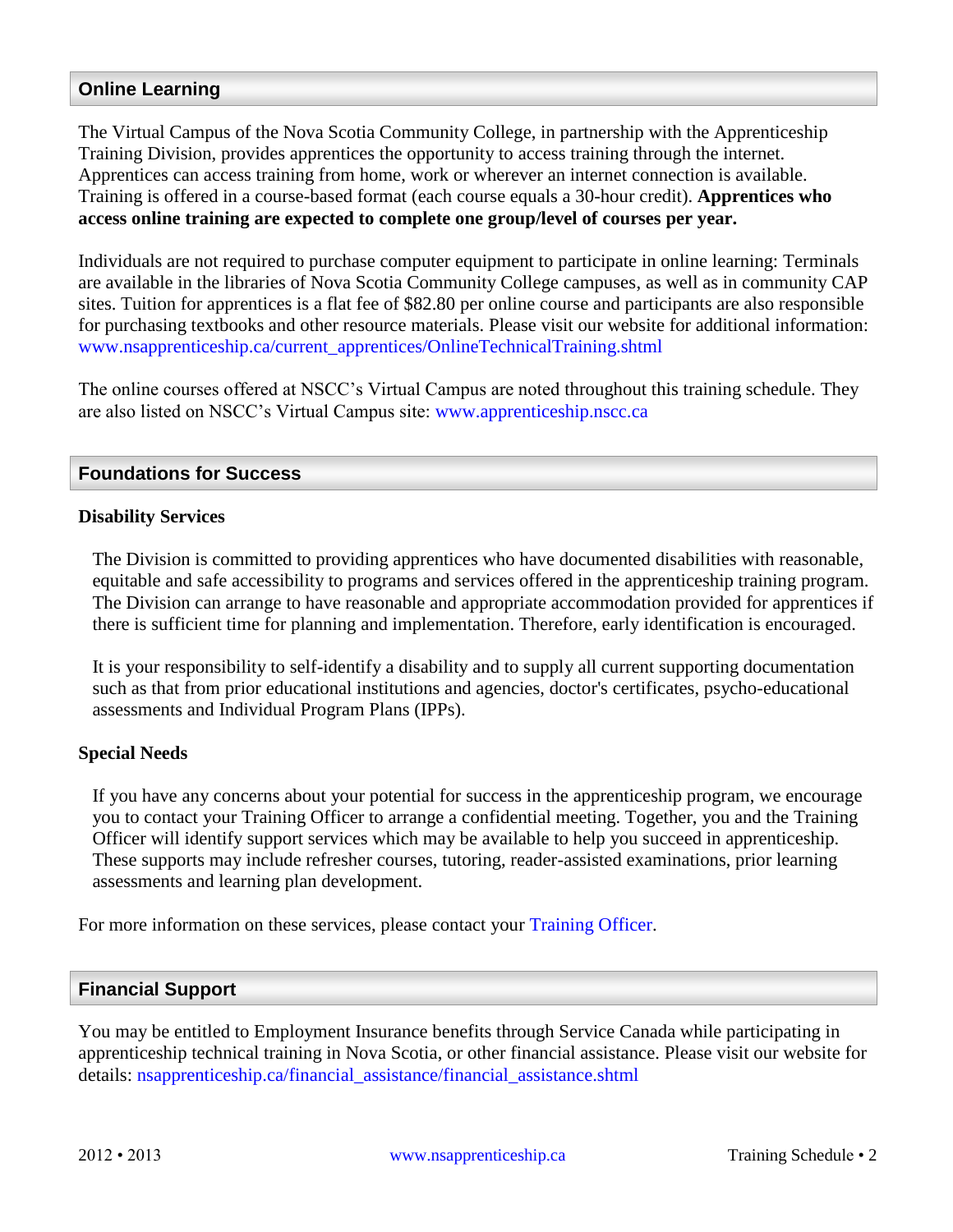### <span id="page-3-0"></span>**Scholarships for Apprentices Attending NSCC**

The construction industry has created a number of scholarships in celebration of the 150th Anniversary of the Construction Association of Nova Scotia (CANS). Many of these are available to apprentices participating in construction and related occupations to offset their NSCC expenses.

Please visit CANS' site, [www.cans.ns.ca/about/anniversary,](http://www.cans.ns.ca/about/anniversary) for information about "Building Futures" scholarships.

Also visit NSCC's site: [www.nscc.ca/Admissions/Cost\\_And\\_Financial\\_Aid/Scholarships\\_And\\_Bursaries](http://www.nscc.ca/Admissions/Cost_And_Financial_Aid/Scholarships_And_Bursaries)

#### <span id="page-3-1"></span>**Awards and Grants**

Taxable awards and grants are available to registered apprentices:

| Apprenticeship Incentive Grant (AIG): \$1,000  | for all Red Seal trades     |
|------------------------------------------------|-----------------------------|
| Apprentice Progression Award (APA): \$700      | for all designated trades   |
| Apprenticeship Completion Grant (ACG): \$2,000 | for all Red Seal trades     |
| Apprentice Completion Award (ACA): \$1,000     | for all non-Red Seal trades |

Details, eligibility requirements and application procedures for these awards and grants are available on our website: [www.nsapprenticeship.ca/financial\\_assistance/financial\\_assistance.shtml](http://www.nsapprenticeship.ca/financial_assistance/financial_assistance.shtml) 

#### **Apprenticeship Progression and Completion Awards – Groups C and D (Levels 3 and 4)**

The Apprenticeship Progression and Completion Awards are taxable cash grants made available to registered apprentices who successfully progress through the third and/or fourth levels of training in Red Seal and non-Red Seal trades, as well as those who receive a Certificate of Apprenticeship in non-Red Seal trades.

The Apprentice Award Trust was established by the Province in April 2008 to assist in reducing the financial burden on apprentices as they work towards trade certification. The Trust is administered by non-governmental Trustees who are involved in the trades and appointed by the Minister of Labour and Advanced Education.

The Apprenticeship Progression Award is \$700.00 per year for those who have successfully completed all training requirements as they progress through their third, fourth and fifth (in applicable trades) levels of training. The Apprenticeship Completion Award is \$1,000 and is issued to registered apprentices who pass the certification examination in a non-Red Seal trade and receive a Certificate of Apprenticeship.

The Awards are paid twice yearly:

- In September for apprentices applying between January and June (prior to September); and
- In March for apprentice applying between July and December (prior to March).
- Applications must be received within six months of achieving eligibility.

Applications for the Apprenticeship Progression Award will be distributed to apprentices during the first week of technical training. Applications for the Apprenticeship Completion Award will be mailed with Certificates of Apprenticeship.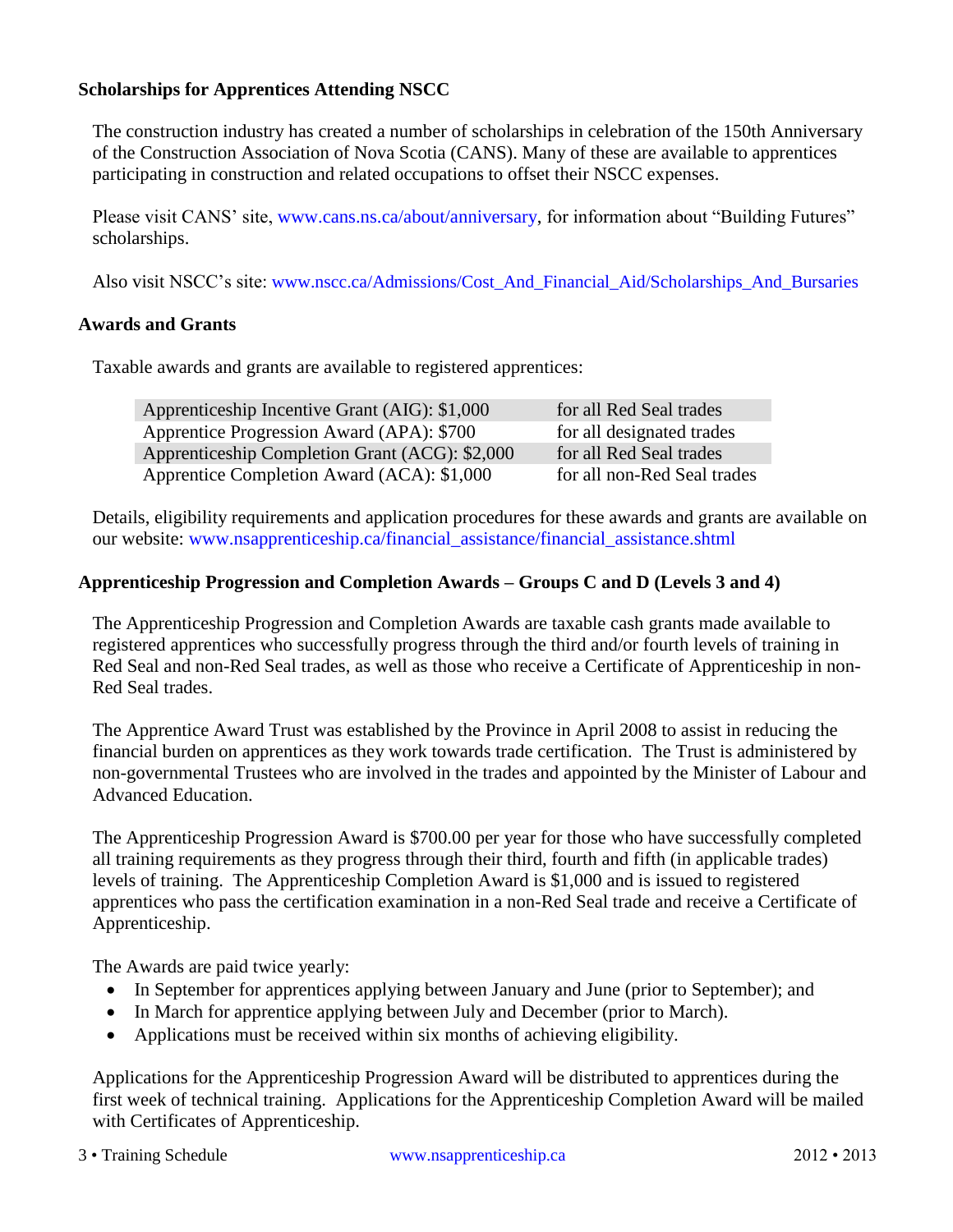### <span id="page-4-0"></span>**Awards and Grants – Eligibility at a Glance**

**Please note:** Applications for the Apprenticeship Progression Award (APA) and Apprenticeship Completion Award (ACA) must be received within **six months** of achieving eligibility.

|                                                                                                                                                                                                                                                                                                                                                                                                                                    | <b>AIG</b>                                                                       |                                                                                  | <b>APA</b>                                                    |                          | ACG   | <b>ACA</b>                                                                                                            |         |
|------------------------------------------------------------------------------------------------------------------------------------------------------------------------------------------------------------------------------------------------------------------------------------------------------------------------------------------------------------------------------------------------------------------------------------|----------------------------------------------------------------------------------|----------------------------------------------------------------------------------|---------------------------------------------------------------|--------------------------|-------|-----------------------------------------------------------------------------------------------------------------------|---------|
| <b>RED SEAL TRADE</b>                                                                                                                                                                                                                                                                                                                                                                                                              | \$1,000                                                                          | \$1,000                                                                          | \$700                                                         | \$700                    | \$700 | \$2,000                                                                                                               | \$1,000 |
| Cook<br>Ironworker (Generalist)<br>Ironworker (Struc/Ornamental)<br>*Ironworker (Reinforcing) (see last row<br>of chart for information about award and<br>grant eligibility)*<br>Oil Heat System Technician<br>Sprinkler System Installer<br>Welder                                                                                                                                                                               | Successful<br>completion<br>of Level 1/<br>Group A<br>training $\&$<br>2,000 hrs | Successful<br>completion<br>of Level 2/<br>Group B<br>training $\&$<br>4,000 hrs | N/A                                                           | N/A                      |       | Successful<br>completion<br>of all<br>requirements<br>of program<br>$&$ pass the IP<br>Red Seal<br>examination        |         |
| Automotive Service Tech*<br><b>Industrial Electrician</b>                                                                                                                                                                                                                                                                                                                                                                          | $^{\prime\prime}$                                                                | $^{\prime\prime}$                                                                | Successful<br>completion completion<br>of Level 3/<br>Group C | Successful<br>of Group D |       | Successful<br>completion<br>of Level 4 or<br>Group E                                                                  |         |
| Boilermaker<br>Bricklayer<br>Carpenter<br><b>Construction Electrician</b><br>Heavy Duty Equipment Tech<br>Industrial Mechanic Millwright<br>Instrumentation & Control Tech<br>Machinist<br><b>Metal Fabricator</b><br>Motor Vehicle Body Repairer<br>Painter and Decorator<br>Plumber<br>Powerline Technician<br>Refrigeration & A/C Mechanic<br><b>Sheet Metal Worker</b><br>Steamfitter-Pipefitter<br>Truck & Transport Mechanic | $^{\prime\prime}$                                                                | $^{\prime\prime}$                                                                | Successful<br>completion<br>of Level 3/<br>Group C            | N/A                      |       | Successful<br>completion<br>of all<br>requirements<br>of program<br>$&$ pass the IP<br><b>Red Seal</b><br>examination |         |
| *Ironworker (Reinforcing)<br>Mobile Crane Operator                                                                                                                                                                                                                                                                                                                                                                                 | Yes                                                                              |                                                                                  |                                                               |                          |       | Yes                                                                                                                   |         |

|                                | AIG     |         | APA   |       | ACG   | <b>ACA</b> |         |
|--------------------------------|---------|---------|-------|-------|-------|------------|---------|
| <b>NON-RED SEAL TRADE</b>      | \$1,000 | \$1,000 | \$700 | \$700 | \$700 | \$2,000    | \$1,000 |
| <b>Boat Builder</b>            |         |         |       |       |       |            | Yes     |
| Gas Fitter Level 3             |         |         | Yes   |       |       |            |         |
| Gas Fitter Level 2             |         |         |       | Yes   |       |            |         |
| Gas Fitter Level 1             |         |         |       |       |       |            | Yes     |
| Power Engineer 4 <sup>th</sup> |         |         | Yes   |       |       |            |         |
| Power Engineer $3rd$           |         |         |       | Yes   |       |            |         |
| Power Engineer $2nd$           |         |         |       |       |       |            | Yes     |
| <b>Restoration Stone Mason</b> |         |         | Yes   | Yes   | Yes   |            | Yes     |

**\***Apprentices who receive Service Station Mechanic certification are **not** eligible for the Apprentice Completion Award (ACA). The final award they receive is the Apprentice Progression Award (APA) upon successful completion of Level 3/Group C. If they continue for the complete AST certification, they will be eligible for the Apprenticeship Completion Grant (ACG).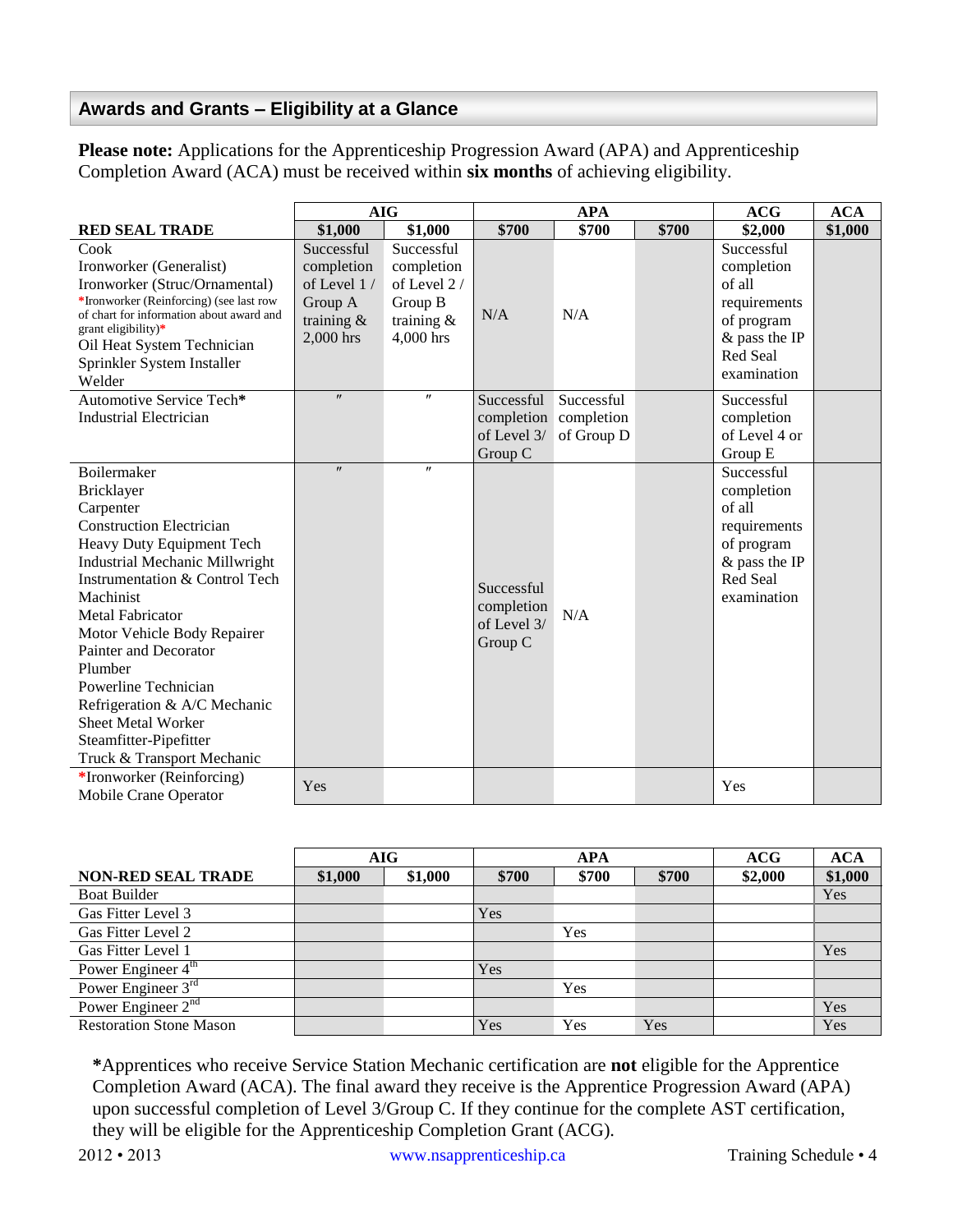#### <span id="page-5-0"></span>**Terms and Conditions**

Apprenticeship Training reserves the right to remove individuals from technical training at its sole discretion and without notice. Individuals will be removed for reasons such as, but not limited to: not meeting the requirements of the attendance policy; displaying unruly or disruptive behavior; etc.

#### <span id="page-5-1"></span>**Attendance Policy**

A mandatory attendance policy applies to all training to ensure compliance with the *Apprenticeship and Trades Qualifications Act* and General Regulations, Service Canada funding requirements and employer expectations, and to recognize the intensive nature of the training courses.

For apprenticeship technical training, prompt and regular attendance is required of all clients. If a client is unable to attend training, they must inform the school prior to commencement of class. Upon return to class, it is the responsibility of the client to meet with the instructor to make arrangements to complete the course work. If a client is unable to complete the required course work due to absenteeism, they will be required to retake the training.

Apprenticeship Training reserves the right to inform employers and Service Canada of absences from training.

#### <span id="page-5-2"></span>**Required Participation and Notification**

Apprentices must participate in the required technical training. Refusal to do so for two successive sections of training may result in cancellation from the program. Apprentices must notify their Training Officer if their mailing address or employer's information has changed.

### <span id="page-5-3"></span>**Training Costs and Payments**

The cost for technical training is \$82.80 per week. To register for in-class technical training (ie, a *group* of courses), complete a Technical Training Enrolment Form (available on our website: [www.nsapprenticeship.ca/forms\\_and\\_publications/TTEForm.pdf\)](http://www.nsapprenticeship.ca/forms_and_publications/TTEForm.pdf) and submit it with a non-refundable tuition *deposit* of \$82.80 for the first week to the Apprenticeship Training Division. The tuition *balance* (\$82.80 x number of remaining weeks) must be paid to the Training Provider on the first day of classes. Failure to remit the full tuition balance on the first day of classes will result in an individual's removal from technical training and forfeiture of their tuition deposit.

Accepted forms of payment for the non-refundable \$82.80 tuition *deposit* are:

| <b>Halifax Office</b>                       | Certified cheque, company cheque or money order (payable to Minister of Finance),<br>debit card, VISA or Mastercard, cash (exact amount only)                      |
|---------------------------------------------|--------------------------------------------------------------------------------------------------------------------------------------------------------------------|
| <b>Sydney &amp; Truro</b><br><b>Offices</b> | Certified cheque, company cheque or money order (payable to Minister of Finance),<br>debit card, VISA or Mastercard                                                |
| <b>All Other Offices</b>                    | Certified cheque, company cheque or money order (payable to Minister of Finance),<br>Visa or Mastercard (credit card information noted on Training Enrolment Form) |
| <b>Mailed Payments</b>                      | Certified cheque, company cheque or money order (payable to Minister of Finance),<br>VISA or Mastercard (credit card information noted on Training Enrolment Form) |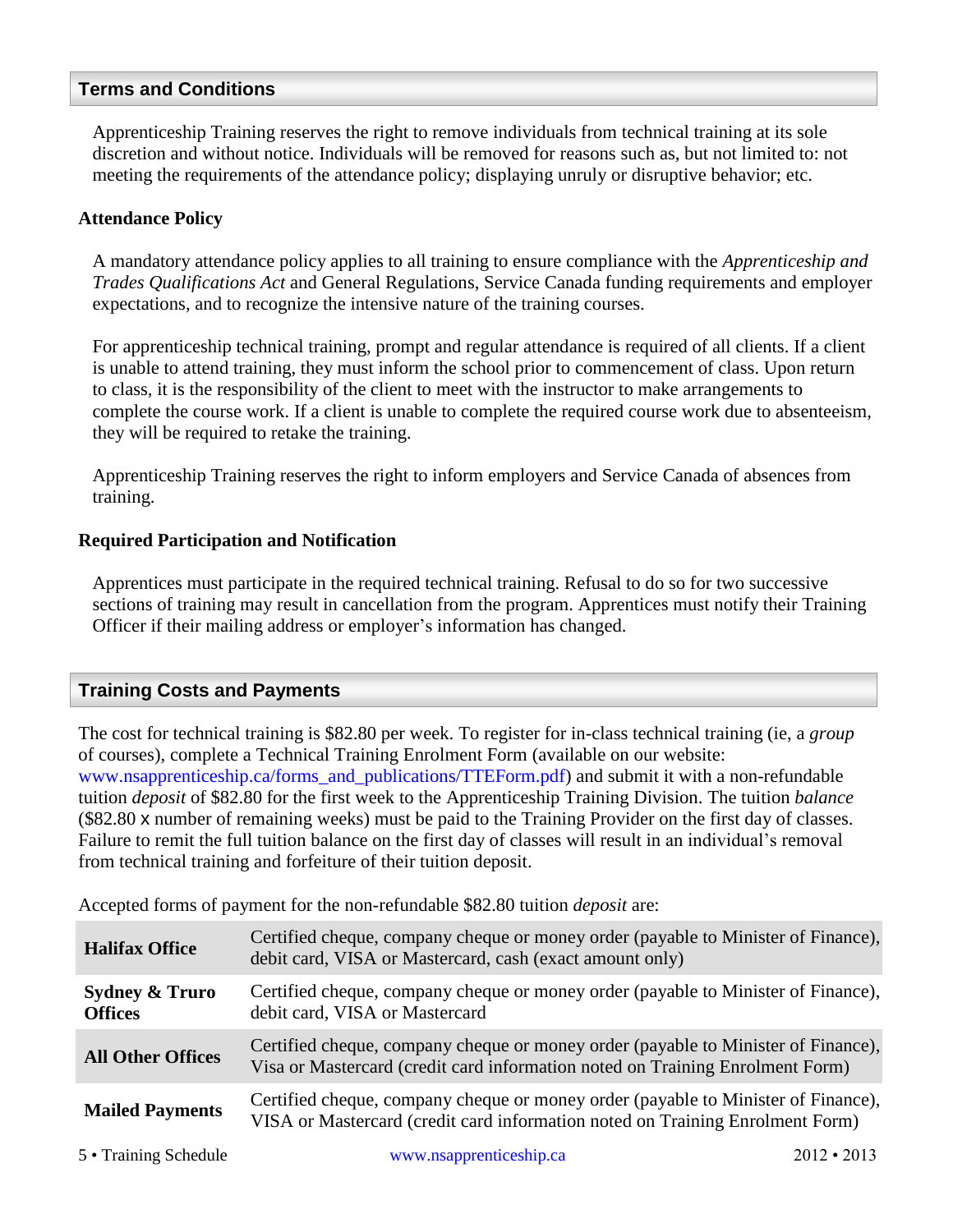### <span id="page-6-2"></span><span id="page-6-0"></span>**Training Registration and Deadlines**

Training Providers will not permit an individual to attend technical training unless they have been registered through the Apprenticeship Training Division. Once you are registered to attend in-class technical training (assigned a seat), you will receive a course scheduling package four to six weeks prior to the commencement of training. If you do not receive a course scheduling package, please contact your Training Officer.

The registration procedures for both in-class and online training are outlined on our website: [www.nsapprenticeship.ca/current\\_apprentices/technical\\_training.shtml](http://www.nsapprenticeship.ca/current_apprentices/technical_training.shtml)

- June 8, 2012 is the registration deadline for courses starting September to December 2012.
- October 12, 2012 is the registration deadline for all courses starting after January 1, 2013.

If you miss the deadlines, training may be full. Do not hesitate: complete the Technical Training Enrolment Form as soon as possible and forward it with the tuition deposit. If seats are available, they will be assigned on a first-come, first-served basis.

#### **Tuition deposits will not be accepted without the completed Technical Training Enrolment Form.**

<span id="page-6-1"></span>

| <b>Training and Examination Locations</b> |  |
|-------------------------------------------|--|
|-------------------------------------------|--|

| <b>NSCC Akerley Campus</b>            | 21 Woodlawn Road, Dartmouth             |
|---------------------------------------|-----------------------------------------|
| <b>NSCC Bayers Lake</b>               | 115 Chain Lake Drive, Bayers Lake       |
| <b>NSCC Burridge Campus</b>           | 372 Pleasant Street, Yarmouth           |
| <b>NSCC Dartmouth Gate Site</b>       | 375 Pleasant Street, Dartmouth          |
| NSCC Institute of Technology Campus   | 5685 Leeds Street, Halifax              |
| <b>NSCC Kingstec Campus</b>           | 236 Belcher Street, Kentville           |
| <b>NSCC Marconi Campus</b>            | 1240 Grand Lake Road, Sydney            |
| <b>NSCC Pictou Campus</b>             | 39 Acadia Avenue, Stellarton            |
| NSCC Virtual Campus (Online Learning) | apprenticeship.nscc.ca, P: 877-491-6774 |
| <b>NSCC Waterfront Campus</b>         | 80 Mawiomi Place, Dartmouth             |
| Insulator (Heat and Frost), Local 116 | 106 Chain Lake Drive, Unit 2 D, Halifax |
| Plumbing and Pipefitting, Local 56    | 40 Neptune Crescent, Dartmouth          |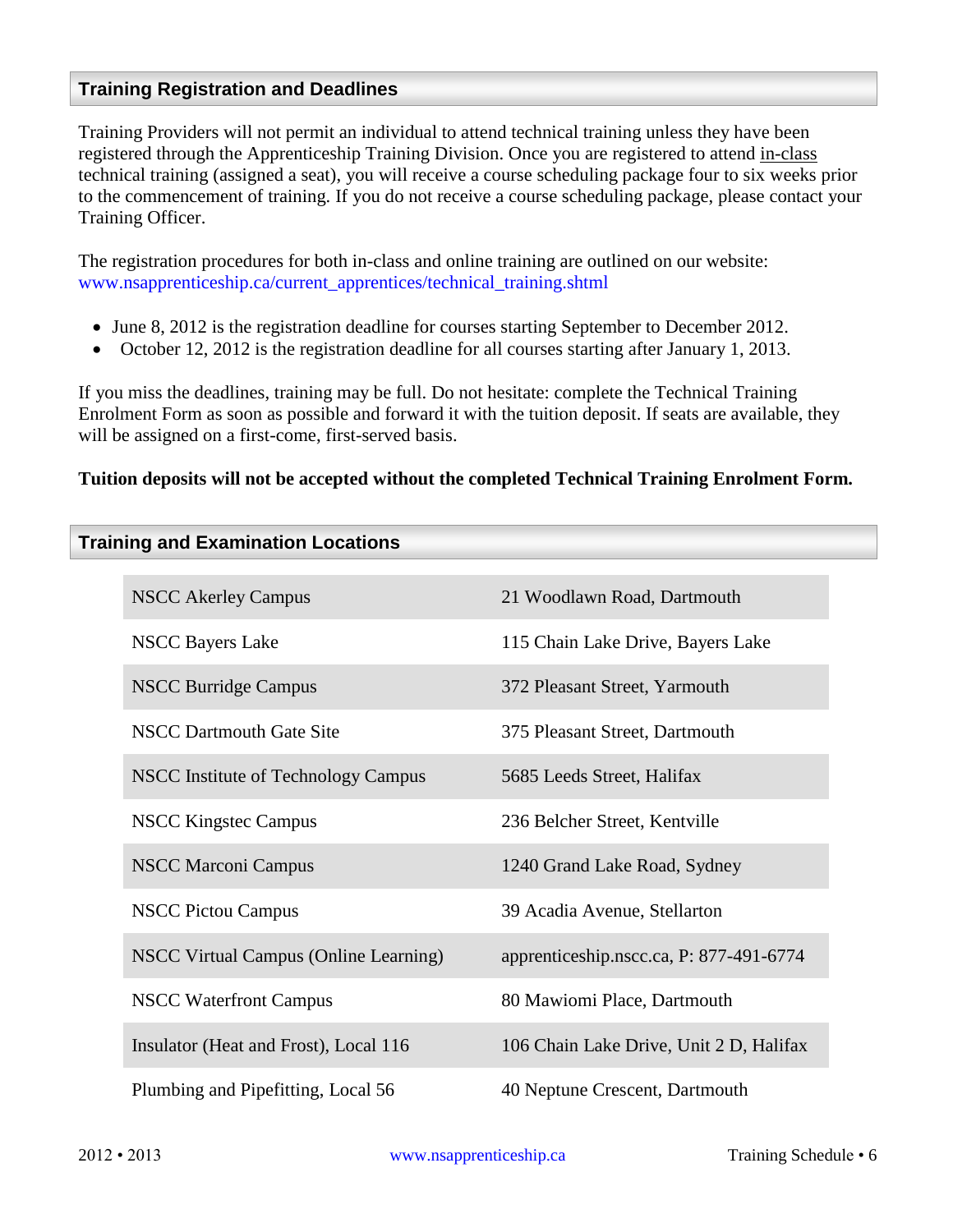### <span id="page-7-0"></span>**Apprenticeship Celebration Event**

Each year, the Nova Scotia Apprenticeship Board hosts two Apprenticeship Celebration Events to honour newly certified journeypersons who have successfully completed their training and obtained a Certificate of Qualification. All newly certified journeypersons and their employers will receive an invitation to this free celebration approximately six weeks prior to the event, and a reply is required. Funding for these events is provided by our labour and industry partners.

These events also recognize the contributions of employers and mentors in the training of apprentices. The *Mentor/Coach* Award of Excellence is given to an employer, supervisor, instructor or other mentor who has served as a positive role model in the trade by demonstrating enthusiasm and interest in the progress of their apprentice(s). Nomination forms are included with the journeypersons' invitations.

The *Apprentice* Award of Excellence is given to a newly certified journeyperson who has made outstanding contributions toward forwarding the professional image of the employer, supporting others in the workplace and demonstrating a strong work ethic and community involvement. Nomination forms for this award are included with the employers' invitations. *Hope to see you there – watch for your invitation!*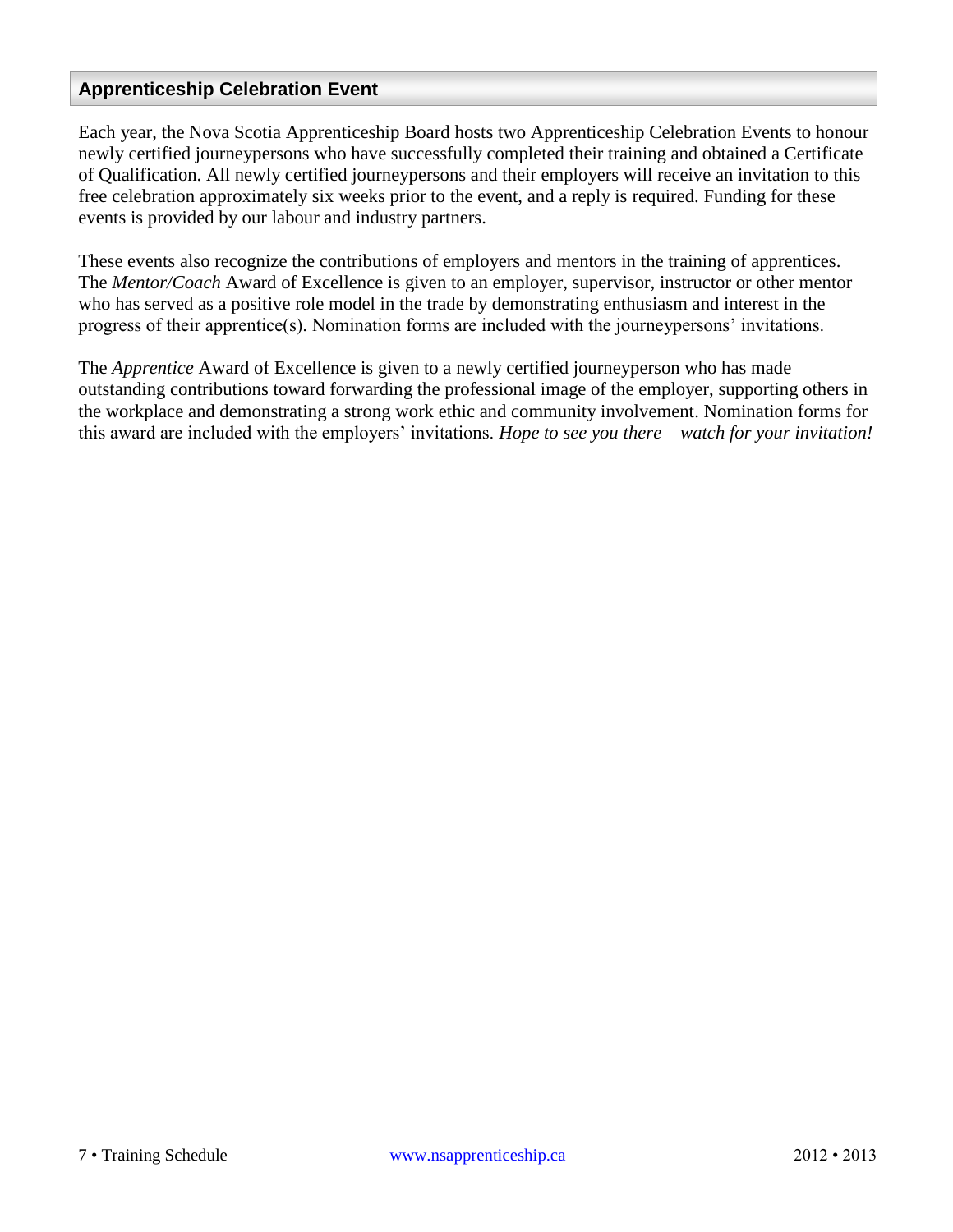### <span id="page-8-0"></span>**ASEP – GM AUTO SERVICE EDUCATION PROGRAM**

| $17R-3$ | <b>7 Weeks</b> | Sep 4 – Oct 19, 2012 | <b>Akerley Campus</b> |
|---------|----------------|----------------------|-----------------------|
|         |                |                      |                       |
| $17R-4$ | <b>7 Weeks</b> | Jan 14 – Mar 1, 2013 | <b>Akerley Campus</b> |

### <span id="page-8-1"></span>**AUTOMOTIVE SERVICE TECHNICIAN**

#### **Online Courses**

Various Automotive Service Technician courses are available online at NSCC's Virtual Campus. For details, visit the Virtual Campus website: [www.apprenticeship.nscc.ca](http://www.apprenticeship.nscc.ca/)

| <b>Level 1</b>   |                                          | <b>6 Week Session(s)</b>                                |                        |
|------------------|------------------------------------------|---------------------------------------------------------|------------------------|
| <b>ASTA 1831</b> | <b>Fundamental Skills</b>                | Nov $5 - Dec 14, 2012$                                  | <b>Akerley Campus</b>  |
| ASTA 1832        | Chassis Systems 1                        | $Sep 3 - Feb 8, 2013$<br>(part-time, evenings/weekends) | <b>Burridge Campus</b> |
| <b>MPOA 1800</b> | Basic Welding                            |                                                         |                        |
| <b>ASTA 1833</b> | Non-ABS Brake Systems                    |                                                         |                        |
| <b>ASTA 1834</b> | Electrical and Electronic Systems        |                                                         |                        |
| <b>ASTA 1835</b> | Maintenance Inspection & Body Adjustment |                                                         |                        |

| <b>Level 2</b>   |                                           | <b>6 Week Session(s)</b>                                 |
|------------------|-------------------------------------------|----------------------------------------------------------|
| <b>ASTA 1851</b> | Engine Principles & Fuel Delivery Systems | Feb $18 - \text{Mar } 29, 2013$<br><b>Akerley Campus</b> |
| <b>ASTA 1817</b> | Engine Cooling and Lubrication            | Feb $11 -$ June 28, 2013<br><b>Burridge Campus</b>       |
| <b>ASTA 1804</b> | <b>Starting and Charging Systems</b>      | (part-time, evenings/weekends)                           |
| ASTA 1836        | Lighting and Wiper Systems                |                                                          |
| <b>ASTA 1805</b> | Ignition Systems                          |                                                          |
| <b>ASTA 1837</b> | Chassis Systems 2                         |                                                          |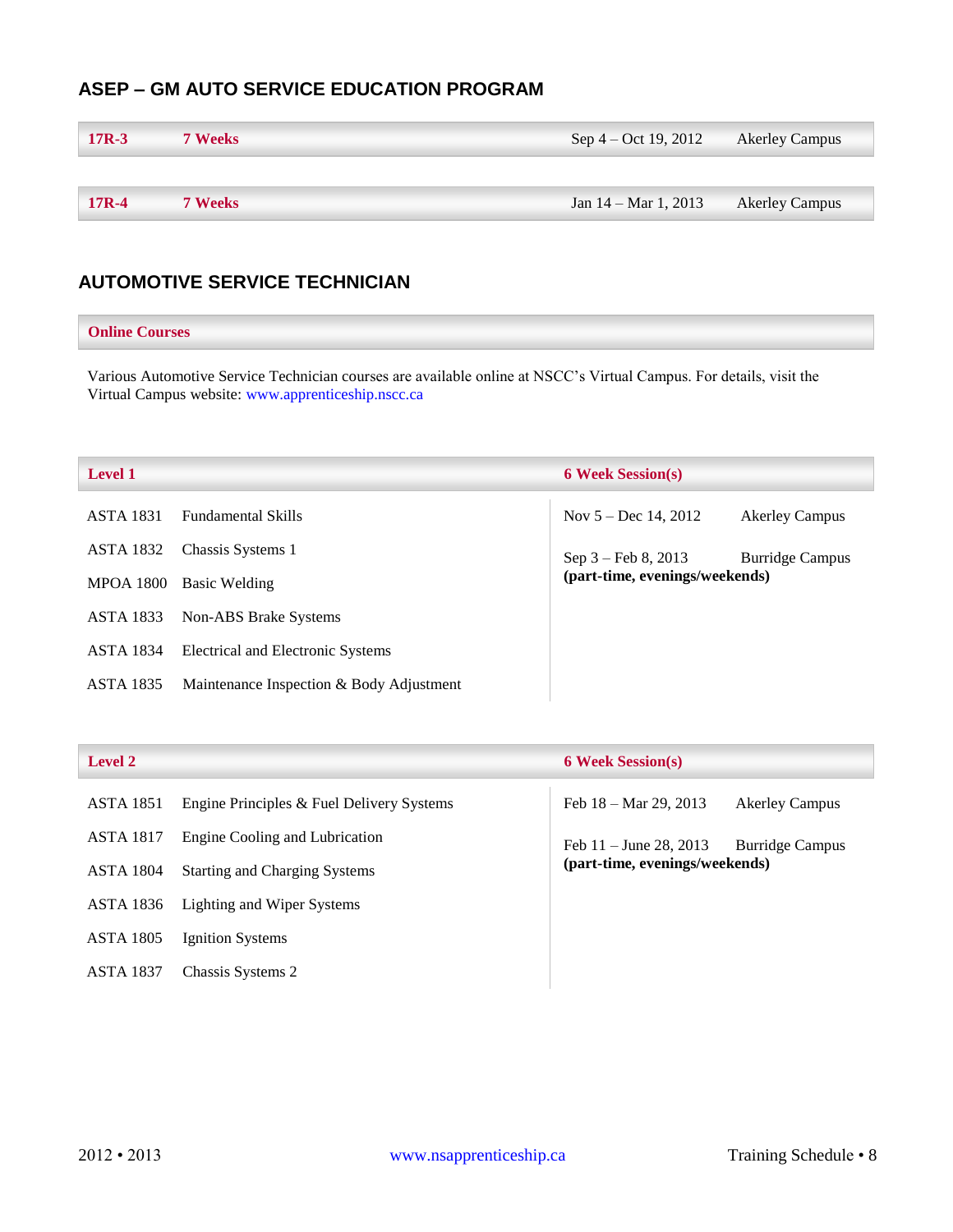### **AUTOMOTIVE SERVICE TECHNICIAN continued…**

| <b>Level 2-Lite</b> |                                          | <b>4 Week Session(s)</b> |                       |
|---------------------|------------------------------------------|--------------------------|-----------------------|
| <b>ASTA 1835</b>    | Maintenance Inspection & Body Adjustment | Nov $5 -$ Nov 30, 2012   | <b>Akerley Campus</b> |
| ASTA 1836           | Lighting and Wiper Systems               | Jan $14$ – Feb 8, 2013   | <b>Akerley Campus</b> |
| <b>ASTA 1837</b>    | Chassis Systems 2                        | Apr $29 -$ May 24, 2013  | <b>Akerley Campus</b> |
| <b>ASTA 1805</b>    | Ignition Systems                         | Jan $14$ – Feb 8, 2013   | Marconi Campus        |

| Level 3         |                                                  | <b>7 Week Session(s)</b>       |                       |
|-----------------|--------------------------------------------------|--------------------------------|-----------------------|
| <b>ASTA1839</b> | <b>Gasoline Fuel Systems</b>                     | Sep 4 – Oct 19, 2012           | <b>Akerley Campus</b> |
| <b>ASTA1840</b> | <b>Vehicle Management Systems</b>                | Jan $7 - \text{Feb } 22, 2013$ | <b>Akerley Campus</b> |
| <b>ASTA1841</b> | Intake and Emission Systems / Vehicle Inspection | Mar $4 -$ Apr 19, 2013         | <b>Akerley Campus</b> |
| <b>ASTA1843</b> | <b>Final Drive Systems</b>                       |                                |                       |
| <b>ASTA1845</b> | <b>Alternate Fuels and Energy Sources</b>        |                                |                       |
| ASTA1846        | ABS Brake and Restraint Systems                  |                                |                       |
| <b>ASTA1847</b> | Vehicle Alignment                                |                                |                       |

| <b>Level 4</b>   |                                                                 | <b>7 Week Session(s)</b> |                       |
|------------------|-----------------------------------------------------------------|--------------------------|-----------------------|
| <b>ASTA 1838</b> | Engine Repair                                                   | Jan 7 – Feb 22, 2013     | <b>Akerley Campus</b> |
| <b>ASTA 1842</b> | Manual Transmissions and Transaxles /<br>Clutches and Flywheels | Mar $4 -$ Apr 19, 2013   | <b>Akerley Campus</b> |
| <b>ASTA 1844</b> | Diesel Fuel Injection Systems                                   | Mar $11 -$ Apr 26, 2013  | <b>Akerley Campus</b> |
| <b>ASTA 1848</b> | Electrical and Electronic Systems 2                             | Feb $18 -$ Apr 5, 2013   | Marconi Campus        |
| <b>ASTA 1849</b> | Automatic Transmissions and Transaxles                          |                          |                       |
| <b>ASTA 1850</b> | Heating, Ventilation and Air Conditioning Systems               |                          |                       |
| <b>ASTA 1830</b> | <b>Program Review</b>                                           |                          |                       |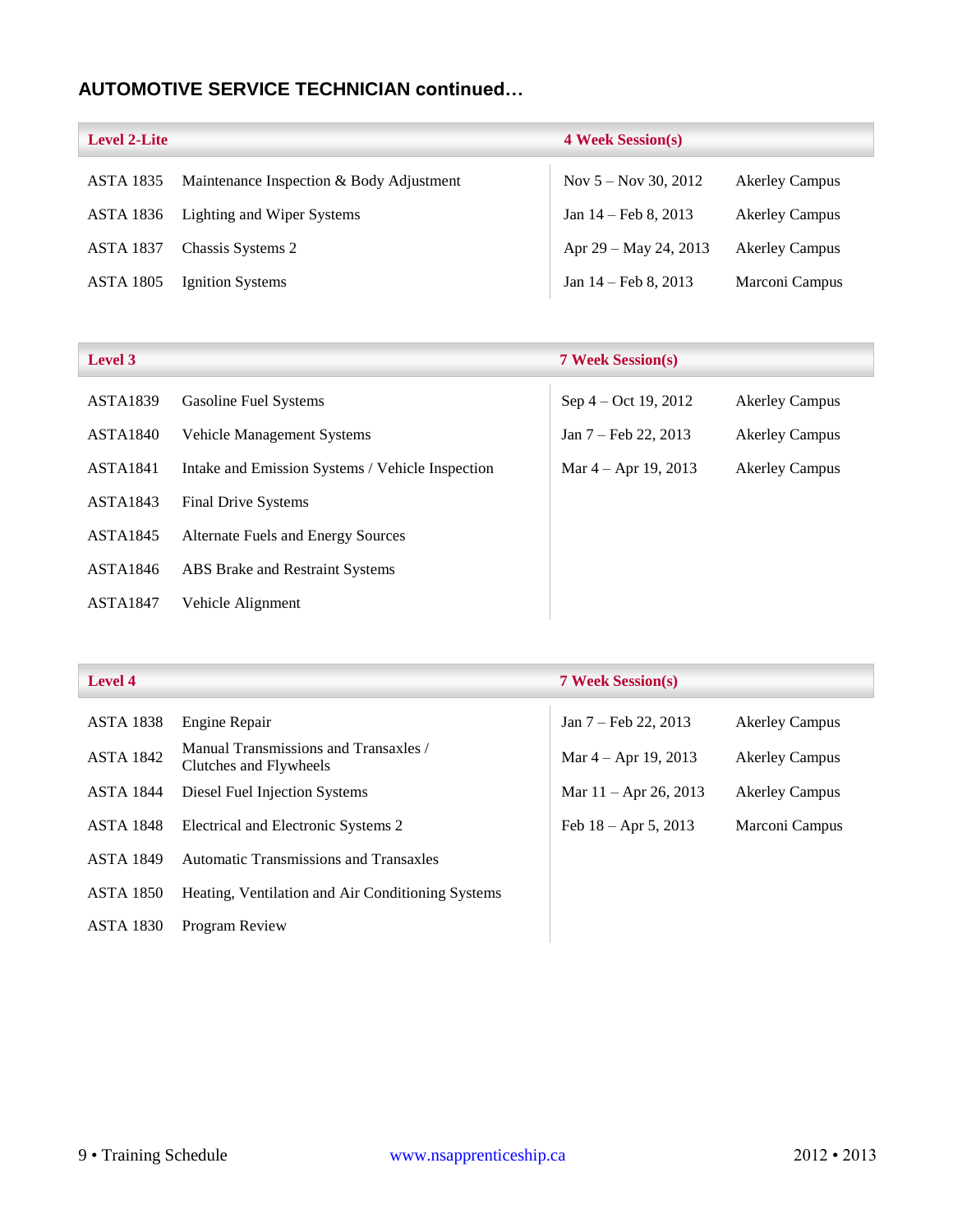### <span id="page-10-0"></span>**BLASTER**

### **Blasting Safety**

Please contact the [Apprenticeship Training Division](#page-37-1) for information.

### <span id="page-10-1"></span>**BOILERMAKER**

| <b>Entry</b>   | <b>6 Weeks</b> | Feb $18 - \text{Mar } 29$ , 2013 | Marconi Campus |
|----------------|----------------|----------------------------------|----------------|
|                |                |                                  |                |
| <b>Level 1</b> | <b>6 Weeks</b> | Jan $7 - \text{Feb } 15, 2013$   | Marconi Campus |
|                |                |                                  |                |
| Level 3        | <b>6 Weeks</b> | Nov $5 - Dec$ 14, 2012           | Marconi Campus |
|                |                | Apr 2 – May 10, 2013             | Marconi campus |

### <span id="page-10-2"></span>**BRICKLAYER**

<span id="page-10-3"></span>

|                  | <b>New Group A – Bricklayer AND Restoration Stone Mason</b> | <b>6 Week Session(s)</b> |                |
|------------------|-------------------------------------------------------------|--------------------------|----------------|
| <b>BRKA 0801</b> | Safety / Rigging $&$ Scaffolding                            | Jan 7 – Feb 15, 2013     | Dartmouth Gate |
| <b>BRKA 0802</b> | Intro to National Building Code / Tools $\&$ Equipment      |                          |                |
| BRKA 1803        | Masonry Units / Anchors, Ties & Joint Reinforcement         |                          |                |
| BRKA 1804        | Mortars, Grouting & Parging                                 |                          |                |
| BRKA 1805        | Laying Brick & Block to Line                                |                          |                |
| BRKA 1806        | Blueprint Reading / Leads                                   |                          |                |

|                   | <b>New Group B - Bricklayer AND Restoration Stone Mason</b> | 7/8 Week Session(s)                                                                        |
|-------------------|-------------------------------------------------------------|--------------------------------------------------------------------------------------------|
| <b>*BRKA 1806</b> | *Blueprint Reading / Leads<br>(if required)                 | <b>*Course BRKA 1806, Blueprint Reading/</b>                                               |
| <b>BRKA 1807</b>  | Concrete Block Foundations                                  | Leads, will be offered from Oct 22 Oct 26,<br>2012. This extra week is for individuals who |
| <b>BRKA 1808</b>  | Concrete Block Walls                                        | have completed the old Group A training.                                                   |
| <b>BRKA</b> 1809  | Non-Load Bearing / Load Bearing Walls                       | Oct 29 Dec 14, 2012<br>Dartmouth Gate                                                      |
| <b>BRKA</b> 1810  | Cavity / Composite Walls                                    |                                                                                            |
| <b>BRKA</b> 1818  | Stone Masonry / Restoration / Repair & Repointing           | <b>CANCELLED</b>                                                                           |
|                   | BRKA 1812 Wall Extensions & Openings                        |                                                                                            |
| <b>BRKA</b> 1811  | <b>Reinforced Masonry Partitions</b>                        |                                                                                            |
| $2012 \cdot 2013$ | www.nsapprenticeship.ca                                     | Training Schedule • 10                                                                     |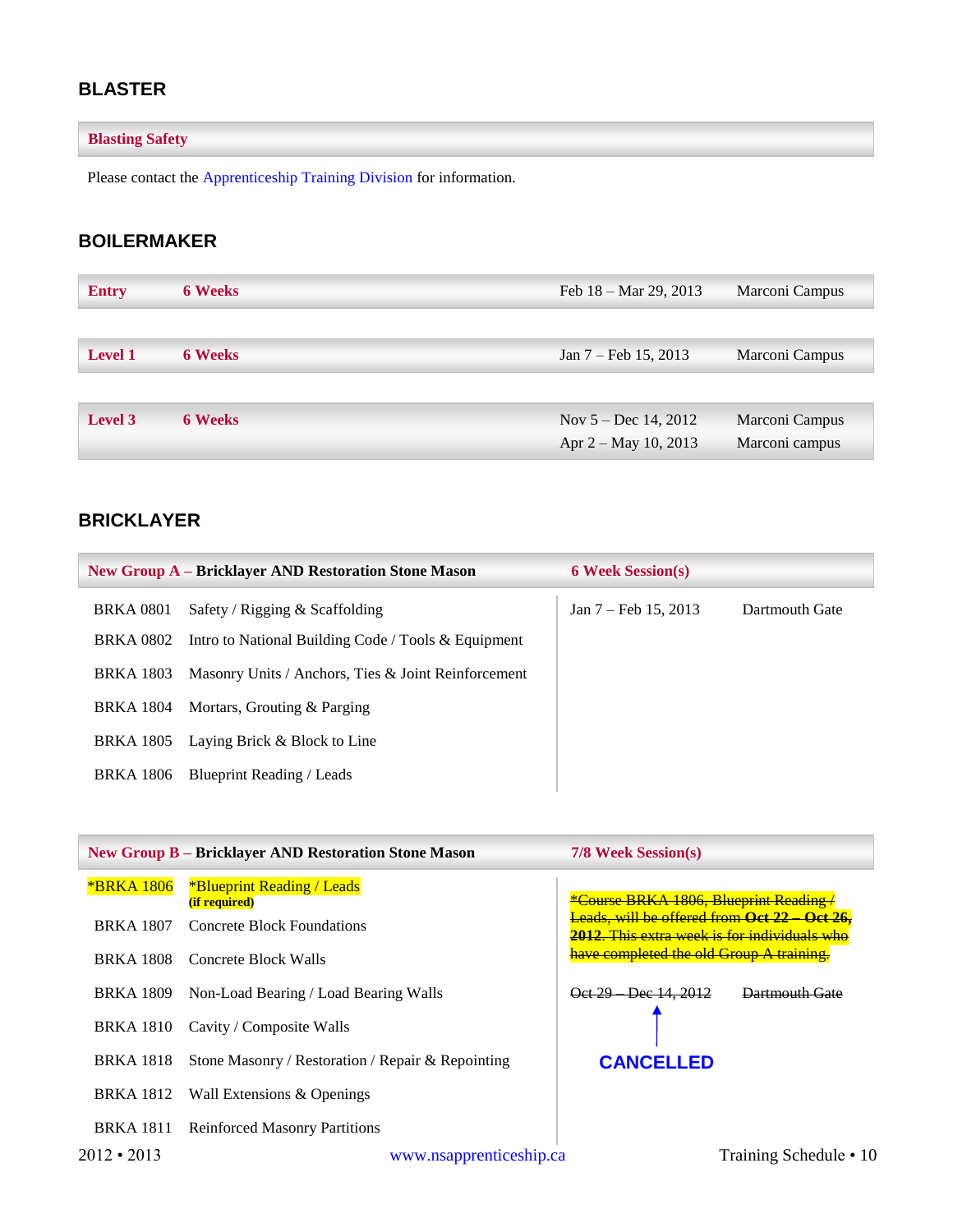### **BRICKLAYER continued…**

|                  | New Group $C -$ Bricklayer                    | <b>7 Week Session(s)</b> |                |
|------------------|-----------------------------------------------|--------------------------|----------------|
| <b>BRKA</b> 1815 | Fireplaces                                    | Feb $18 -$ Apr 5, 2013   | Dartmouth Gate |
| <b>BRKA</b> 1814 | Chimneys                                      |                          |                |
| <b>BRKA</b> 1813 | Openings & Frames / Arches                    |                          |                |
|                  | BRKA 1816 Barbecues / Steps & Patios          |                          |                |
| BRKA 1817        | Refractory / Glass Blocks                     |                          |                |
| <b>BRKA 1819</b> | Prefabrication / Contracting & Record Keeping |                          |                |
| <b>BRKA 1820</b> | Program Review                                |                          |                |

|                  | <b>Old Group D – Bricklayer</b>               | <b>4 Week Session(s)</b> |                |
|------------------|-----------------------------------------------|--------------------------|----------------|
| BRKA 1816        | Barbecues / Steps & Patios                    | Jan 14 Feb 8, 2013       | Dartmouth Gate |
| <b>BRKA 1817</b> | Refractory / Glass Blocks                     |                          |                |
| BRKA 1819        | Prefabrication / Contracting & Record Keeping | <b>CANCELLED</b>         |                |
| <b>BRKA 1820</b> | Program Review                                |                          |                |

### <span id="page-11-0"></span>**CARPENTER**

#### **Online Courses**

Various Carpenter courses are available online at NSCC's Virtual Campus. For details, visit the Virtual Campus website: [www.apprenticeship.nscc.ca](http://www.apprenticeship.nscc.ca/)

| <b>Level 1</b>   |                                                | <b>8 Week Session(s)</b> |                          |
|------------------|------------------------------------------------|--------------------------|--------------------------|
| <b>CARA 0800</b> | <b>CANCELLED</b><br><b>Construction Safety</b> | Apr 15 June 7, 2013      | Marconi Campus           |
| CARA 0824        | Introduction to Building Materials             | Sep $10 - Nov 2, 2012$   | <b>Waterfront Campus</b> |
| <b>CARA 0801</b> | Carpentry Tools                                | Apr $15 -$ June 7, 2013  | <b>Waterfront Campus</b> |
| <b>CARA 1819</b> | Foundations (2 week course)                    |                          |                          |
| CARA 1820        | Framing (2 week course)                        |                          |                          |
| <b>CARA 0802</b> | <b>Construction Blueprints</b>                 |                          |                          |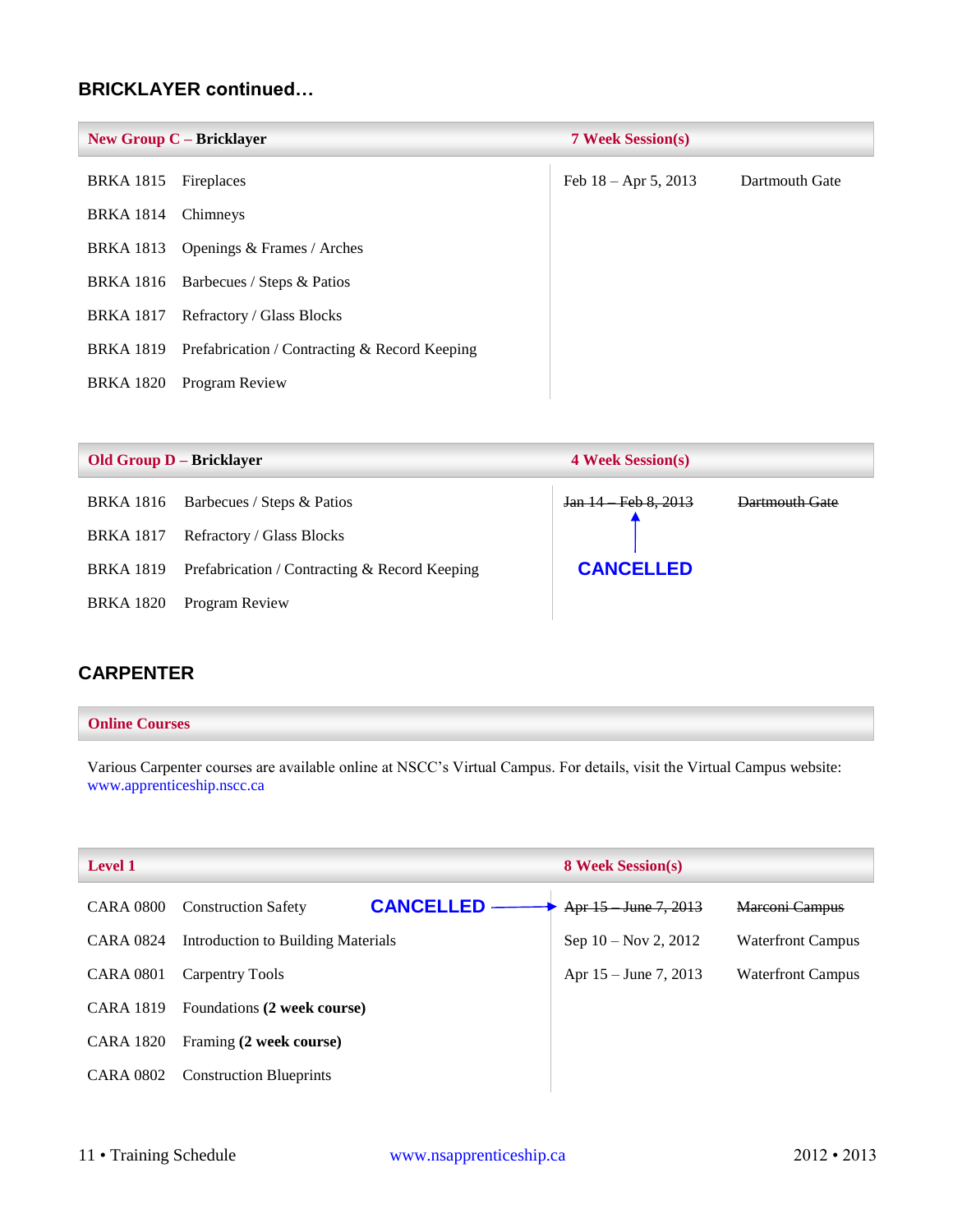### **CARPENTER continued…**

| <b>Level 2</b>   |                                   | <b>5 Week Session(s)</b> |                          |
|------------------|-----------------------------------|--------------------------|--------------------------|
| <b>CARA 1821</b> | Gable Roofs                       | Nov $13 - Dec 14, 2012$  | Marconi Campus           |
| <b>CARA 1803</b> | Equal Sloped Hip Roofs            | Nov $13 - Dec 14, 2012$  | <b>Waterfront Campus</b> |
| CARA 1804        | Intersecting Roofs of Equal Slope | Mar 4 – Apr 5, 2013      | <b>Waterfront Campus</b> |
| CARA 1826        | Windows and Doors                 |                          |                          |
| CARA 1806        | Exterior Siding / Cladding        |                          |                          |

| <b>Level 3</b>   |                                   | <b>5 Week Session(s)</b> |                          |
|------------------|-----------------------------------|--------------------------|--------------------------|
| <b>CARA 1807</b> | Floor, Wall and Ceiling Coverings | Jan $14$ – Feb 15, 2013  | Marconi Campus           |
| <b>CARA 1809</b> | Common Stairs                     | Nov $13 - Dec 14, 2012$  | <b>Waterfront Campus</b> |
| CARA 1812        | <b>Advanced Stairs</b>            | Jan $14$ – Feb 15, 2013  | <b>Waterfront Campus</b> |
| <b>CARA 1811</b> | <b>Advanced Roofs</b>             |                          |                          |
| CARA 1810        | Cabinets and Millwork             |                          |                          |

| <b>Group D</b>   |                                           | <b>6 Week Session(s)</b> |                          |
|------------------|-------------------------------------------|--------------------------|--------------------------|
| CARA 1814        | <b>Energy Efficient Construction</b>      | Feb $25 -$ Apr 5, 2013   | Marconi Campus           |
| <b>CARA 1817</b> | Renovation                                | Jan $14$ – Feb 22, 2013  | <b>Waterfront Campus</b> |
| <b>CARA 1812</b> | <b>Advanced Stairs</b>                    | Mar $4 -$ Apr 12, 2013   | <b>Waterfront Campus</b> |
| CARA 1813        | Heavy / Commercial Construction           |                          |                          |
| CARA 1815        | Commercial Blueprint Reading & Estimating |                          |                          |
| <b>CARA 1825</b> | Program Review                            |                          |                          |

### <span id="page-12-0"></span>**COOK**

#### **Online Courses**

Various Cook courses are available online at NSCC's Virtual Campus. For details, visit the Virtual Campus website: [www.apprenticeship.nscc.ca](http://www.apprenticeship.nscc.ca/)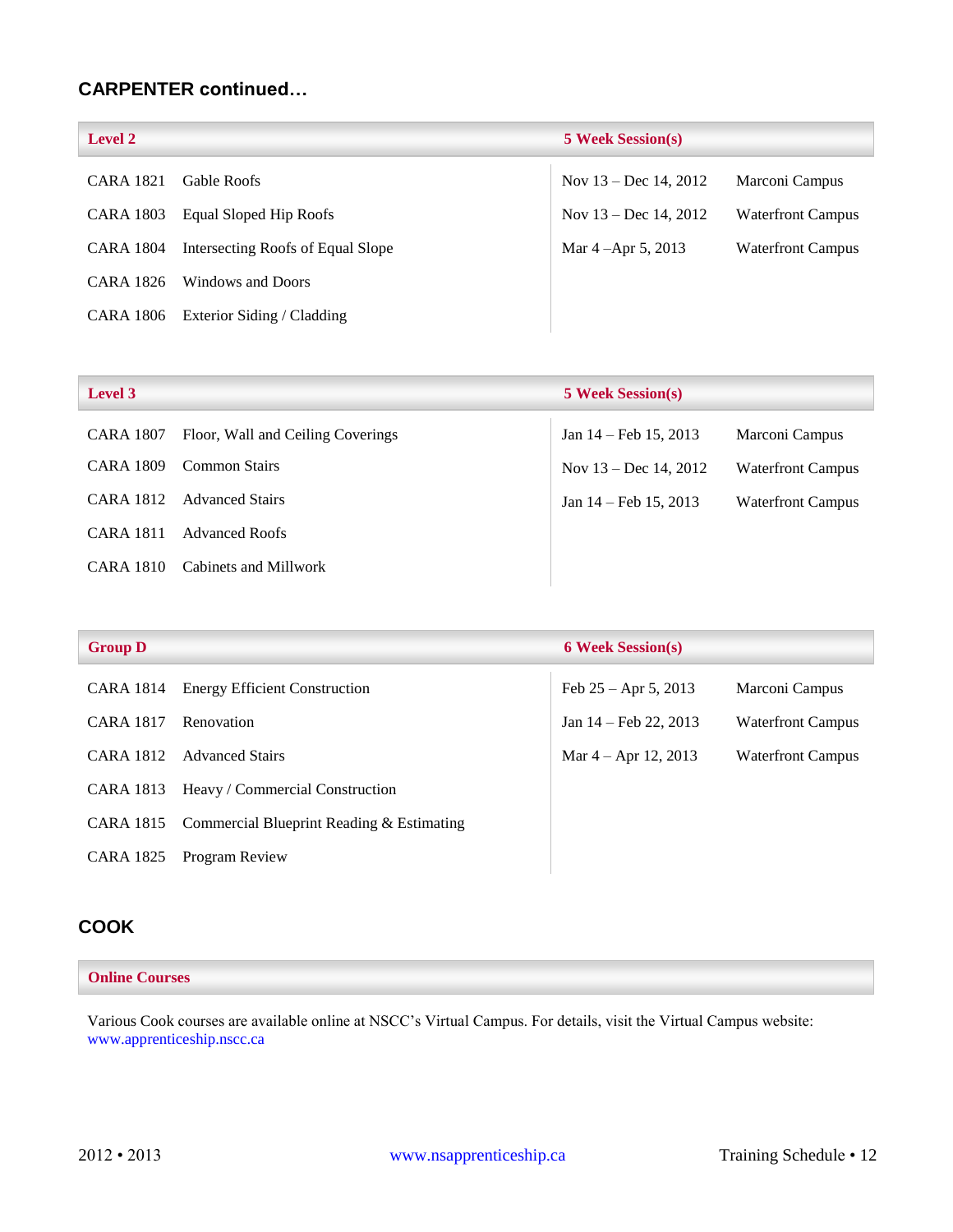### **COOK continued…**

| <b>Level 2</b> |                                    | <b>6 Week Session(s)</b> |                       |
|----------------|------------------------------------|--------------------------|-----------------------|
| COOA 1803      | <b>Stock and Soups</b>             | Nov $5$ Dec $14, 2012$   | <b>Akerley Campus</b> |
| COOA 1804      | <b>Sauces</b>                      |                          |                       |
| COOA 1805      | Meat, Poultry and Game Cutting     | <b>CANCELLED</b>         |                       |
| COOA 1806      | Meat, Poultry and Game Preparation |                          |                       |
| COOA 1807      | Fish and Seafood                   |                          |                       |
| COOA 1812      | Baking and Desserts 2              |                          |                       |
|                |                                    |                          |                       |

| <b>Level 3</b> |                                               | <b>6 Week Session(s)</b> |                       |
|----------------|-----------------------------------------------|--------------------------|-----------------------|
| COOA 1809      | Cold Kitchen 2                                | Jan $14$ – Feb 22, 2013  | <b>Akerley Campus</b> |
| COOA 1813      | Baking and Desserts 3                         |                          |                       |
|                | COOA 1816 Food Service Management 1 (Costing) |                          |                       |
| COOA 1814      | Food Service Management 2A (Nutrition)        |                          |                       |
| COOA 1815      | Food Service Management 2B (Menu / Practical) |                          |                       |
| COOA 1819      | Program Review                                |                          |                       |

### <span id="page-13-0"></span>**ELECTRICIAN, CONSTRUCTION AND INDUSTRIAL**

#### **Online Courses**

Various Construction and Industrial Electrician courses are available online at NSCC's Virtual Campus. For details, visit the Virtual Campus website: [www.apprenticeship.nscc.ca](http://www.apprenticeship.nscc.ca/)

| <b>Level 1</b>         |                                        |                         | <b>7 Week Session(s)</b>       |                          |
|------------------------|----------------------------------------|-------------------------|--------------------------------|--------------------------|
| <b>ELEA 0801</b>       | Safety Practices / Building Codes      |                         | Sep $4 - Oct$ 19, 2012         | Marconi Campus           |
| <b>ELEA 0802</b>       | Generic Blueprint                      |                         | Sep $4 - Oct$ 19, 2012         | <b>Waterfront Campus</b> |
| <b>ELEA 1804</b>       | Tools & Equipment                      |                         | Jan $14 - \text{Mar } 1, 2013$ | <b>Waterfront Campus</b> |
| <b>ELEA</b> 1805       | DC Theory / Series & Parallel Circuits |                         | Mar $11 -$ Apr 26, 2013        | <b>Waterfront Campus</b> |
| <b>ELEA</b> 1806       | Conductors, Cables & Voltage Drop      |                         |                                |                          |
| <b>ELEA</b> 1824       | <b>Fundamental Wiring</b>              |                         |                                |                          |
| <b>ELEA</b> 1807       | Raceway Installation                   |                         |                                |                          |
| 13 • Training Schedule |                                        | www.nsapprenticeship.ca |                                | $2012 \cdot 2013$        |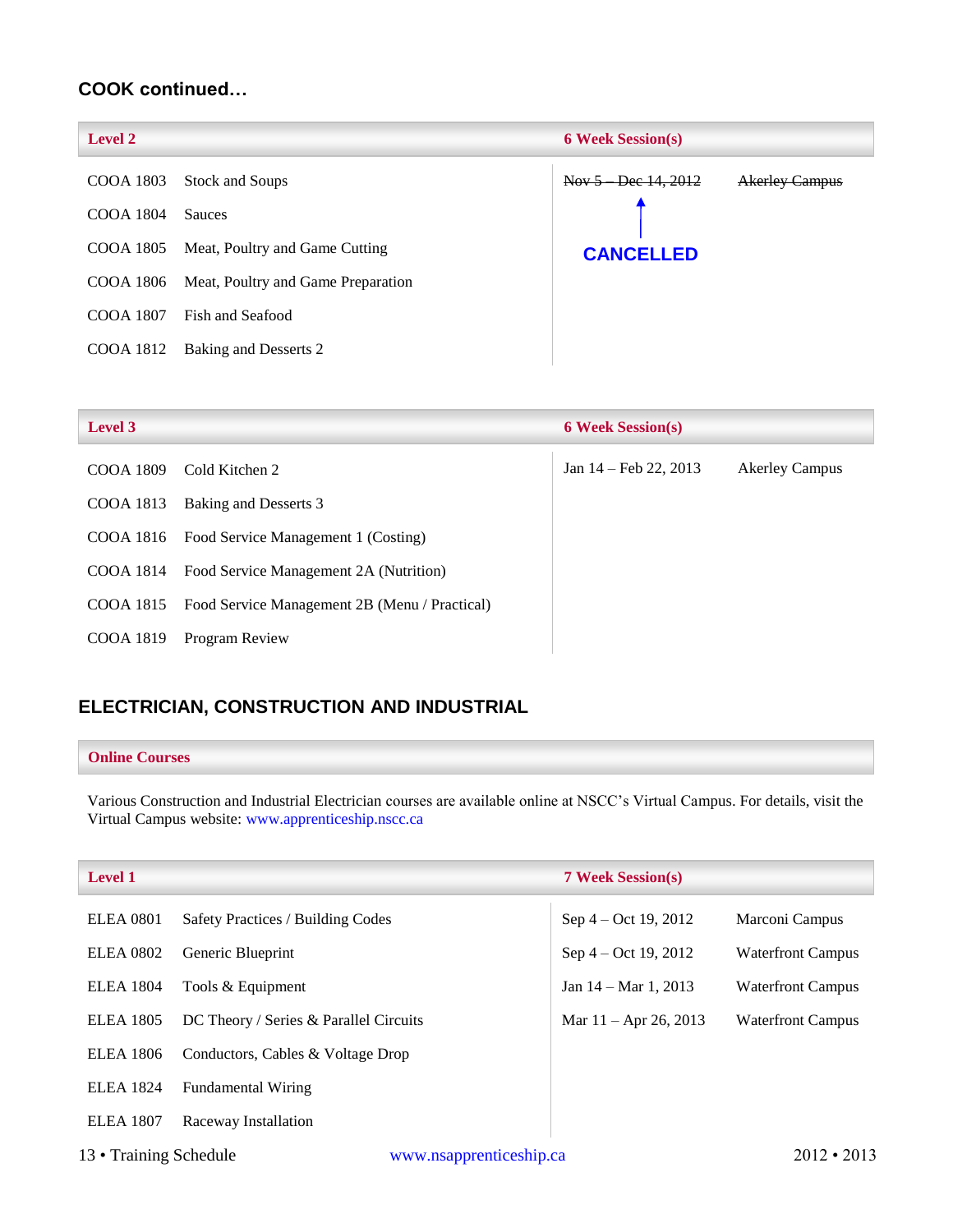# **ELECTRICIAN, CONSTRUCTION AND INDUSTRIAL continued…**

| <b>Level 2</b>   |                                                           | <b>7 Week Session(s)</b> |                          |
|------------------|-----------------------------------------------------------|--------------------------|--------------------------|
| <b>ELEA 1834</b> | Single-Phase Theory 1                                     | Jan 21 - Mar 8, 2013     | <b>Burridge Campus</b>   |
| <b>ELEA</b> 1831 | Single-Phase Theory 2                                     | Sep 4 – Oct 19, 2012     | Kingstec Campus          |
| <b>ELEA 1809</b> | Three-Phase Theory / Distribution Systems<br>Conditioning | Oct $29 - Dec 14, 2012$  | Kingstec Campus          |
| <b>ELEA 1810</b> | Distribution Equipment / Protective Devices               | Oct 29 – Dec 14, 2012    | Marconi Campus           |
| <b>ELEA 1825</b> | Lighting & Controls                                       | Apr 29 – June 14, 2013   | Marconi Campus           |
| <b>ELEA 1808</b> | <b>Heating Systems</b>                                    | Jan 21 - Mar 8, 2013     | Pictou Campus            |
| <b>ELEA 1832</b> | Single-Phase Service Entrance                             | Sep 4 – Oct 19, 2012     | <b>Waterfront Campus</b> |
|                  |                                                           | Oct 29 – Dec 14, 2012    | <b>Waterfront Campus</b> |
|                  |                                                           | Oct 29 – Dec 14, 2012    | <b>Waterfront Campus</b> |
|                  |                                                           | Jan 14 – Mar 1, 2013     | <b>Waterfront Campus</b> |
|                  |                                                           | $Mar11 - Apr 26, 2013$   | <b>Waterfront Campus</b> |
|                  |                                                           | $Mar11 - Apr 26, 2013$   | <b>Waterfront Campus</b> |
|                  |                                                           | May $6 -$ June 21, 2013  | <b>Waterfront Campus</b> |

| Level 3          |                                                     | <b>7 Week Session(s)</b>       |                          |
|------------------|-----------------------------------------------------|--------------------------------|--------------------------|
| <b>ELEA</b> 1812 | <b>Transformers</b>                                 | Mar 18 – May 3, 2013           | <b>Burridge Campus</b>   |
| <b>ELEA 1814</b> | DC Machines & Controls                              | Jan $14 - \text{Mar } 1, 2013$ | Kingstec Campus          |
| <b>ELEA</b> 1816 | AC Generators / Three-Phase Motors                  | Mar $11 -$ Apr 26, 2013        | Kingstec Campus          |
| <b>ELEA</b> 1815 | Single-Phase Motors                                 | Jan 7 – Feb 22, 2013           | Marconi Campus           |
| <b>ELEA 1817</b> | Motor Starters / Control Devices<br>(2 week course) | Sep $4 - Oct$ 19, 2012         | <b>Waterfront Campus</b> |
| <b>ELEA</b> 1833 | Three-Phase Service Entrance                        | Sep 4 – Oct 19, 2012           | <b>Waterfront Campus</b> |
|                  |                                                     | Oct $29 - Dec 14, 2012$        | <b>Waterfront Campus</b> |
|                  |                                                     | Oct $29 - Dec 14, 2012$        | <b>Waterfront Campus</b> |
|                  |                                                     | Jan $14 - \text{Mar } 1, 2013$ | <b>Waterfront Campus</b> |
|                  |                                                     | Mar $11 -$ Apr 26, 2013        | <b>Waterfront Campus</b> |
|                  |                                                     | May $6 -$ June 21, 2013        | <b>Waterfront Campus</b> |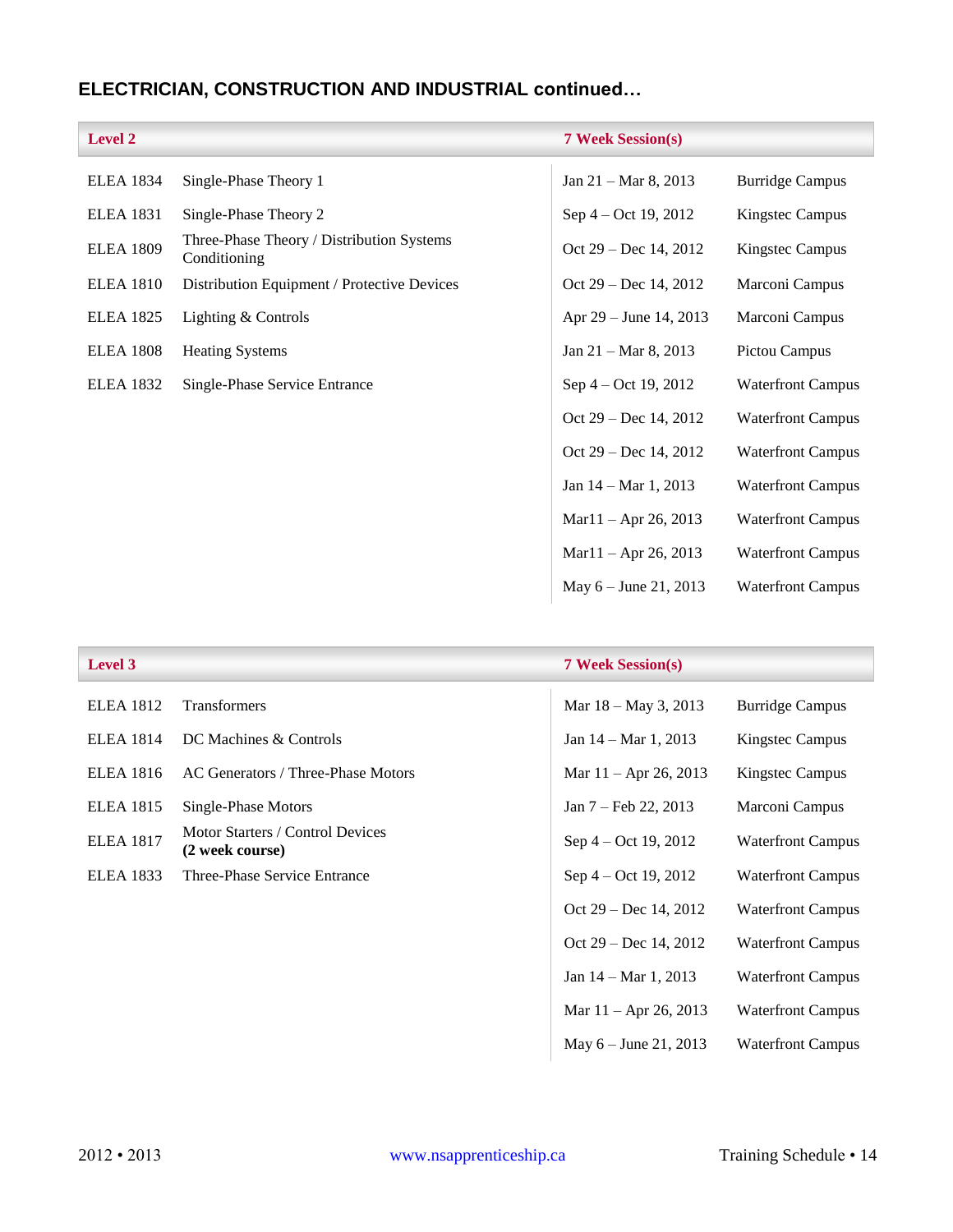### **ELECTRICIAN, CONSTRUCTION AND INDUSTRIAL continued…**

| <b>Group D</b>   |                                                 | <b>7 Week Session(s)</b>       |                          |
|------------------|-------------------------------------------------|--------------------------------|--------------------------|
| <b>ELEA 1822</b> | Trouble Shooting / Electrical Blueprint         | Mar $11 -$ Apr 26, 2013        | <b>Kingstec Campus</b>   |
| <b>ELEA 1819</b> | Power Supply / Rectification / Control Circuits | May $6 -$ June 21, 2013        | Kingstec Campus          |
| <b>ELEA 1820</b> | <b>Solid State Drives</b>                       | Mar $4 -$ Apr 19, 2013         | Marconi Campus           |
| <b>ELEA</b> 1823 | Emergency Stand-by/ Communication Systems       | Mar $18 -$ May 3, 2013         | Pictou Campus            |
| <b>ELEA 1818</b> | Programmable Logic Controllers                  | Sep 4 – Oct 19, 2012           | <b>Waterfront Campus</b> |
| <b>ELEA 1821</b> | <b>Signaling Systems</b>                        | Jan $14 - \text{Mar } 1, 2013$ | <b>Waterfront Campus</b> |
| <b>ELEA</b> 1835 | Program Review                                  | Jan $14 - \text{Mar } 1, 2013$ | <b>Waterfront Campus</b> |
|                  |                                                 | Mar $11 -$ Apr 26, 2013        | <b>Waterfront Campus</b> |
|                  |                                                 | May $6 -$ June 21, 2013        | <b>Waterfront Campus</b> |

| $Group E-Industrial Electrician$ |                                                        | <b>6 Week Session(s)</b> |                          |
|----------------------------------|--------------------------------------------------------|--------------------------|--------------------------|
| <b>IELA</b> 1826                 | Hydraulic / Pneumatic Systems                          | Oct $29 - Dec 7, 2012$   | <b>Waterfront Campus</b> |
| <b>IELA</b> 1828                 | Process Control / Distributed Control Systems          | May $6 -$ June 14, 2013  | <b>Waterfront Campus</b> |
| <b>IELA 1827</b>                 | Servomechanisms / Analogue Devices                     |                          |                          |
| <b>IELA 1830</b>                 | Boiler Control & Air Conditioning                      |                          |                          |
| <b>IELA</b> 1829                 | Precipitators / Vibration Analysis / Energy Management |                          |                          |
| <b>IELA</b> 1836                 | Program Review                                         |                          |                          |

### <span id="page-15-0"></span>**GAS FITTER**

#### **Online Courses**

Gas Fitter courses are available online at NSCC's Virtual Campus. For details, visit the Virtual Campus website: [www.apprenticeship.nscc.ca](http://www.apprenticeship.nscc.ca/)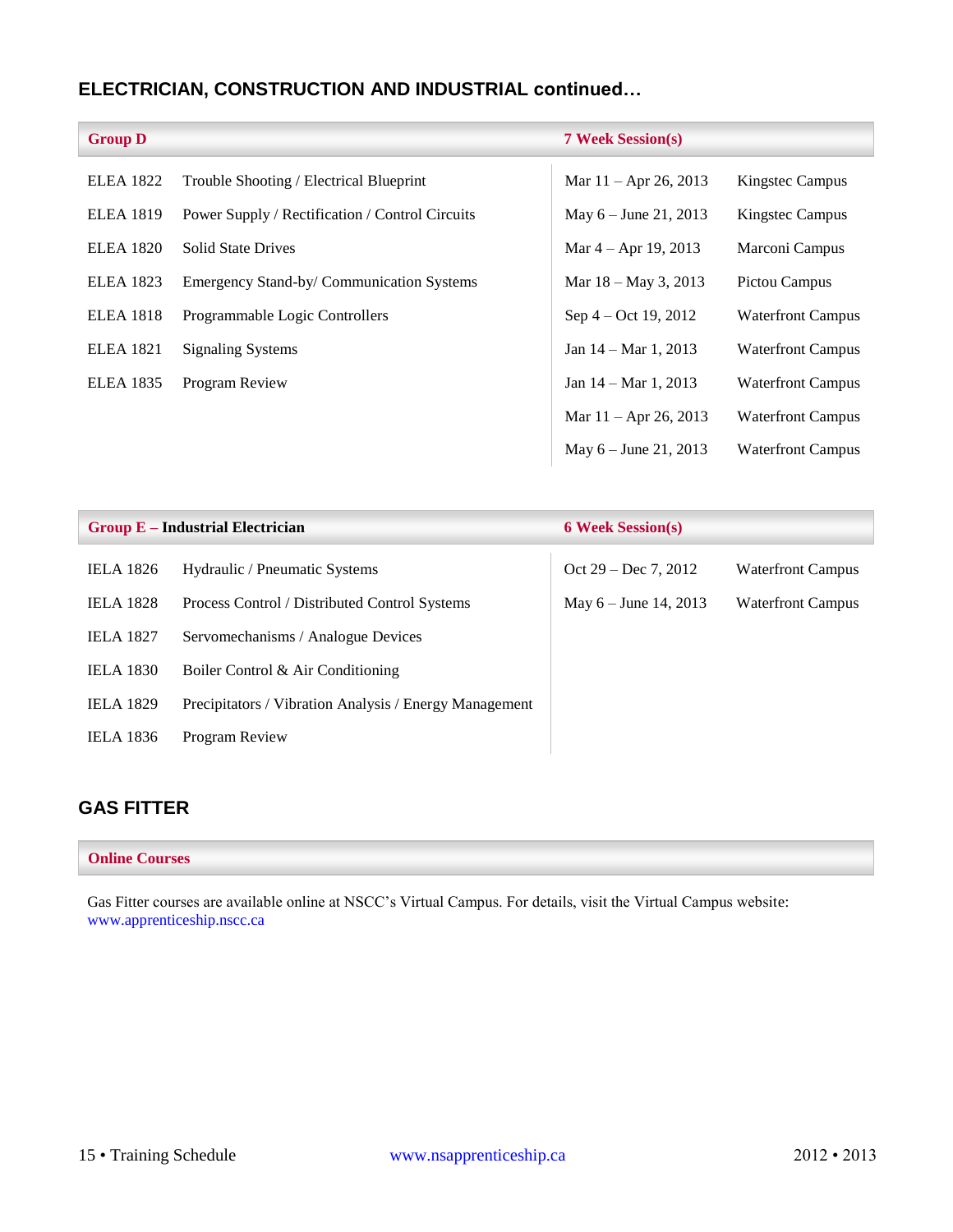### **GAS FITTER continued…**

| <b>Gas Fitter II</b>   |                                                                                | <b>9 Week Session(s)</b> |                       |
|------------------------|--------------------------------------------------------------------------------|--------------------------|-----------------------|
| GF2A 0801              | Piping and Tubing Systems for Industrial and<br><b>Commercial Applications</b> | Mar 25 May 24, 2013      | <b>Akerley Campus</b> |
| GF2A 0802              | <b>Basic Electricity</b>                                                       |                          |                       |
| GF <sub>2</sub> A 0803 | Controls                                                                       |                          |                       |
| GF2A 0804              | Gas Appliances                                                                 | <b>CANCELLED</b>         |                       |
| GF <sub>2</sub> A 0805 | Forced Air Systems                                                             |                          |                       |
| GF2A 0806              | Hydronic and Domestic Water Heat                                               |                          |                       |
| GF2A 0807              | Building Science and Air Handling                                              |                          |                       |
| GF2A 0808              | Liquid Propane                                                                 |                          |                       |
| GF2A 1830              | Program Review / Lab                                                           |                          |                       |

| <b>Gas Fitter III</b> |                                                       | <b>7 Week Session(s)</b> |                       |
|-----------------------|-------------------------------------------------------|--------------------------|-----------------------|
| GF3A 0801             | Safety, Policies and Regulations                      | Jan 14 Mar 1, 2013       | <b>Akerley Campus</b> |
| GF3A 0802             | Tools, Equipment and Piping                           |                          |                       |
| GF3A 0803             | Properties and Safe Handling of Propane               |                          |                       |
| GF3A 0804             | Electrical                                            | <b>CANCELLED</b>         |                       |
| GF3A 0805             | <b>Technical Manuals, Specifications and Drawings</b> |                          |                       |
| GF3A 0806             | Gas Appliances                                        |                          |                       |
| GF3A 1830             | Program Review / Lab                                  |                          |                       |

### <span id="page-16-0"></span>**HEAVY DUTY EQUIPMENT TECHNICIAN**

<span id="page-16-1"></span>

| Level 1 – Heavy Duty Equip Tech AND Truck & Transport Mechanic 7 Week Session(s) |                                          |                      |                       |  |
|----------------------------------------------------------------------------------|------------------------------------------|----------------------|-----------------------|--|
| <b>IMPA.0801</b>                                                                 | <b>Fundamental Shop Skills</b>           | Sep 4 – Oct 19, 2012 | <b>Akerley Campus</b> |  |
| <b>IMPA 1803</b>                                                                 | Basic Electrical & Electronic Principles | Oct 29 Dec 14, 2012  | <b>Akerley Campus</b> |  |
| <b>IMPA 1804</b>                                                                 | Hydraulics I                             |                      |                       |  |
| <b>IMPA 1805</b>                                                                 | Lubricants. Lubrication & Cooling        |                      |                       |  |
| <b>IMPA 1806</b>                                                                 | <b>Braking Systems</b>                   | <b>CANCELLED</b>     |                       |  |
| <b>IMPA 1807</b>                                                                 | <b>Engine Principles</b>                 |                      |                       |  |
| <b>MPOA 1800</b>                                                                 | Basic Welding                            |                      |                       |  |
|                                                                                  |                                          |                      |                       |  |

×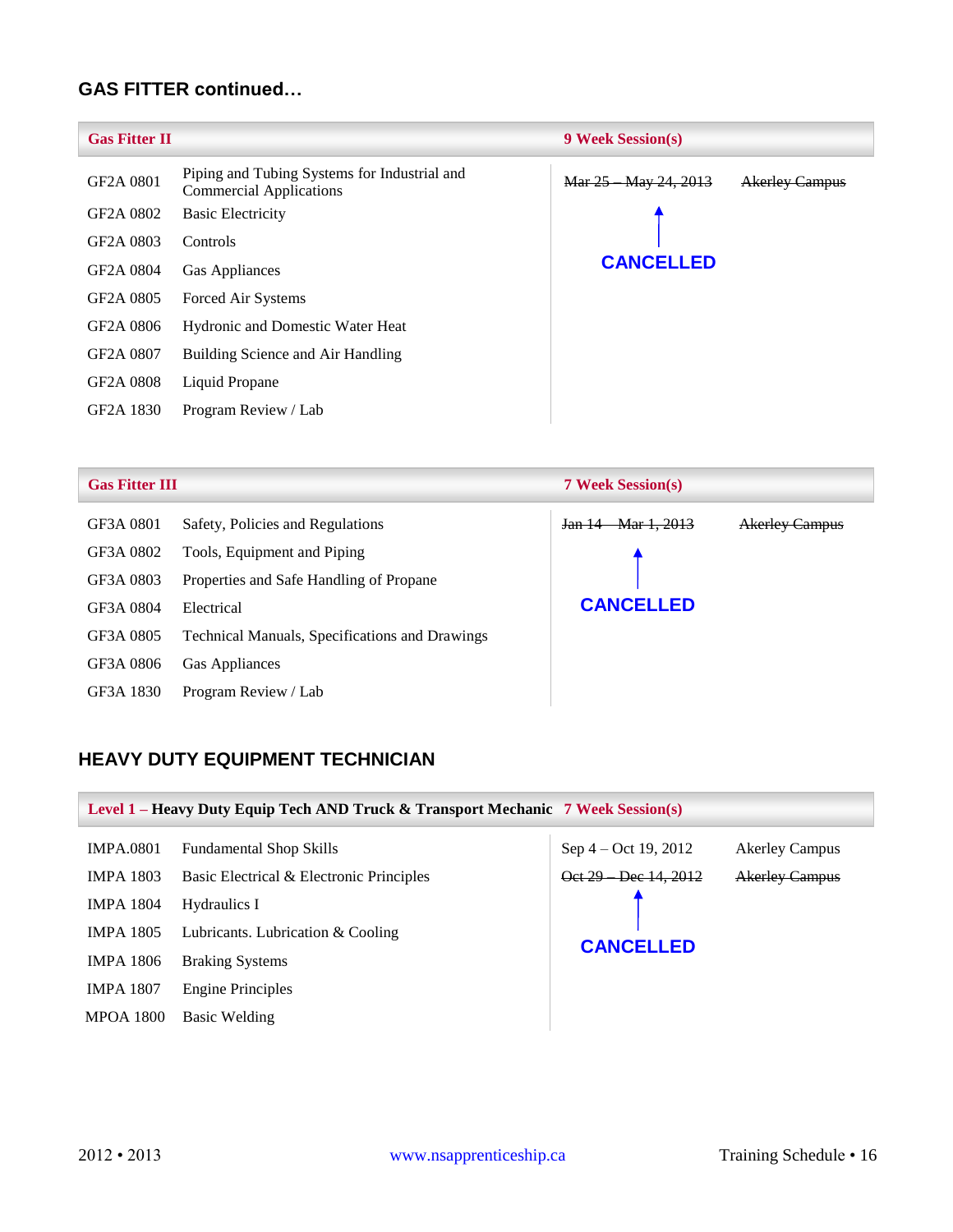### **HEAVY DUTY EQUIPMENT TECHNICIAN continued…**

<span id="page-17-0"></span>

| Level 2 – Heavy Duty Equip Tech AND Truck & Transport Mechanic 7 Week Session(s) |                                 |                         |                       |
|----------------------------------------------------------------------------------|---------------------------------|-------------------------|-----------------------|
| <b>IMPA 1808</b>                                                                 | Drive Lines                     | Sep $4 - Oct$ 19, 2012  | <b>Akerley Campus</b> |
| <b>IMPA 1809</b>                                                                 | Ignition Systems                | Oct $29 - Dec 14, 2012$ | <b>Akerley Campus</b> |
| <b>IMPA 1810</b>                                                                 | Fuel Systems I                  |                         |                       |
| <b>IMPA 1811</b>                                                                 | Intake & Exhaust Systems        |                         |                       |
| <b>IMPA 1812</b>                                                                 | Clutches & Manual Transmissions |                         |                       |
| <b>IMPA 1813</b>                                                                 | Starting & Charging Systems     |                         |                       |
| <b>IMPA 1820</b>                                                                 | <b>HVAC</b> Systems             |                         |                       |
|                                                                                  |                                 |                         |                       |

|                                                                                                                                      | Level 3 – Heavy Duty Equipment Technician                                                                                                                                                                       | 6/7 Week Session(s)                                                                                                                                                                                                                            |
|--------------------------------------------------------------------------------------------------------------------------------------|-----------------------------------------------------------------------------------------------------------------------------------------------------------------------------------------------------------------|------------------------------------------------------------------------------------------------------------------------------------------------------------------------------------------------------------------------------------------------|
| <b>HDEA 1805</b><br><b>HDEA 1804</b><br><b>HDEA 1801</b><br><b>HDEA 1806</b><br><b>HDEA 1821</b><br><b>HDEA 1822</b><br>$*IMPA-1820$ | Pneumatics<br>Torque Converters & Powershift Transmissions<br>Frame & Suspension Systems<br>Hydraulics 2<br>Steering Systems and Front End Alignment<br>Cabs, Equipment and Accessories<br><b>*HVAC Systems</b> | *Course IMPA-1820, HVAC Systems, will be<br>offered from Feb 18 – Feb 22, 2013. This extra<br>week is only required for individuals who have<br>completed the old Group B training.<br>Jan $7 - \text{Feb } 15, 2013$<br><b>Akerley Campus</b> |
|                                                                                                                                      | <i>(if required)</i>                                                                                                                                                                                            |                                                                                                                                                                                                                                                |

|                  | <i><b>*Group D</b></i> – Heavy Duty Equipment Technician                      | <b>8 Week Session(s)</b> |                       |
|------------------|-------------------------------------------------------------------------------|--------------------------|-----------------------|
| <b>HDEA 1807</b> | <b>Tracked Steering Systems</b>                                               | Mar $4 -$ Apr 26, 2013   | <b>Akerley Campus</b> |
| <b>HDEA 1808</b> | Attachments, Ground Engaging & Working Tools                                  |                          |                       |
| <b>HDEA 1809</b> | Cabs, ROPS & Safety                                                           |                          |                       |
|                  | HDEA 1815 Preventative Maintenance $\&$ Inspection                            |                          |                       |
| <b>HDEA</b> 1816 | Fuel Systems 2                                                                |                          |                       |
| <b>HDEA</b> 1817 | Electronic Control & Monitoring                                               |                          |                       |
| <b>HDEA 1818</b> | Engine Diagnosis                                                              |                          |                       |
| <b>HDEA 1819</b> | Program Review                                                                |                          |                       |
|                  | *Note: The order in which the courses are delivered changed on Feb. 22, 2013. |                          |                       |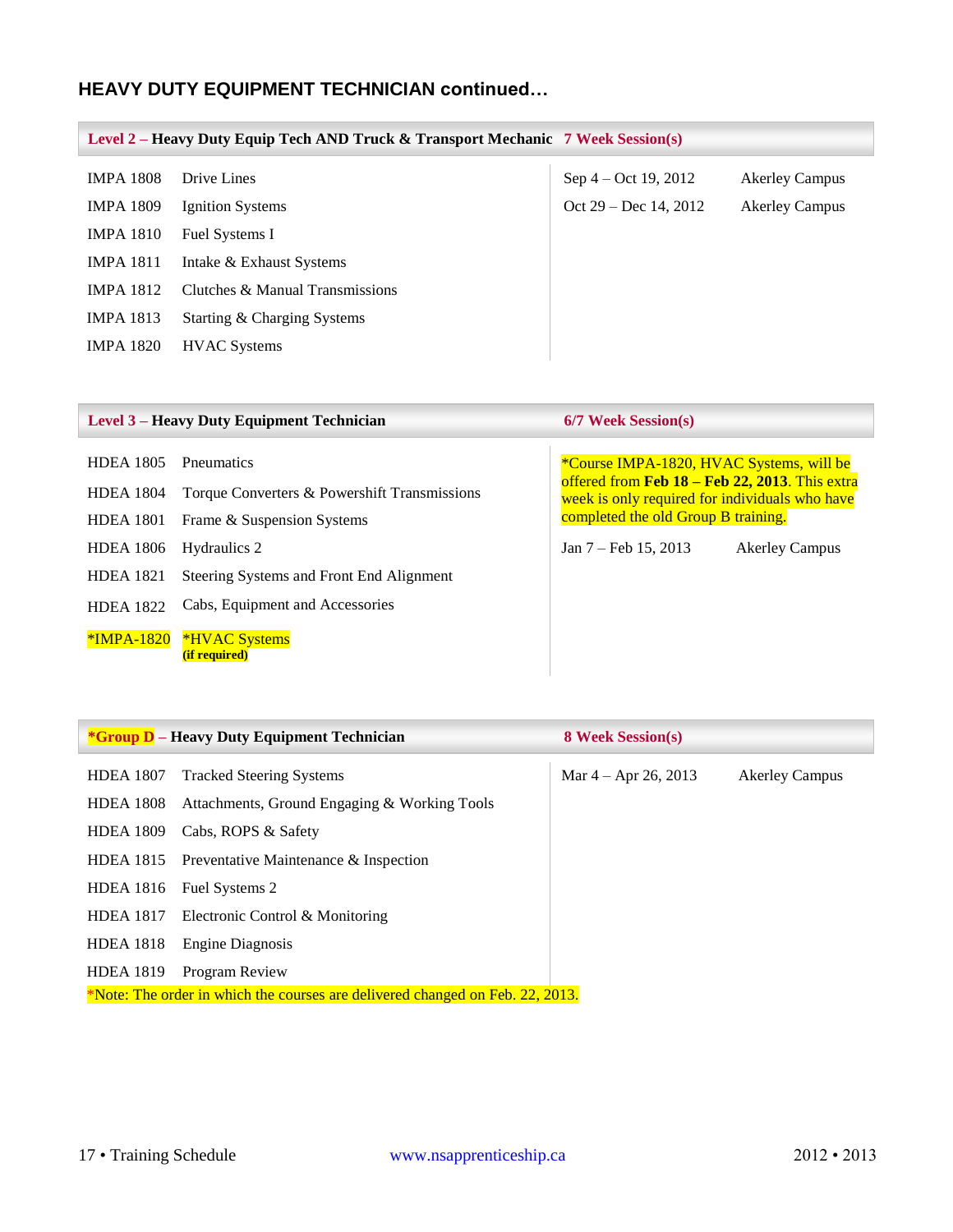# <span id="page-18-0"></span>**INDUSTRIAL MECHANIC (MILLWRIGHT)**

| <b>Level 1</b>   |                                        | <b>7 Week Session(s)</b> |                  |
|------------------|----------------------------------------|--------------------------|------------------|
| <b>IMMA 1829</b> | Safety and Trade Practice              | Sep 4 – Oct 19, 2012     | <b>IT Campus</b> |
|                  | IMMA 1802 Power Tools                  |                          |                  |
| <b>IMMA 0803</b> | <b>Blueprint Reading and Sketching</b> |                          |                  |
| IMMA 1805        | Rigging                                |                          |                  |
| <b>IMMA 0820</b> | Metallurgy                             |                          |                  |
| <b>IMMA 1806</b> | Machine Shop Fundamentals              |                          |                  |
| <b>IMMA 1821</b> | Oxy-Fuel/Electric Arc Welding          |                          |                  |

| <b>Level 2</b>   |                                                 | <b>7 Week Session(s)</b> |                  |
|------------------|-------------------------------------------------|--------------------------|------------------|
| IMMA 1807        | Static & Dynamic Seals                          | Oct $29 - Dec 14, 2012$  | <b>IT Campus</b> |
| IMMA 1813        | Bearings & Lubrication                          |                          |                  |
| <b>IMMA 1809</b> | Couplings & Clutches                            |                          |                  |
| <b>IMMA 1810</b> | <b>Gear Drive Units</b>                         |                          |                  |
|                  | IMMA 1812 Conveyors (Material Handling Systems) |                          |                  |
| <b>IMMA 1819</b> | Sheaves & Sprockets                             |                          |                  |
| <b>IMMA 1804</b> | Equipment & Mechanical Installation Blueprint   |                          |                  |

### **Level 3 7 Week Session(s)**

| IMMA 1808        | Pumps (Positive & Non-positive)                              | Jan $14 - \text{Mar } 1, 2013$ | IT Campus        |
|------------------|--------------------------------------------------------------|--------------------------------|------------------|
| <b>IMMA 1814</b> | Fluid Power 1 (Basic Hydraulics, Schematics &<br>Components) | May $6 -$ June 21, 2013        | <b>IT Campus</b> |
| IMMA 1815        | Fluid Power 2 (Controls, Circuits & Testing)                 |                                |                  |
| <b>IMMA 1817</b> | Pneumatics                                                   |                                |                  |
| IMMA 1818        | Compressors                                                  |                                |                  |
| <b>IMMA 1831</b> | <b>Internal Combustion Engines</b>                           |                                |                  |
| <b>IMMA 1833</b> | <b>Basic Electricity</b>                                     |                                |                  |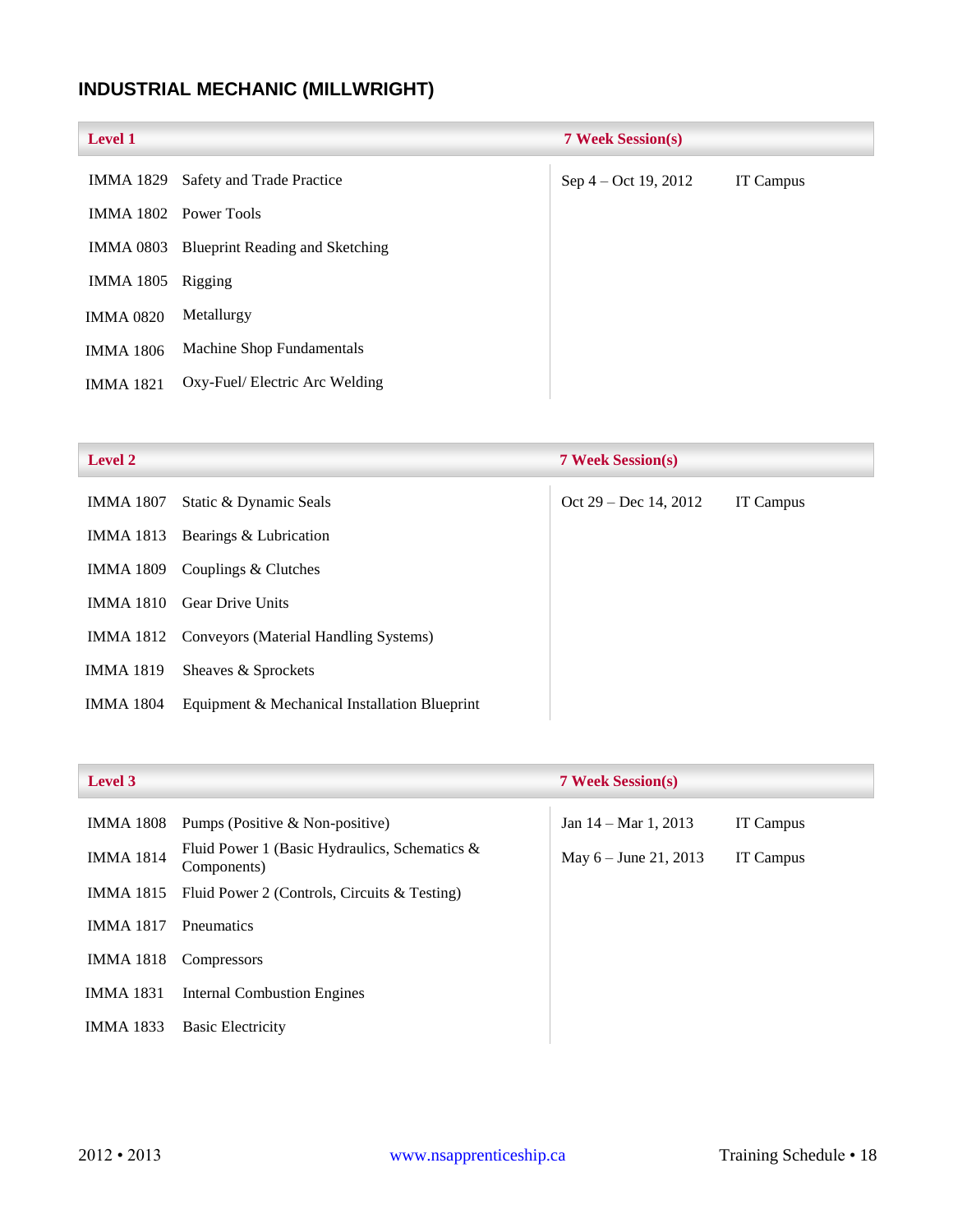# **INDUSTRIAL MECHANIC (MILLWRIGHT) continued…**

| <b>Level 4</b>   |                                                      | <b>7 Week Session(s)</b> |                  |
|------------------|------------------------------------------------------|--------------------------|------------------|
|                  | IMMA 1822 Fans and Boilers                           | Mar $11 -$ Apr 26, 2013  | <b>IT Campus</b> |
| IMMA 1824        | Steam & Gas Turbines                                 | May $6 -$ June 21, 2013  | <b>IT Campus</b> |
| IMMA 1811        | Alignment 1 (Basic)                                  |                          |                  |
| <b>IMMA 1828</b> | Alignment 2 (Reverse & Cross Dial, Laser)            |                          |                  |
| IMMA 1825        | Dynamic Balancing / Vibration Analysis / Maintenance |                          |                  |
| IMMA 1826        | Machinery Installation & Optical Alignment           |                          |                  |
| <b>IMMA 1830</b> | Program Review                                       |                          |                  |

### <span id="page-19-0"></span>**INSTRUMENTATION AND CONTROL TECHNICIAN**

| <b>Level 3</b> | <b>7 Weeks</b> | Apr $29 -$ June 14, 2013         | Marconi Campus |
|----------------|----------------|----------------------------------|----------------|
|                |                |                                  |                |
| <b>Level 4</b> | <b>7 Weeks</b> | June $17 - \text{Aug } 2$ , 2013 | Marconi Campus |

### <span id="page-19-1"></span>**INSULATOR (HEAT AND FROST)**

| <b>Level 1</b> | <b>6 Weeks</b> | Sep $24 - Nov 2, 2012$           | Local 116   |
|----------------|----------------|----------------------------------|-------------|
|                |                |                                  |             |
| <b>Level 1</b> | <b>6 Weeks</b> | Jan $21 - \text{Mar } 1, 2013$   | Local 116   |
|                |                |                                  |             |
| <b>Level 2</b> | <b>6 Weeks</b> | Apr $2 - May 10, 2013$           | Local $116$ |
|                |                |                                  |             |
| Level 3        | <b>7 Weeks</b> | June $17 - \text{Aug } 2$ , 2013 | Local 116   |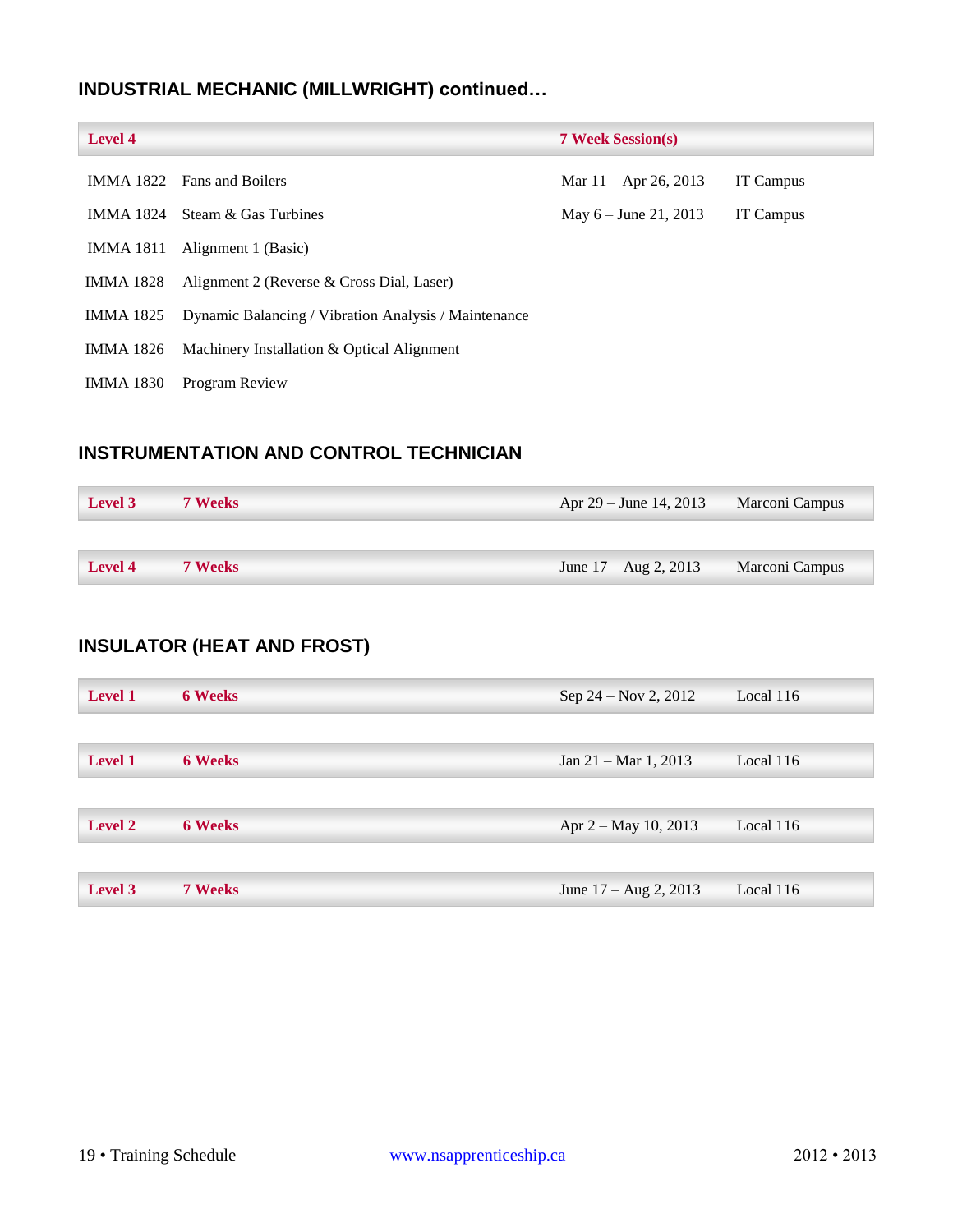### <span id="page-20-0"></span>**IRONWORKER**

| <b>Level 1 - Reinforcing</b> |                                                           | <b>8 Week Session(s)</b> |               |
|------------------------------|-----------------------------------------------------------|--------------------------|---------------|
| <b>IRWA 1801</b>             | Safety Tools and Equipment                                | Oct $22 - Dec 14, 2012$  | Pictou Campus |
| <b>IRWA 1831</b>             | Cutting and Welding                                       |                          |               |
| <b>IRWA 1802</b>             | Rigging 1 (Hardware)                                      |                          |               |
| <b>IRWA 1803</b>             | Rigging 2 (Procedures)                                    |                          |               |
| <b>IRWA 1804</b>             | Conventional & Hydraulic Cranes                           |                          |               |
| <b>IRWA 1810</b>             | Rigging 3 (Load Handling)                                 |                          |               |
| <b>IRWA 1832</b>             | <b>Blueprint Principles / Temporary Access Structures</b> |                          |               |
| <b>IRWA 1821</b>             | Job Planning, Coordination & Site Preparation             |                          |               |
|                              |                                                           |                          |               |

|                  | Level 1 – Structural/Ornamental                           | <b>8 Week Session(s)</b> |               |
|------------------|-----------------------------------------------------------|--------------------------|---------------|
| <b>IRWA 1801</b> | Safety Tools and Equipment                                | Aug $20 - Oct$ 12, 2012  | Pictou Campus |
| <b>IRWA 1831</b> | Cutting and Welding                                       |                          |               |
| <b>IRWA 1802</b> | Rigging 1 (Hardware)                                      |                          |               |
| <b>IRWA 1803</b> | Rigging 2 (Procedures)                                    |                          |               |
| <b>IRWA 1804</b> | Conventional & Hydraulic Cranes                           |                          |               |
| <b>IRWA 1810</b> | Rigging 3 (Load Handling)                                 |                          |               |
| <b>IRWA 1832</b> | <b>Blueprint Principles / Temporary Access Structures</b> |                          |               |
| <b>IRWA 1821</b> | Job Planning, Coordination & Site Preparation             |                          |               |

| <b>Level 2 - Reinforcing</b> |                                                                                     | <b>7 Week Session(s)</b>       |               |
|------------------------------|-------------------------------------------------------------------------------------|--------------------------------|---------------|
| <b>IRWA 1828</b>             | Reinforced Concrete 1 (Preparation)                                                 | Jan $14 - \text{Mar } 1, 2013$ | Pictou Campus |
| <b>IRWA 1833</b>             | Blueprint (Rebar) (2 week course)                                                   | Mar $11 -$ Apr 26, 2013        | Pictou Campus |
| <b>IRWA 1844</b>             | Reinforced Concrete 2 (Practical / Fabrication<br>and Installation) (2 week course) |                                |               |
| <b>IRWA 1824</b>             | Post-Tensioning                                                                     |                                |               |
| <b>IRWA 1830</b>             | Program Review                                                                      |                                |               |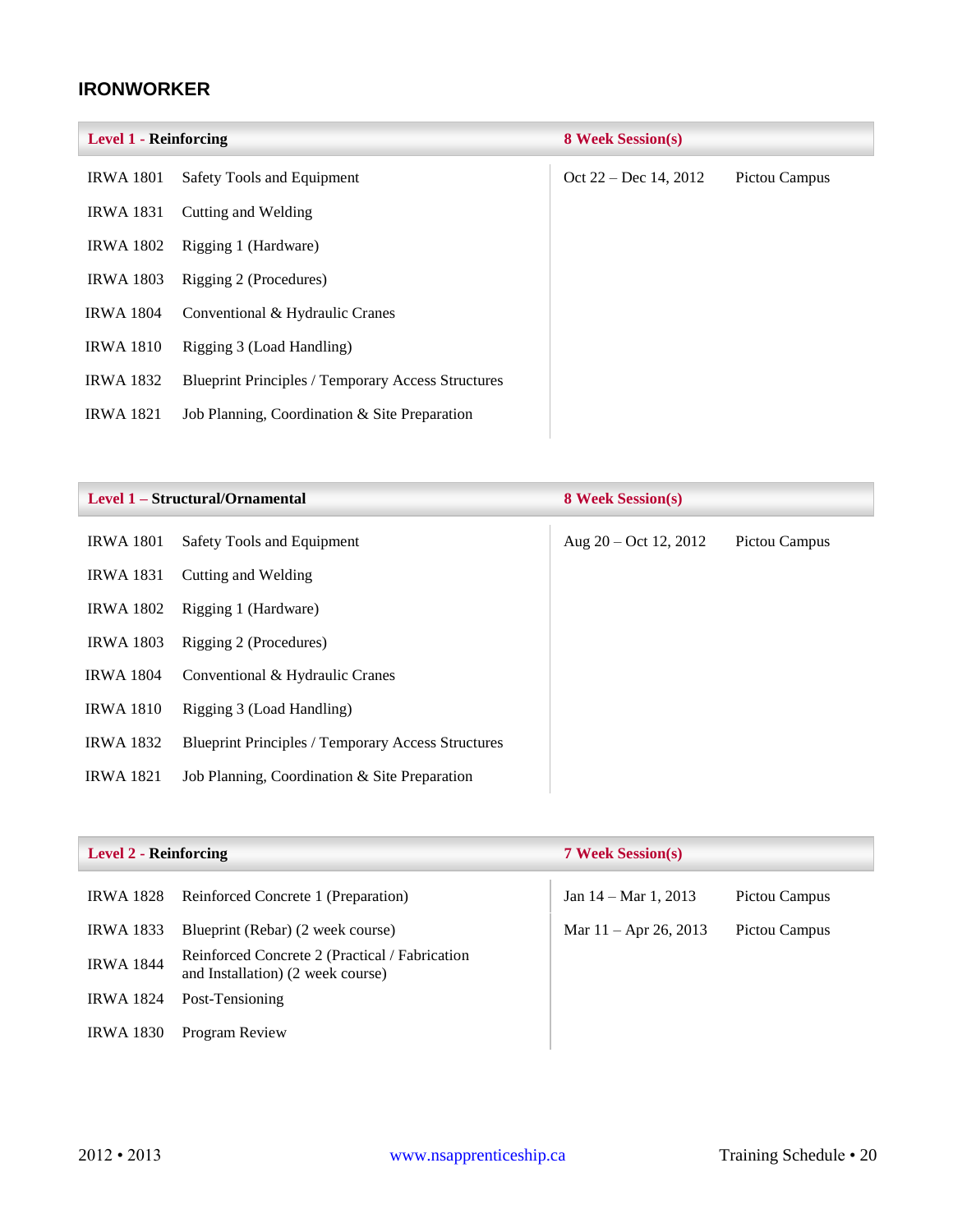### **IRONWORKER continued…**

| <b>Old Level 3 – Generalist</b> |                                     | <b>8 Week Session(s)</b> |               |
|---------------------------------|-------------------------------------|--------------------------|---------------|
| <b>IRWA 1840</b>                | Welding 3                           | May $6 -$ June 28, 2013  | Pictou Campus |
| <b>IRWA 1813</b>                | <b>Tower Cranes</b>                 |                          |               |
| <b>IRWA 1814</b>                | Pre-Cast Concrete                   |                          |               |
| <b>IRWA 1841</b>                | Electric Overhead Travelling Cranes |                          |               |
| <b>IRWA 1812</b>                | Ornamental & Miscellaneous Ironwork |                          |               |
| <b>IRWA 1842</b>                | Pre-Engineered Structures           |                          |               |
| <b>IRWA 1843</b>                | Machinery and Equipment             |                          |               |
| <b>IRWA 1830</b>                | Program Review                      |                          |               |

### <span id="page-21-0"></span>**MACHINIST**

#### **Online Courses**

Various Machinist courses are available online at NSCC's Virtual Campus. For details, visit the Virtual Campus website: [www.apprenticeship.nscc.ca](http://www.apprenticeship.nscc.ca/)

| <b>Old Level 2</b> |                                                              | <b>4 Week Session(s)</b> |           |
|--------------------|--------------------------------------------------------------|--------------------------|-----------|
| <b>MCHA 1828</b>   | Mechanical Fasteners / Power Transmission and<br>Lubrication | Oct $29 - Nov 23, 2012$  | IT Campus |
| <b>MCHA 1813</b>   | <b>Advanced Lathe Operations</b>                             |                          |           |
| MCHA 1814          | <b>Vertical Milling Machine Operations</b>                   |                          |           |
| <b>MCHA 1841</b>   | Specialty Machinable Materials                               |                          |           |

| New Level 3 <sup>*</sup> |                                                                              | <b>6 Week Session(s)</b> |           |
|--------------------------|------------------------------------------------------------------------------|--------------------------|-----------|
| MCHA 1829                | Material Selection & Heat Treatment / Carbide Tooling                        | Jan $14$ – Feb 22, 2013  | IT Campus |
| MCHA 1816                | Planning, Measuring and Precision Layout                                     | May $6 -$ June 14, 2013  | IT Campus |
| MCHA 1815                | <b>Spur Gears</b>                                                            |                          |           |
| MCHA 1822                | Bevel, Helical and Worm Gears                                                |                          |           |
| MCHA 1843                | <b>Grinders and Abrasives</b>                                                |                          |           |
| MCHA 1838                | Precision Measurement II / Jigs and Fixtures                                 |                          |           |
|                          | *Note: The training changed from Old Level 3 to New Level 3 on Jan. 8, 2013. |                          |           |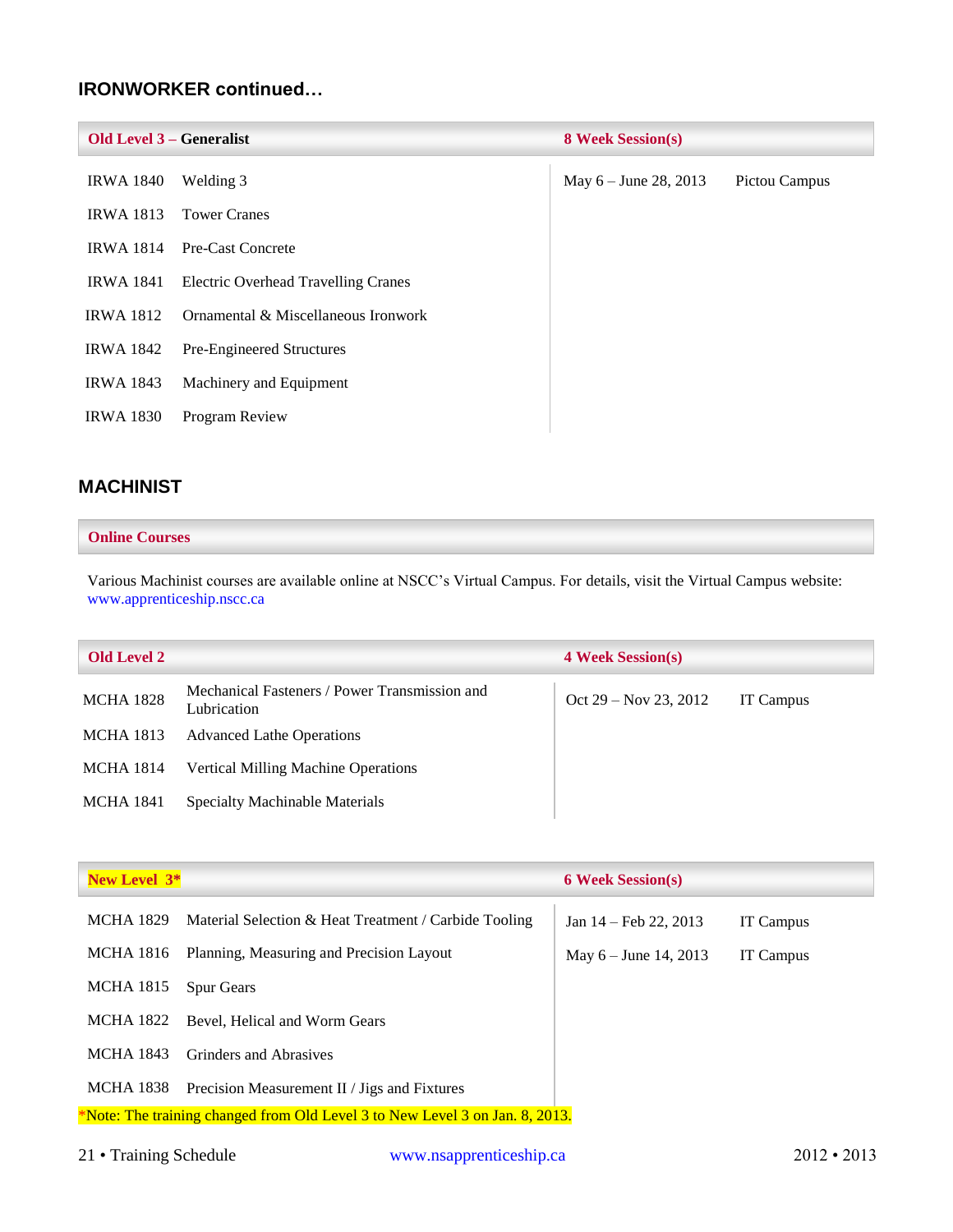### **MACHINIST continued…**

| <b>Old Level 4</b> |                                                     | <b>5 Week Session(s)</b> |           |
|--------------------|-----------------------------------------------------|--------------------------|-----------|
|                    | MCHA 1838 Precision Measurement / Jigs and Fixtures | Mar 11 - Apr 12 2013     | IT Campus |
|                    | MCHA 1839 Quality Inspection / Reconditioning       |                          |           |
|                    | MCHA 1820 Numerical Control $& \text{CNC}$          |                          |           |
|                    | MCHA 1821 CNC Programming                           |                          |           |
|                    | MCHA 1830 Program Review                            |                          |           |
|                    |                                                     |                          |           |

### <span id="page-22-0"></span>**METAL FABRICATOR (FITTER)**

<span id="page-22-1"></span>

| <b>New Level 1 – Metal Fabricator (Fitter) AND Welder</b> |                                      | 8 Week Session(s) $(10:30 \text{ am} - 5:00 \text{ pm})$ |                       |
|-----------------------------------------------------------|--------------------------------------|----------------------------------------------------------|-----------------------|
| <b>WDFA 1830</b>                                          | Safety, Tools and Equipment          | Sep $4 - Oct 26, 2012$                                   | <b>Akerley Campus</b> |
| <b>WDFA 1831</b>                                          | Material Handling                    | Mar $4 -$ Apr 26, 2013                                   | <b>Akerley Campus</b> |
| <b>WDFA 1832</b>                                          | Introduction to Welding / Oxy-Fuel   |                                                          |                       |
| <b>WDFA 1833</b>                                          | Welding Processes 1 (SMAW)           |                                                          |                       |
| <b>WDFA 1834</b>                                          | Welding Processes 2 (Semi-Automatic) |                                                          |                       |
| <b>WDFA 1835</b>                                          | Drawings / Trade Practice            |                                                          |                       |
| WDFA 1836                                                 | Layout and Fitting (2 week course)   |                                                          |                       |

| <b>New Level 2 – Metal Fabricator (Fitter)</b> |                             | 7 Week Session(s) $(10:30 \text{ am} - 5:00 \text{ pm})$ |                       |
|------------------------------------------------|-----------------------------|----------------------------------------------------------|-----------------------|
| <b>WDFA 1837</b>                               | Drawings 2                  | Oct 29 – Dec 14, 2012                                    | <b>Akerley Campus</b> |
| <b>WDFA 1838</b>                               | Shop Equipment              |                                                          |                       |
| WDFA 1839                                      | Layout 2 (2 week course)    |                                                          |                       |
| <b>WDFA 1840</b>                               | Fabrication (2 week course) |                                                          |                       |
| <b>WDFA 1841</b>                               | <b>Cutting Processes</b>    |                                                          |                       |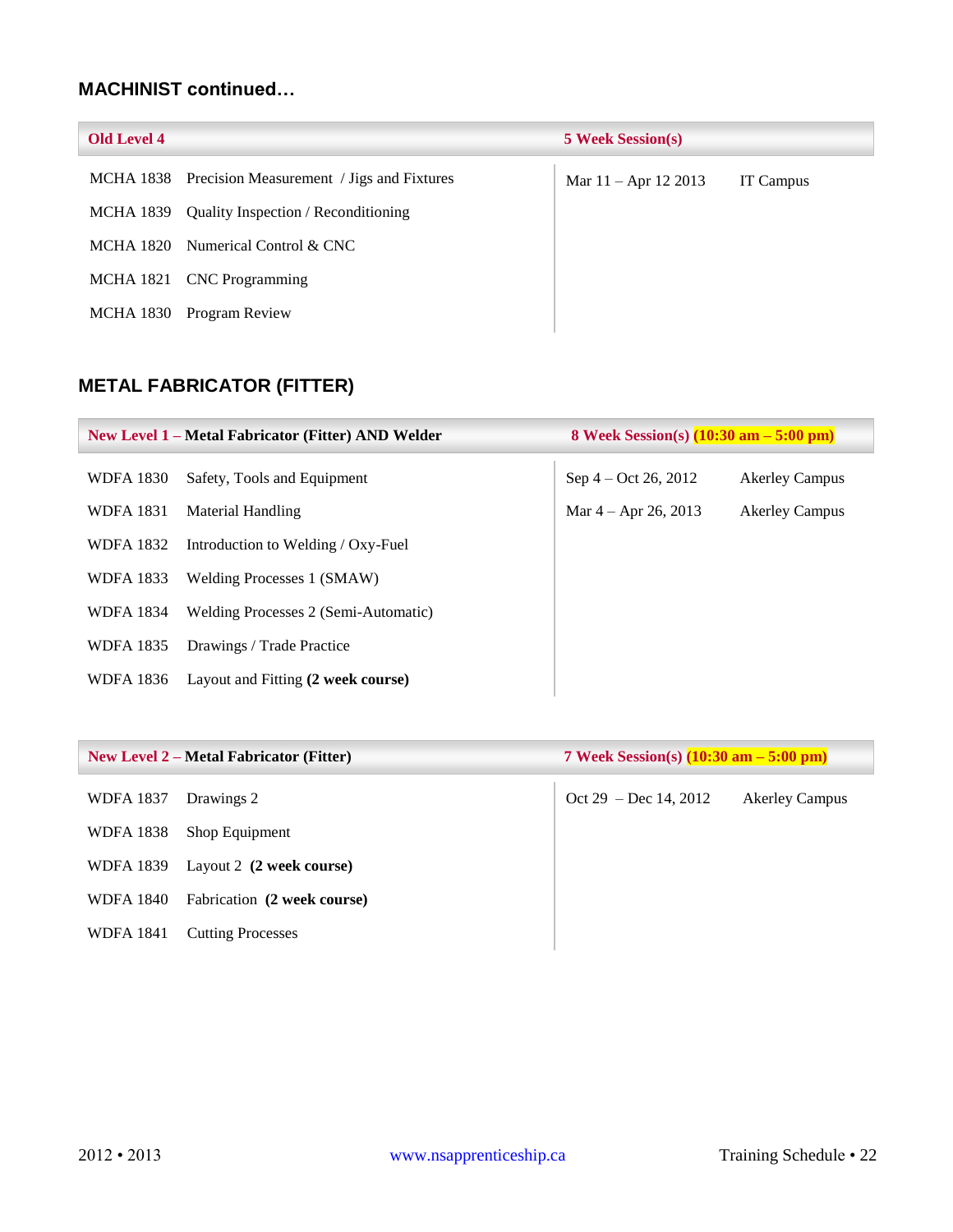# **METAL FABRICATOR (FITTER) continued…**

| New Level $3$ – Metal Fabricator (Fitter) |                                        | 5 Week Session(s) $(10:30 \text{ am} - 5:00 \text{ pm})$ |                       |
|-------------------------------------------|----------------------------------------|----------------------------------------------------------|-----------------------|
| WDFA 1842 Drawings 3                      |                                        | Jan $14$ – Feb 15, 2013                                  | <b>Akerley Campus</b> |
| WDFA 1843                                 | Fitting and Assembly 1 (2 week course) |                                                          |                       |
| WDFA 1846                                 | Metallurgy                             |                                                          |                       |
| WDFA 1844 Layout 3                        |                                        |                                                          |                       |

| <b>New Level 4 – Metal Fabricator (Fitter)</b> |                                              | 4 Week Session(s) $(10:30 \text{ am} - 5:00 \text{ pm})$ |                       |
|------------------------------------------------|----------------------------------------------|----------------------------------------------------------|-----------------------|
| <b>MTFA 1848</b>                               | <b>Fabrication 2</b>                         | Sep $10 - \text{Oct } 5$ , 2012                          | <b>Akerley Campus</b> |
| <b>MTFA 1847</b>                               | Fitting & Assembly 2                         | May 6 – May 31, 2013                                     | <b>Akerley Campus</b> |
| <b>MTFA 1849</b>                               | <b>Ouality Assurance &amp; Work Planning</b> |                                                          |                       |
| <b>MTFA 1850</b>                               | Program Review                               |                                                          |                       |

### <span id="page-23-0"></span>**MOTOR VEHICLE BODY REPAIRER (METAL & PAINT)**

| <b>Level 1</b>   |                              | <b>5 Week Session(s)</b> |                       |
|------------------|------------------------------|--------------------------|-----------------------|
| MVBA 0801        | Shop and Safety              | Apr 29 – May 31, 2013    | <b>Akerley Campus</b> |
|                  | MVBA 1802 Auto Body Welding  |                          |                       |
| <b>MVBA 1803</b> | <b>Vehicle Construction</b>  |                          |                       |
|                  | MVBA 1828 Metal Working      |                          |                       |
| MVBA1805         | <b>Auto Body Preparation</b> |                          |                       |

| Level 3           |                                                         | 4/5 Week Session(s)                                                          |
|-------------------|---------------------------------------------------------|------------------------------------------------------------------------------|
| <b>*MVBA-1829</b> | <b>*Electrical Fundamentals</b><br><i>(if required)</i> | *Course MVBA-1829, Electrical<br>Fundamentals, will be offered from Apr 29 - |
| MVBA-1821         | Structural and Non-Structural Components                | May 3, 2013. This extra week is only required                                |
|                   | MVBA-1822 Mechanical Systems and Damage Analysis        | for individuals who have completed the old<br><b>Group B training.</b>       |
| MVBA-1823         | <b>Restraints and Electrical Repairs</b>                | May 6 – May 31, 2013<br><b>Akerley Campus</b>                                |
| MVBA-1824         | Colour Application                                      |                                                                              |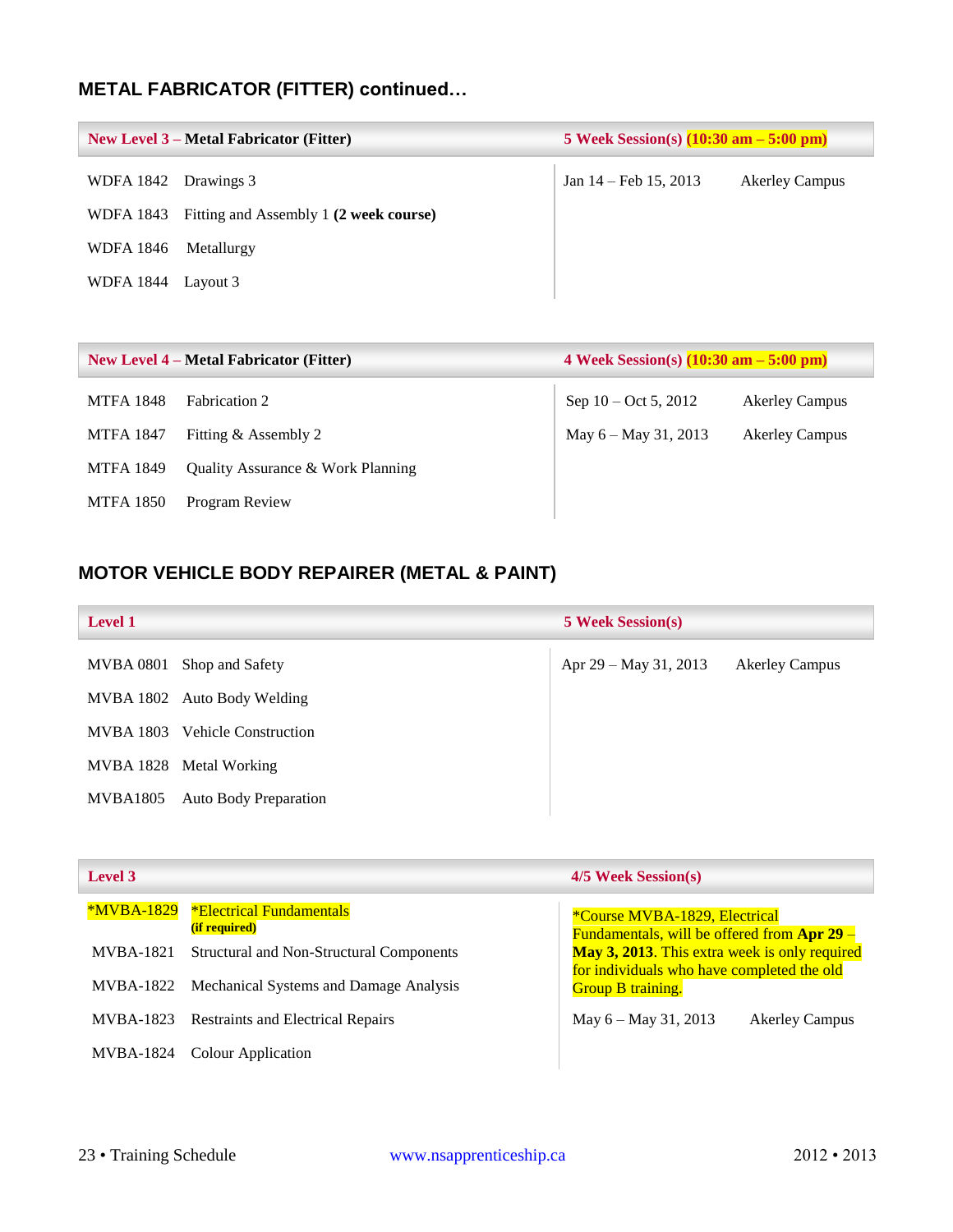### <span id="page-24-0"></span>**OIL HEAT SYSTEM TECHNICIAN**

#### **Online Courses**

Various Oil Heat System Technician courses are available online at NSCC's Virtual Campus. For details, visit the Virtual Campus website: [www.apprenticeship.nscc.ca](http://www.apprenticeship.nscc.ca/)

| <b>Group A</b>         |                                                              | <b>6 Week Session(s)</b> |                       |
|------------------------|--------------------------------------------------------------|--------------------------|-----------------------|
|                        | <b>OBMA 0801</b> Fundamental Skills                          | Jan 7 Feb 15, 2013       | <b>Akerley Campus</b> |
|                        | OBMA 0802 Tools & Equipment / Soldering, Flaring & Threading |                          |                       |
| OBMA 1815 Fuel Storage |                                                              | <b>CANCELLED</b>         |                       |
|                        | <b>OBMA 1816</b> Fuel Delivery Systems                       |                          |                       |
|                        | <b>OBMA 1817</b> Planned Maintenance / Trade Practice        |                          |                       |
|                        | OBMA 1804 Combustion $& Air$ Handling                        |                          |                       |

| <b>Group B</b>   |                                                                                                                              | <b>5 Week Session(s)</b>      |                |
|------------------|------------------------------------------------------------------------------------------------------------------------------|-------------------------------|----------------|
| <b>OBMA 1806</b> | OBMA 1805 Electricity 1 (Principles of Electricity)<br>Electricity 2 (Ignition Systems, Electrical Devices $\&$<br>Switches) | <b>Mar 29, 2013</b><br>Feb 25 | Akerley Campus |
| OBMA 1818        | Electricity 3 (Electronics & Solid State) / Motors                                                                           | <b>CANCELLED</b>              |                |
| <b>OBMA 1807</b> | Controls & Wiring                                                                                                            |                               |                |
| <b>OBMA 1809</b> | Combustion Chambers / Chimneys, Venting & Draft<br>Control                                                                   |                               |                |

| <b>Group C</b> |                                                                  | <b>6 Week Session(s)</b> |                       |
|----------------|------------------------------------------------------------------|--------------------------|-----------------------|
|                | <b>OBMA 1810</b> Hydronic Heating Systems                        | Apr 8 – May 17, 2013     | <b>Akerley Campus</b> |
|                | <b>OBMA 1811</b> Warm Air Furnaces / Steam Systems               |                          |                       |
|                | <b>OBMA 1812</b> Domestic Hot Water Heaters / Zoning             |                          |                       |
|                | OBMA 1819 House as a System / Retrofit                           |                          |                       |
|                | <b>OBMA 1808</b> Specialized Systems / Service & Troubleshooting |                          |                       |
|                | <b>OBMA 1820</b> Program Review                                  |                          |                       |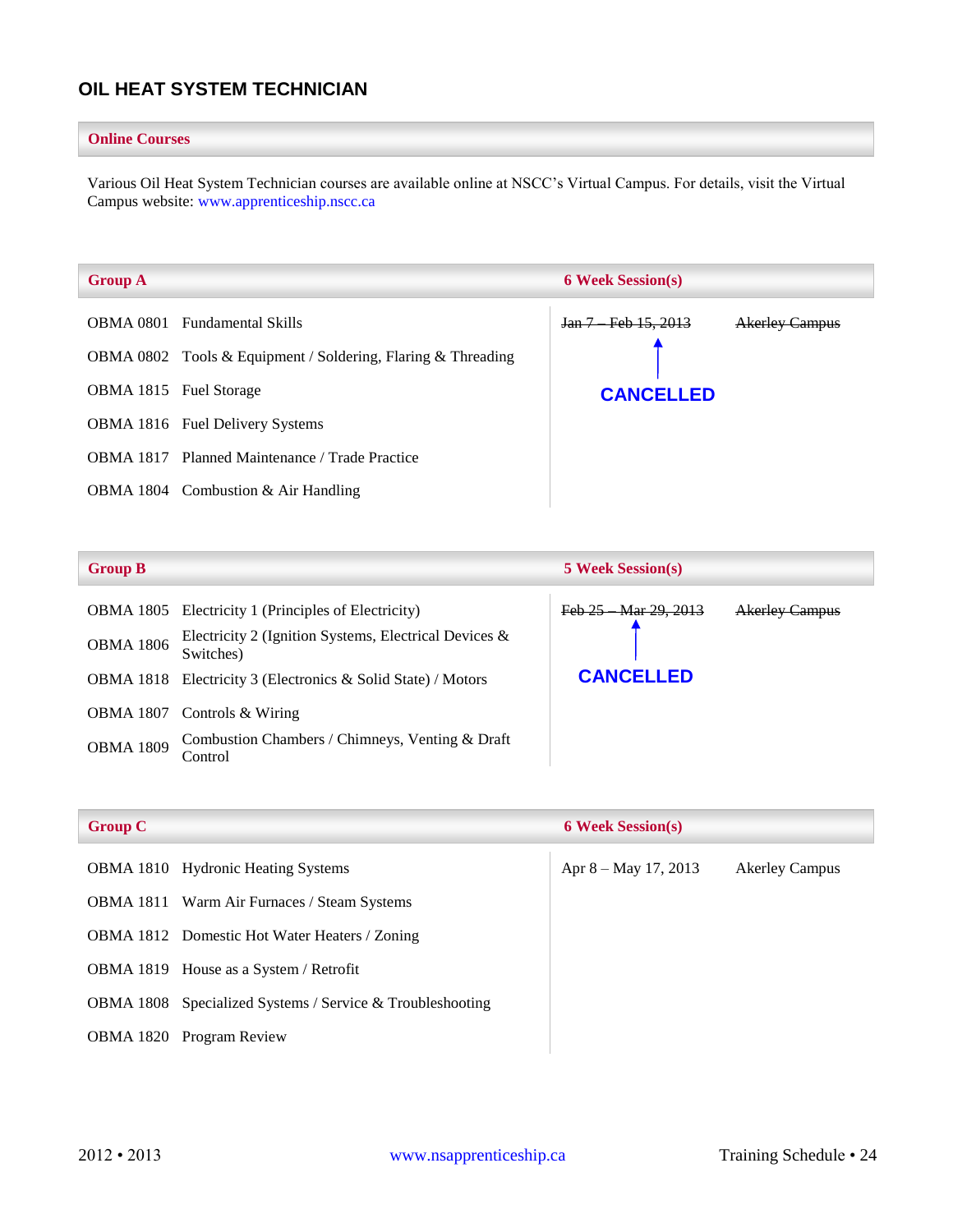### <span id="page-25-0"></span>**PLUMBER**

#### **Online Courses**

Various Plumber courses are available online at NSCC's Virtual Campus. For details, visit the Virtual Campus website: [www.apprenticeship.nscc.ca](http://www.apprenticeship.nscc.ca/)

| <b>Group A</b>  |                                                               | <b>7 Week Session(s)</b>        |                       |
|-----------------|---------------------------------------------------------------|---------------------------------|-----------------------|
| <b>PLGA0802</b> | Safety / Tools & Equipment                                    | Sep $4 - Oct$ 19, 2012          | <b>Akerley Campus</b> |
| <b>PLGA0801</b> | Blueprint Reading & Interpretation 1 (Basic /<br>Residential) | Jan $7 - \text{Feb } 22, 2013$  | <b>Akerley Campus</b> |
| <b>PLGA1810</b> | Pipe, Fittings & Piping Assembly 1A (Ferrous)                 | Sep $10 - \text{Oct } 26, 2012$ | Marconi Campus        |
| <b>PLGA1811</b> | Pipe, Fittings & Piping Assembly 1B (Non-Ferrous)             |                                 |                       |
| <b>PLGA1820</b> | Drainage & Venting Systems 1A (Residential)                   |                                 |                       |
| <b>PLGA1821</b> | Drainage & Venting Systems 1B (Residential)                   |                                 |                       |
| PLGA1822        | Water Supply 1 (Water Service / Rough-In)                     |                                 |                       |

| <b>Group B</b>  |                                                                             | <b>6 Week Session(s)</b> |                       |
|-----------------|-----------------------------------------------------------------------------|--------------------------|-----------------------|
| <b>PLGA1804</b> | Blueprint Reading & Interpretation 2 (Advanced<br>Residential / Commercial) | Nov $5 - Dec 14, 2012$   | <b>Akerley Campus</b> |
| <b>PLGA1835</b> | <b>Basic Electricity</b>                                                    | Mar $11 -$ Apr 19, 2013  | <b>Akerley Campus</b> |
| <b>PLGA1808</b> | Hydronic Heating 1 (Basic)                                                  | Apr $29 -$ June 7, 2013  | <b>Akerley Campus</b> |
| <b>PLGA1836</b> | Drainage & Venting Systems 2A (Storm Systems) /<br>Soldering & Brazing      | Nov $5 - Dec 14, 2012$   | Marconi Campus        |
| <b>PLGA1837</b> | Specialty Piping Applications / Pipe, Fittings & Piping<br>Assembly 2       |                          |                       |
| <b>PLGA1825</b> | Drainage & Venting Systems 2B (Commercial Drainage)                         |                          |                       |

| <b>Group C</b>  |                                                                   | <b>5 Week Session(s)</b> |                       |
|-----------------|-------------------------------------------------------------------|--------------------------|-----------------------|
| PLGA1823        | Water Supply 2 (Hot Water Storage Tanks & Heaters)                | Sep 10 – Oct 12, 2012    | <b>Akerley Campus</b> |
| PLGA1834        | Drainage & Venting Systems 2C (Commercial Venting)                | Jan 14 – Feb 15, 2013    | <b>Akerley Campus</b> |
| <b>PLGA1807</b> | Blueprint Reading & Interpretation 3 (Commercial /<br>Industrial) | Jan $28 - Mar 1, 2013$   | Kingstec Campus       |
| <b>PLGA1809</b> | Hydronic Heating 2 (Advanced)                                     | Jan 7 – Feb 8, 2013      | Marconi Campus        |
| PLGA1843        | Gas Piping 1 (Low Pressure)                                       |                          |                       |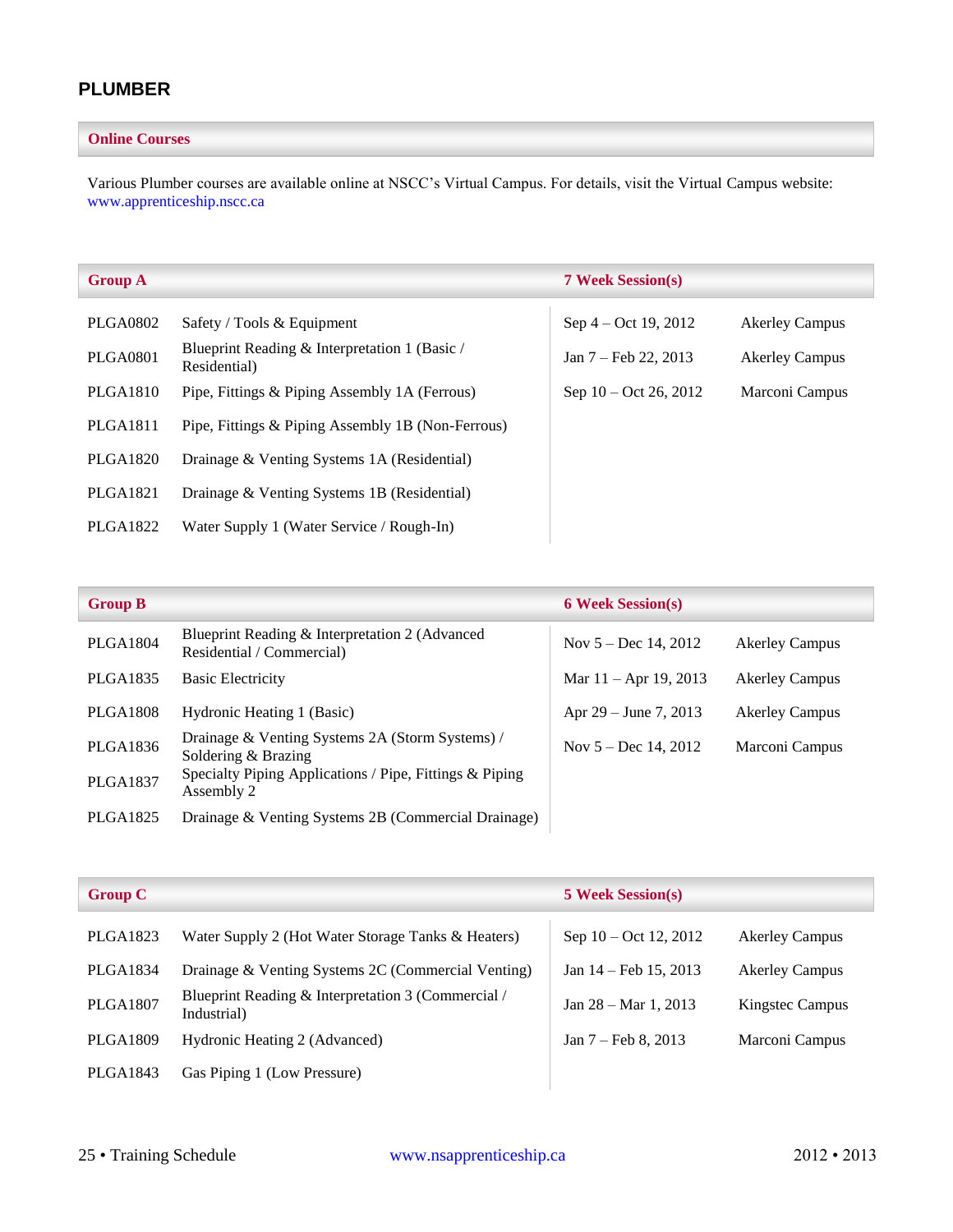### **PLUMBER continued…**

| <b>Group D</b>  |                                                        | <b>7 Week Session(s)</b> |                       |
|-----------------|--------------------------------------------------------|--------------------------|-----------------------|
| PLGA1838        | Water Supply 3 (Water Softeners & Conditioning)        | Oct 29 – Dec 14, 2012    | <b>Akerley Campus</b> |
| PLGA1842        | <b>Cross Connection Control</b>                        | Mar $4 -$ Apr 19, 2013   | <b>Akerley Campus</b> |
| <b>PLGA1839</b> | Rural Water Supply / Rural Waste                       | Mar $11 -$ Apr 26, 2013  | Kingstec Campus       |
| <b>PLGA1840</b> | <b>Specialty Plumbing Applications</b>                 | Feb $18 -$ Apr 5, 2013   | Marconi Campus        |
| <b>PLGA1828</b> | Drainage & Venting Systems 3 (Commercial / Industrial) |                          |                       |
| PLGA1841        | Gas Piping 2 (High Pressure)                           |                          |                       |
| PLGA1844        | <b>Program Review</b>                                  |                          |                       |

### <span id="page-26-0"></span>**POWER ENGINEER**

#### **Online Courses**

Various Power Engineer courses are available online at NSCC's Virtual Campus. For details, visit the Virtual Campus website: [www.apprenticeship.nscc.ca](http://www.apprenticeship.nscc.ca/)

| <b>3 Week Session(s)</b>                |  |
|-----------------------------------------|--|
| Sep 10 – Sep 28, 2012<br>Akerley Campus |  |
|                                         |  |

| $2-A2$               |                | <b>3 Week Session(s)</b> |                       |
|----------------------|----------------|--------------------------|-----------------------|
| <b>PESC 1803</b>     | Thermodynamics | Nov 13 – Nov 30, 2012    | <b>Akerley Campus</b> |
| PESC 1804 Metallurgy |                |                          |                       |

| $2-A3$           |                           | <b>3 Week Session(s)</b> |                       |
|------------------|---------------------------|--------------------------|-----------------------|
| <b>PESC 1805</b> | <b>Boilers</b>            | $Jan 7 - Jan 25, 2013$   | <b>Akerley Campus</b> |
| <b>PESC 1806</b> | Pumps and Water Treatment |                          |                       |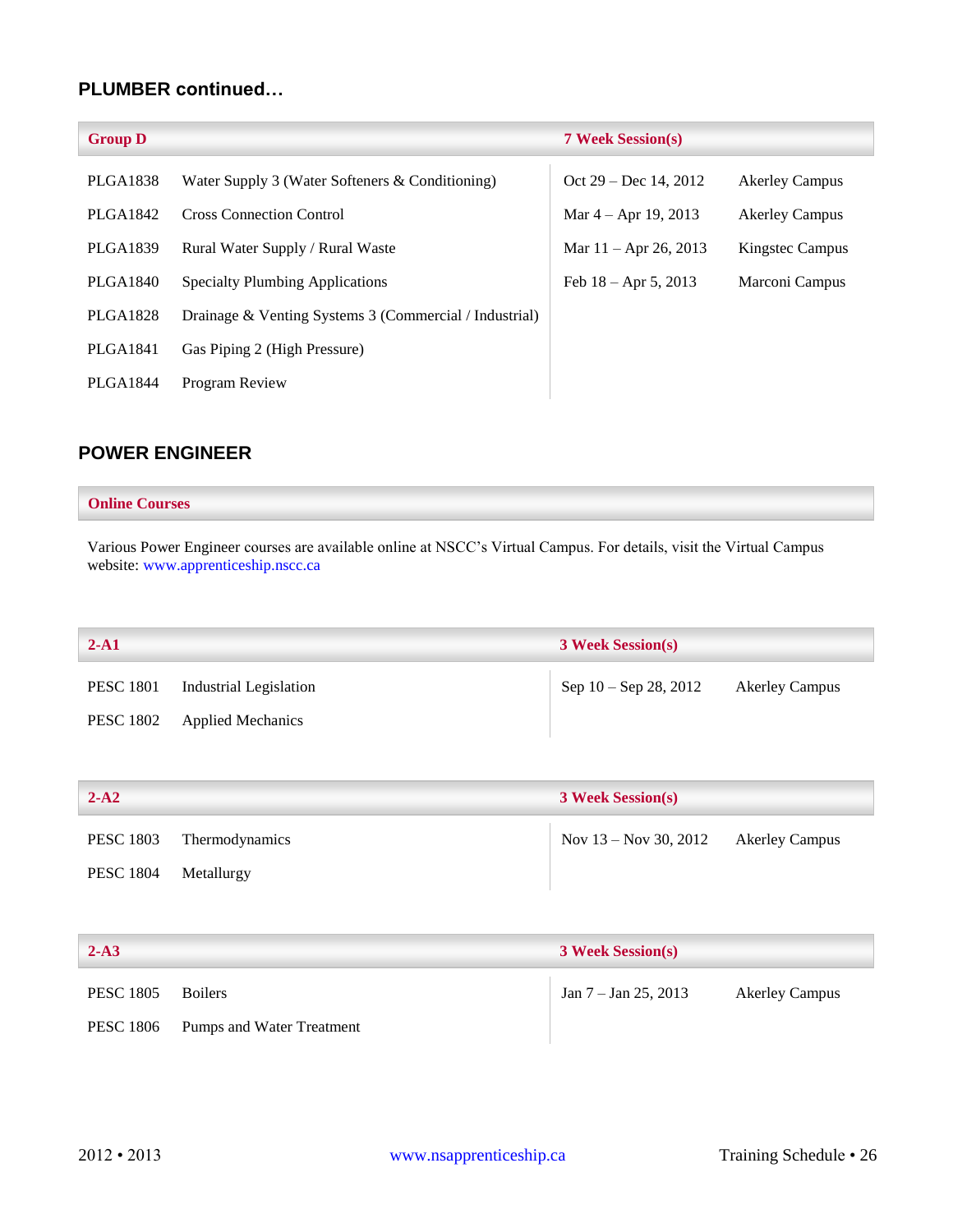### **POWER ENGINEER continued…**

| $2 - B1$         |                                            | <b>3 Week Session(s)</b>       |                       |
|------------------|--------------------------------------------|--------------------------------|-----------------------|
| <b>PESC 1807</b> | Heat Engines and Prime Movers              | Feb $18 - \text{Mar } 8, 2013$ | <b>Akerley Campus</b> |
| <b>PESC 1808</b> | Lubrication, Piping and Mechanical Drawing |                                |                       |

| $2 - B2$         |                                                 | <b>3 Week Session(s)</b> |                       |
|------------------|-------------------------------------------------|--------------------------|-----------------------|
| <b>PESC 1809</b> | Plant Systems and Instrumentation               | Apr 2 – Apr 19, 2013     | <b>Akerley Campus</b> |
| <b>PESC 1810</b> | Fuels and Combustion and Environment Protection |                          |                       |

| $2 - B3$ |                                         | <b>3 Week Session(s)</b>             |  |
|----------|-----------------------------------------|--------------------------------------|--|
|          | PESC 1811 Electro-technology            | May 21 – June 7, 2013 Akerley Campus |  |
|          | PESC 1812 Compression and Refrigeration |                                      |  |

### <span id="page-27-0"></span>**POWERLINE TECHNICIAN**

| <b>Level 2</b>   |                                           | <b>5 Week Session(s)</b> |                  |
|------------------|-------------------------------------------|--------------------------|------------------|
| <b>PLTA 1807</b> | Advanced AC Theory 1                      | Apr 2 – May 3, 2013      | <b>IT Campus</b> |
| <b>PLTA 1808</b> | Advanced AC Theory 2                      |                          |                  |
| <b>PLTA 1809</b> | System Operations & Single-Phase Metering |                          |                  |
| <b>PLTA 1810</b> | <b>Street Lighting Circuits</b>           |                          |                  |
| <b>PLTA 1811</b> | Live Line Work                            |                          |                  |

| <b>Level 4</b>   |                                | <b>4 Week Session(s)</b>         |           |
|------------------|--------------------------------|----------------------------------|-----------|
| <b>PLTA 1817</b> | Three-Phase Equipment          | Jan $21 - \text{Feb } 15, 2013$  | IT Campus |
| <b>PLTA 1818</b> | Substation & System Protection | Feb $25 - \text{Mar } 22$ , 2013 | IT Campus |
| <b>PLTA 1819</b> | Three-Phase Metering           |                                  |           |
| <b>PLTA 1821</b> | Program Review                 |                                  |           |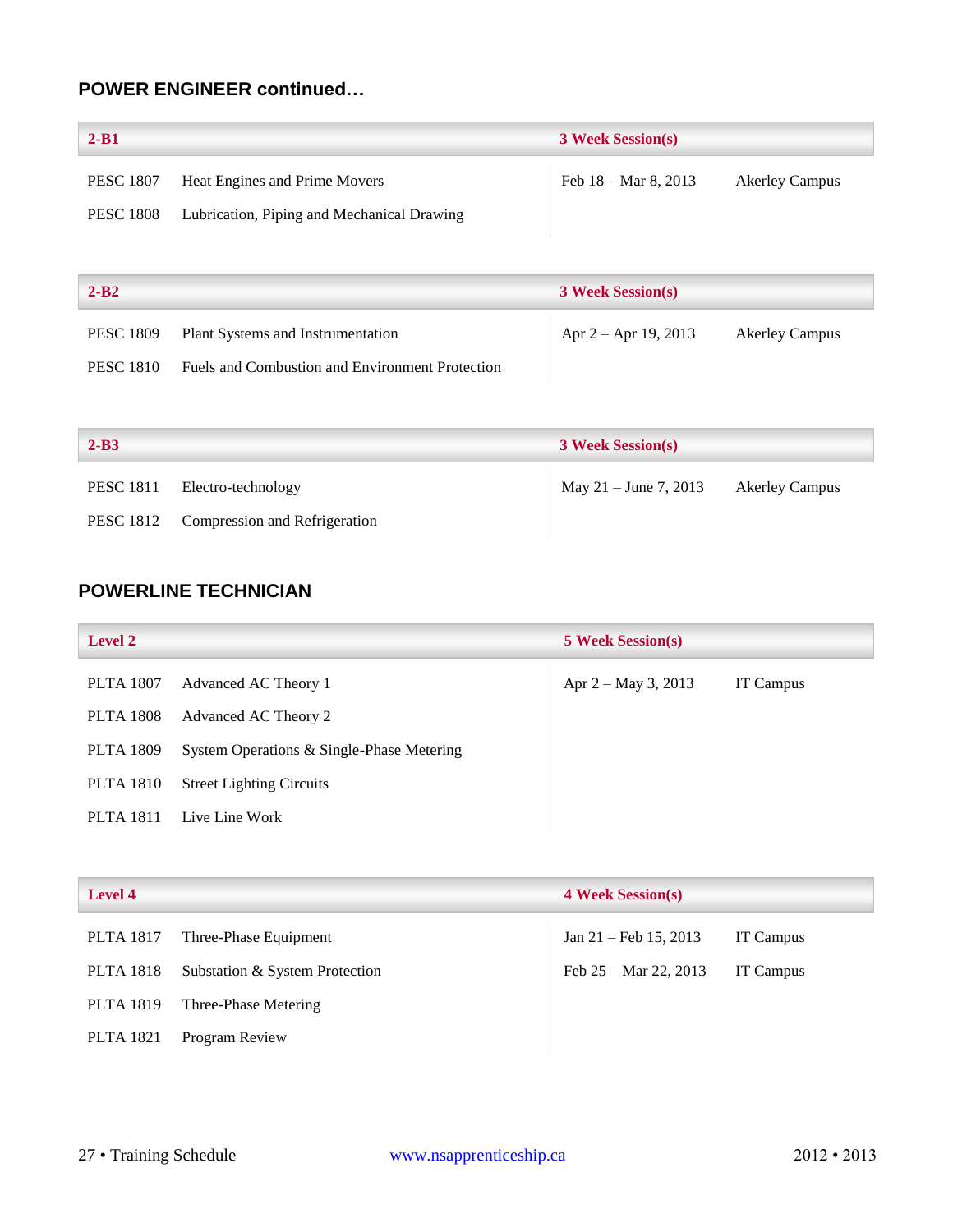### <span id="page-28-0"></span>**REFRIGERATION AND A/C MECHANIC**

| <b>Level 1</b>   |                                                               | <b>6 Week Session(s)</b> |                          |
|------------------|---------------------------------------------------------------|--------------------------|--------------------------|
| RACA 1831        | Safety / Tools and Equipment                                  | $Now 5 - Dec 14, 2012$   | <b>Waterfront Campus</b> |
| RACA 1832        | <b>Refrigeration Fundamentals</b>                             |                          |                          |
| <b>RACA 1833</b> | Air Conditioners, Refrigeration and Piping<br>(2 week course) | <b>CANCELLED</b>         |                          |
| RACA 1834        | Compressors 1 / Ancillary Devices                             |                          |                          |
| RACA 1835        | Electrical Fundamentals / Motors 1                            |                          |                          |

# RACA 1836 Evaporation Sep 10 – Oct 19, 2012 Waterfront Campus RACA 1837 Metering Devices / Flow Controls RACA 1838 Compressors 2 / Condensers RACA 1839 AC Installation RACA 1840 Control Circuits **(2 week course) Level 2 6 Week Session(s)**

| <b>Level 3</b> |                                        | <b>6 Week Session(s)</b>       |                          |
|----------------|----------------------------------------|--------------------------------|--------------------------|
| RACA 1841      | Refrigeration System Design            | Jan $21 - \text{Mar } 1, 2013$ | <b>Waterfront Campus</b> |
|                | RACA 1842 Compressor Modulation        |                                |                          |
|                | RACA 1843 Commercial Refrigeration     |                                |                          |
| RACA 1844      | Air Conditioning Systems               |                                |                          |
| RACA 1845      | <b>Heat Pumps</b>                      |                                |                          |
| RACA 1846      | <b>Troubleshooting Control Systems</b> |                                |                          |

| <b>Level 4</b>    |                                    | <b>6 Week Session(s)</b> |                          |
|-------------------|------------------------------------|--------------------------|--------------------------|
| RACA 1847         | AC System Design                   | Mar $11 -$ Apr 19, 2013  | <b>Waterfront Campus</b> |
| <b>RACA 1848</b>  | Duct Systems                       | Apr 29 – June 7, 2013    | <b>Waterfront Campus</b> |
| <b>RACA 1849</b>  | <b>Heating Systems</b>             |                          |                          |
| RACA 1852         | Industrial Systems                 |                          |                          |
| RACA 1851         | Troubleshooting / Job Coordination |                          |                          |
| <b>RACA 1827</b>  | Program Review                     |                          |                          |
| $2012 \cdot 2013$ | www.nsapprenticeship.ca            |                          | Training Schedule • 28   |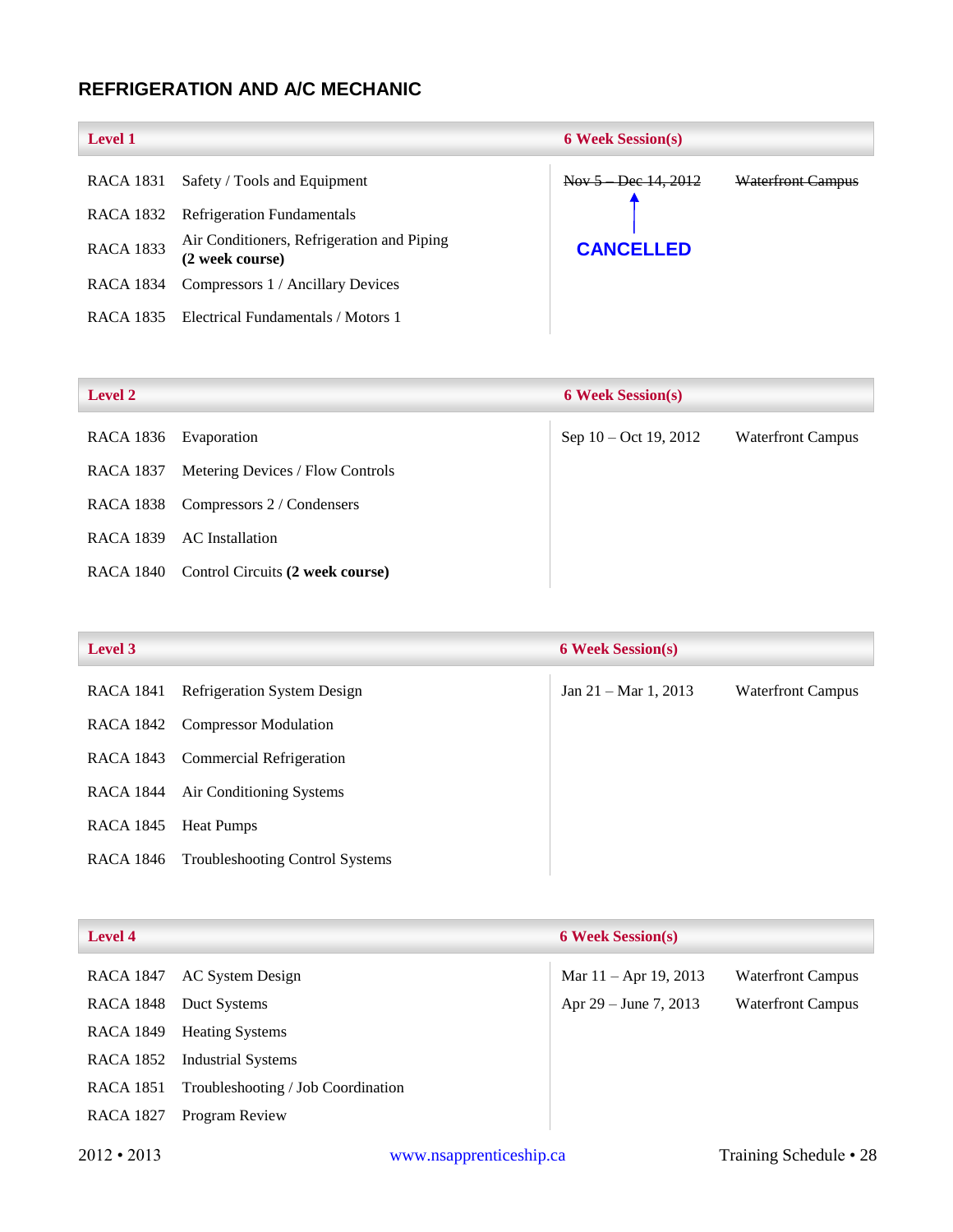### <span id="page-29-0"></span>**RESTORATION STONE MASON**

| <b>Group B</b> | <b>7 Week Session(s)</b> |
|----------------|--------------------------|
|----------------|--------------------------|

For information about Restoration Stone Mason Group B training, see the entry for **[Bricklayer.](#page-10-3)**

### <span id="page-29-1"></span>**ROOFER**

| <b>Level 1</b> | 6 Weeks        | May 27 – July 5, 2013  | <b>Akerley Campus</b> |
|----------------|----------------|------------------------|-----------------------|
|                |                |                        |                       |
| <b>Level 2</b> | <b>6 Weeks</b> | April 8 – May 17, 2013 | <b>Akerley Campus</b> |

#### <span id="page-29-2"></span>**SHEET METAL WORKER**

| <b>Level 1</b>   |                                           | <b>8 Week Session(s)</b>       |                       |
|------------------|-------------------------------------------|--------------------------------|-----------------------|
| SMWA 1824        | Safety/Elevating Devices                  | Jan $14 - \text{Mar } 8, 2013$ | <b>Akerley Campus</b> |
| SMWA 1850        | Tools and Equipment                       |                                |                       |
| <b>SMWA 1854</b> | <b>Trade Practice</b>                     |                                |                       |
| <b>SMWA 1827</b> | Welding 1                                 |                                |                       |
| SMWA 1828        | Metallurgy and Materials                  |                                |                       |
|                  | <b>SMWA 1829</b> Fabrication Fundamentals |                                |                       |
| <b>SMWA 1830</b> | Basic Layout                              |                                |                       |
| SMWA 1831        | Pattern Development 1 and Layout          |                                |                       |

#### **Level 2 6 Week Session(s)**

| SMWA 1832 Blueprint 1 |                                                 | Sep 17 – Oct 26, 2012   | <b>Akerley Campus</b> |
|-----------------------|-------------------------------------------------|-------------------------|-----------------------|
|                       | SMWA 1833 Pattern Development 2 (Parallel Line) | Mar $18 -$ Apr 26, 2013 | <b>Akerley Campus</b> |
|                       | SMWA 1834 Pattern Development 2 (Radial Line)   |                         |                       |
|                       | SMWA 1835 Pattern Development 2 (Triangulation) |                         |                       |
| SMWA 1836             | Welding 2                                       |                         |                       |
| SMWA 1837             | Air Handling Systems                            |                         |                       |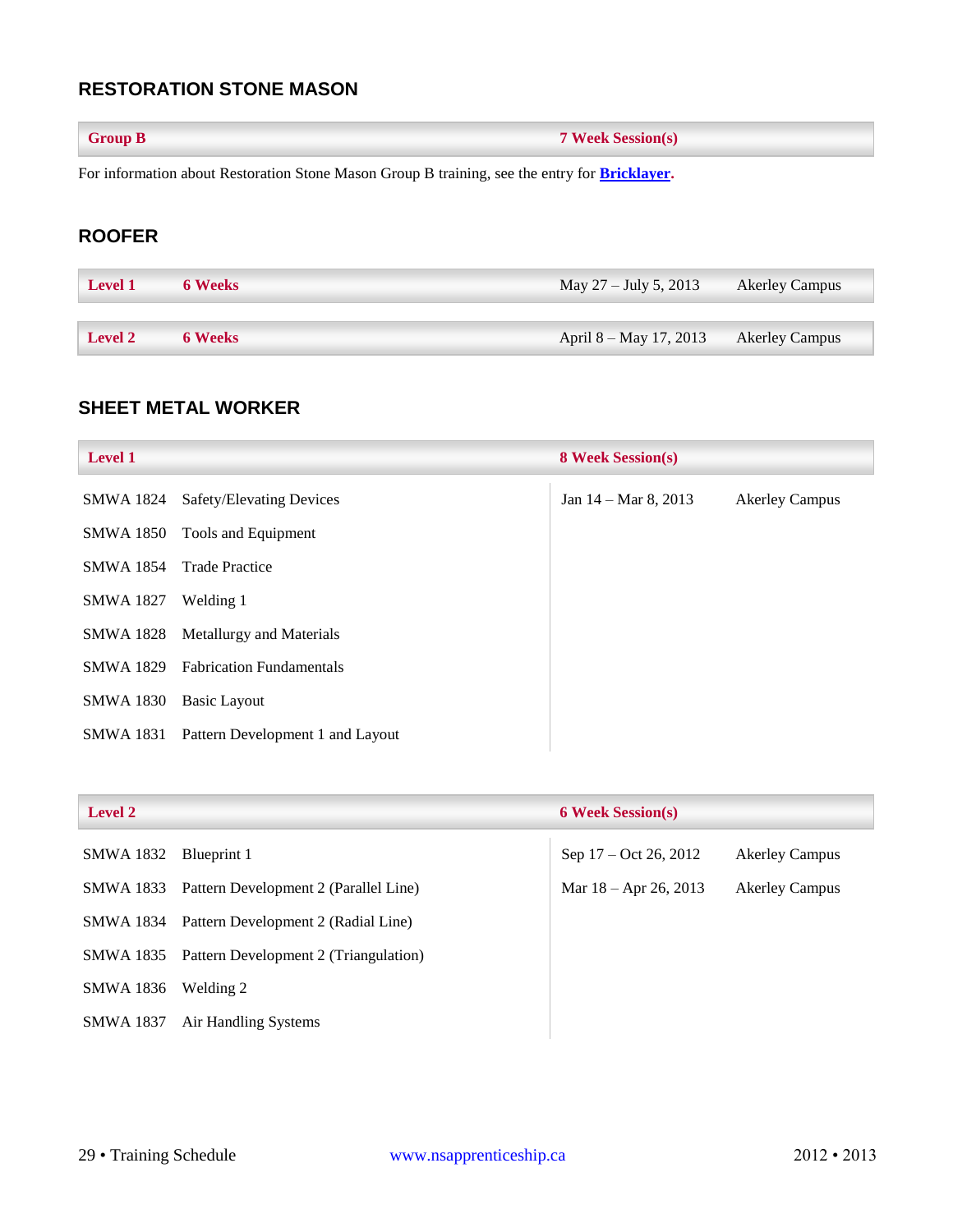### **SHEET METAL WORKER continued…**

| Level 3          |                                       | <b>6 Week Session(s)</b>        |                       |
|------------------|---------------------------------------|---------------------------------|-----------------------|
| <b>SMWA 1838</b> | Blueprint 2                           | Jan $21 - \text{Mar } 1$ , 2013 | <b>Akerley Campus</b> |
| SMWA 1839        | Pattern Development 3 (Parallel Line) | Mar 18 Apr 26, 2013             | <b>Akerley Campus</b> |
| SMWA 1840        | Pattern Development 3 (Radial Line)   |                                 |                       |
| SMWA 1841        | Pattern Development 3 (Triangulation) | <b>CANCELLED</b>                |                       |
|                  | SMWA 1842 Duct System Design          |                                 |                       |
| SMWA 1843        | Breeching and Venting / Welding 3     |                                 |                       |

| <b>Level 4</b> |                                                 | <b>6 Week Session(s)</b> |                       |
|----------------|-------------------------------------------------|--------------------------|-----------------------|
| SMWA-1844      | <b>Material Handling Systems</b>                | Nov $5 - Dec$ 14, 2012   | <b>Akerley Campus</b> |
|                | SMWA-1845 System Maintenance                    | May 13 – June 21, 2013   | <b>Akerley Campus</b> |
|                | SMWA-1846 Metal Roofing and Architectural Metal |                          |                       |
| SMWA-1847      | Welding 4                                       |                          |                       |
| SMWA-1848      | <b>Special Products</b>                         |                          |                       |
| SMWA-1853      | Program Review                                  |                          |                       |

### <span id="page-30-0"></span>**SPRINKLER SYSTEM INSTALLER**

| <b>Level 1</b> | 8 Weeks | Oct $15 - Dec 7, 2012$ | UA Local 56 |
|----------------|---------|------------------------|-------------|
|                |         |                        |             |
| <b>Level 2</b> | 8 Weeks | Jan 7 – Mar 1, 2013    | UA Local 56 |
|                |         |                        |             |
| Level 3        | 8 Weeks | Mar 18 – May 10, 2013  | UA Local 56 |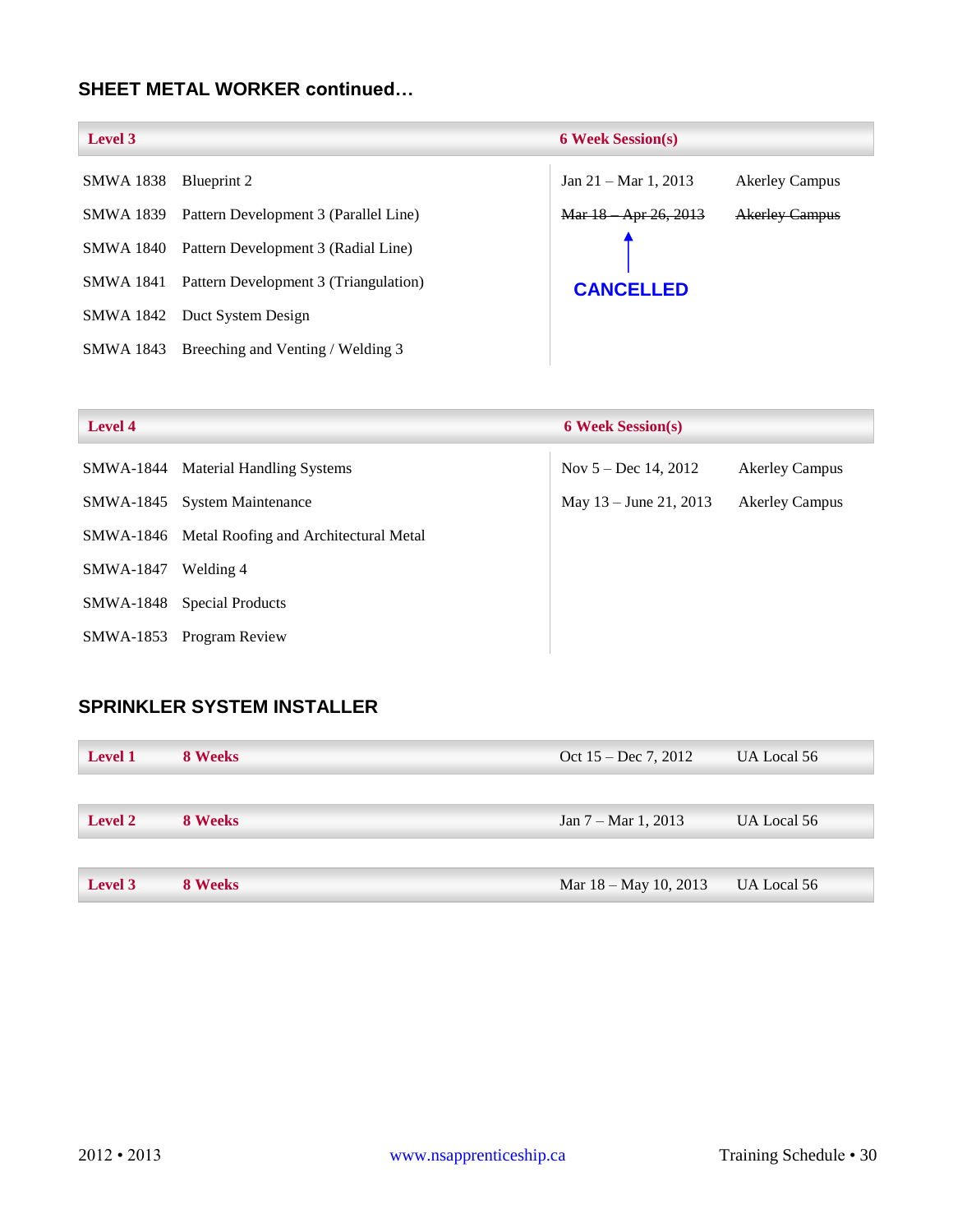### <span id="page-31-0"></span>**STEAMFITTER/PIPEFITTER**

| <b>Group A</b>   |                                                               | <b>5 Week Session(s)</b> |                       |
|------------------|---------------------------------------------------------------|--------------------------|-----------------------|
| STMA 0802        | Safety, Tools & Equipment                                     | Jan $14$ – Feb 15, 2013  | <b>Akerley Campus</b> |
| <b>STMA 0801</b> | Blueprint Reading & Interpretation 1 (Basic /<br>Residential) | Sep $24 - Oct 26, 2012$  | Marconi Campus        |
| STMA 1810        | Pipe, Fittings & Piping Assembly 1A (Ferrous)                 | Nov $5 - Dec 7, 2012$    | Pictou Campus         |
| <b>STMA 1811</b> | Pipe, Fittings & Piping Assembly 1B (Non-Ferrous)             |                          |                       |
| STMA 1806        | Pipe, Fittings & Piping Assembly 2                            |                          |                       |

| <b>Group B</b>   |                                                                             | <b>6 Week Session(s)</b> |                       |
|------------------|-----------------------------------------------------------------------------|--------------------------|-----------------------|
| <b>STMA 1804</b> | Blueprint Reading & Interpretation 2 (Advanced<br>Residential / Commercial) | Sep 10 – Oct 19, 2012    | <b>Akerley Campus</b> |
| <b>STMA 1808</b> | Hydronic Heating 1 (Residential)                                            | Oct $29 - Dec 7, 2012$   | <b>Akerley Campus</b> |
| <b>STMA 1849</b> | Introduction to Electricity                                                 | Mar $11 -$ Apr 19, 2013  | <b>Akerley Campus</b> |
| <b>STMA 1807</b> | Blueprint Reading & Interpretation 3 (Commercial /<br>Industrial)           | Nov $5 - Dec$ 14, 2012   | Marconi Campus        |
| <b>STMA 1805</b> | Fuel / Electric Welding & Cutting                                           | Nov $5 - Dec$ 14, 2012   | Marconi Campus        |
| <b>STMA 1830</b> | <b>Specialty Piping Applications</b>                                        |                          |                       |

| <b>Group C</b>   |                                 |                  | <b>6 Week Session(s)</b>       |                       |
|------------------|---------------------------------|------------------|--------------------------------|-----------------------|
| <b>STMA 1809</b> | Hydronic Heating 2 (Commercial) |                  | Sep 10 – Oct 19, 2012          | <b>Akerley Campus</b> |
| <b>STMA 1848</b> | Pipe Bending                    |                  | Oct $29 - Dec 7, 2012$         | <b>Akerley Campus</b> |
| <b>STMA 1844</b> | Low Pressure Steam              | <b>CANCELLED</b> | Jan 14 – Feb 22, 2013          | <b>Akerley Campus</b> |
| STMA 1851        | Pipe Template Development       |                  | Apr 29 June 7, 2013            | <b>Akerley Campus</b> |
| STMA 1852        | Pipe Layout & Fabrication       |                  | Jan $7 - \text{Feb } 15, 2013$ | Marconi Campus        |
| <b>STMA 1853</b> | Gas Piping 1                    |                  | Jan 7 – Feb 15, 2013           | Marconi Campus        |
|                  |                                 |                  | Jan 14 – Feb 22, 2013          | Pictou Campus         |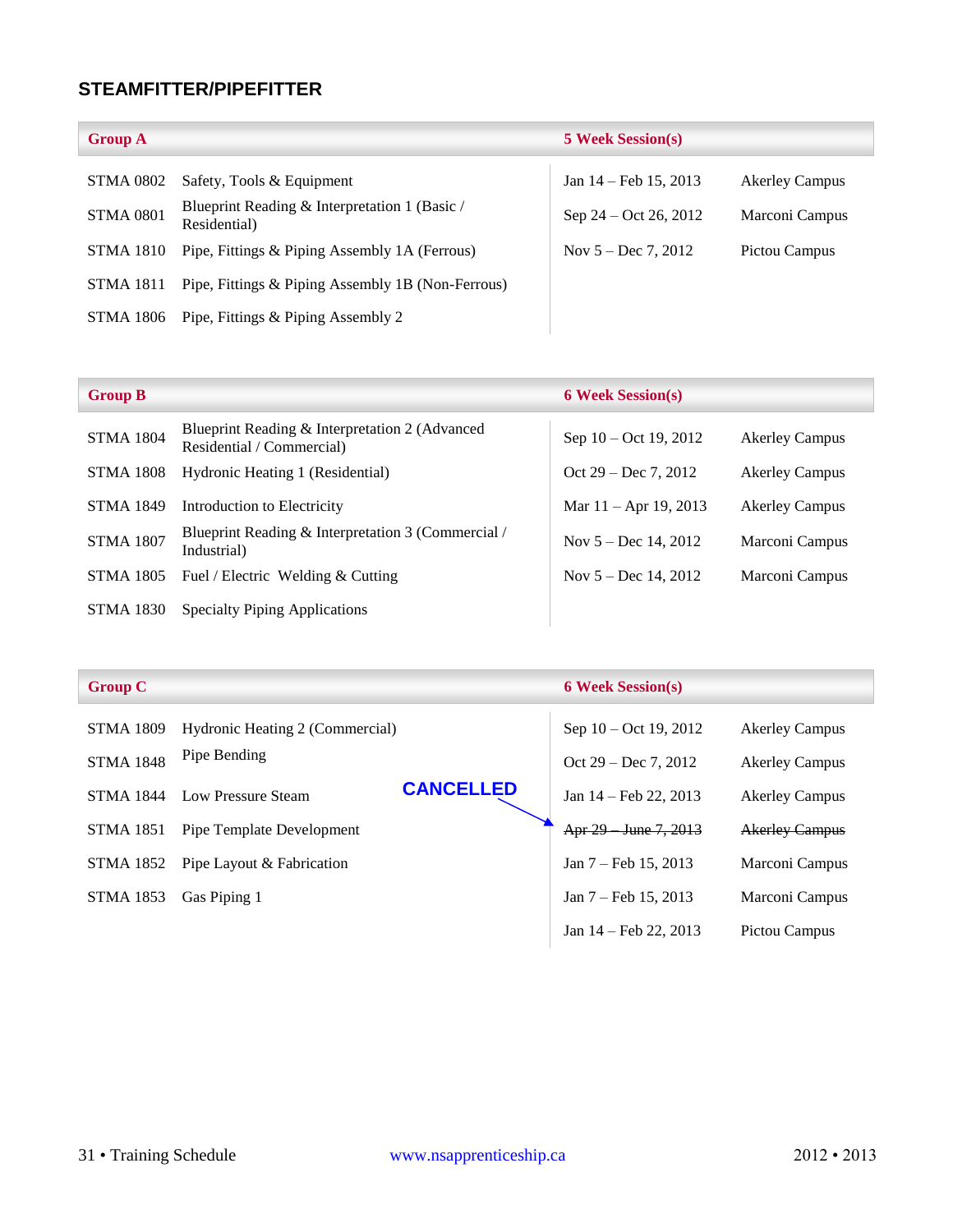### **STEAMFITTER/PIPEFITTER continued…**

| <b>Group D</b>   |                                                     | <b>7 Week Session(s)</b> |                       |
|------------------|-----------------------------------------------------|--------------------------|-----------------------|
| STMA 1854        | Gas Piping 2                                        | Mar $11 -$ Apr 26, 2013  | <b>Akerley Campus</b> |
| STMA 1855        | Refrigeration / Instrumentation                     | Feb $25 -$ Apr 12, 2013  | Marconi Campus        |
| STMA 1846        | Specialty Steamfitting-Pipefitting Systems          | Feb $25 -$ Apr 12, 2013  | Marconi Campus        |
|                  | STMA 1840 Pumps / Compressors & Hydraulic Systems 1 | Mar $4 -$ Apr 19, 2013   | Pictou Campus         |
| STMA 1850        | Pumps / Compressors & Hydraulic Systems 2           |                          |                       |
|                  | STMA 1856 High Pressure Steam                       |                          |                       |
| <b>STMA 1857</b> | Program Review                                      |                          |                       |

### <span id="page-32-0"></span>**TRUCK AND TRANSPORT MECHANIC**

| Level 1                                                                                        | <b>7 Week Session(s)</b> |  |
|------------------------------------------------------------------------------------------------|--------------------------|--|
| For information about Level 1 training, see the entry for <b>Heavy Duty Equip Technician</b> . |                          |  |
| $\blacktriangleright$ Level 2                                                                  | <b>7 Week Session(s)</b> |  |

| For information about Level 2 training, see the entry for <b>Heavy Duty Equip Technician</b> . |  |  |
|------------------------------------------------------------------------------------------------|--|--|

| Level 3                 |                                                                                    | 6/7 Week Session(s)                                                                                                                             |
|-------------------------|------------------------------------------------------------------------------------|-------------------------------------------------------------------------------------------------------------------------------------------------|
| TTMA-1801               | Frame & Suspension Systems                                                         | *Course IMPA-1820, HVAC Systems, will be<br>offered during one extra week of training at the                                                    |
| TTMA 1802               | Wheels, Steering $\&$ Alignment                                                    | end of each session. This extra week is only                                                                                                    |
| <b>TTMA 1803</b>        | Gasoline Fuel Injection Systems                                                    | required for individuals who have completed<br>the old Group B training.                                                                        |
| TTMA-1807<br>TTMA-1806  | Automatic Transmissions and Torque<br>Converters<br>Dual Air and ABS Brake Systems | Jan $7 - \text{Feb } 15, 2013$<br>(*plus extra week [Feb $18th$ to<br><b>Akerley Campus</b><br>Feb $22nd$ for IMPA-1820, if                     |
| TTMA-1808<br>*IMPA-1820 | <b>Cab Components</b><br><b>*HVAC Systems</b>                                      | required)<br>Feb $25 -$ Apr 5, 2013<br><b>Akerley Campus</b><br>$(*$ plus extra week [Apr 8th to<br>Apr $12th$ ] for IMPA-1820, if<br>required) |
|                         | (if required)                                                                      | May $6 -$ Jun 21, 2013<br>(*plus extra week [June $24th$ to<br><b>Akerley Campus</b><br>June $28th$ ] for IMPA-1820, if<br>required)            |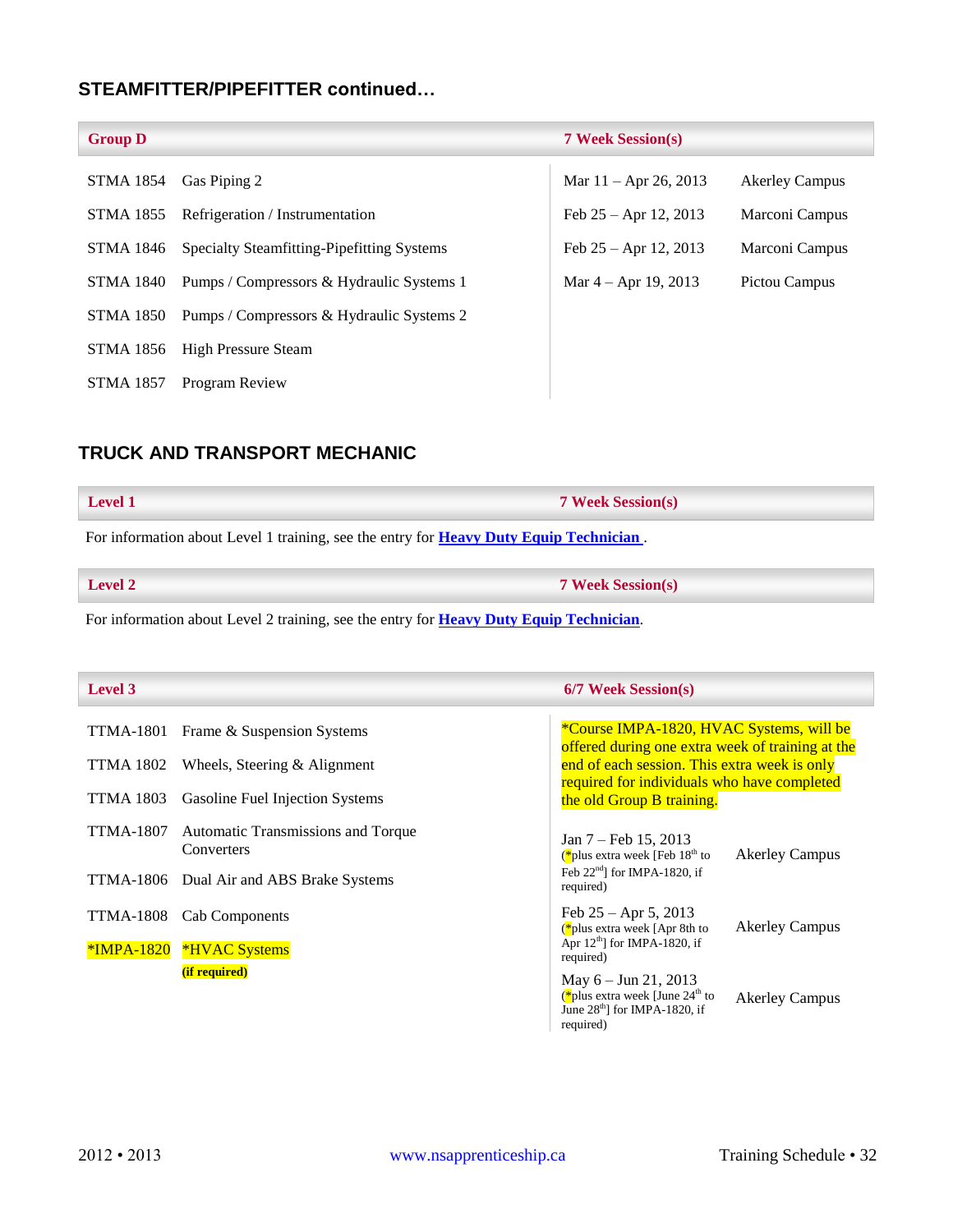### **TRUCK AND TRANSPORT MECHANIC continued…**

| <b>Group D</b>   |                                                   | <b>5 Week Session(s)</b> |                       |
|------------------|---------------------------------------------------|--------------------------|-----------------------|
|                  | TTMA 1815 Preventative Maintenance and Inspection | Mar $4 -$ Apr 5, 2013    | <b>Akerley Campus</b> |
| TTMA 1816        | Fuel Systems 2                                    | Apr 15 - May 17, 2013    | <b>Akerley Campus</b> |
| <b>TTMA 1817</b> | Electronic Control and Monitoring Systems         |                          |                       |
| <b>TTMA 1818</b> | Engine Diagnosis                                  |                          |                       |
| <b>TTMA 1819</b> | Program Review                                    |                          |                       |

### <span id="page-33-0"></span>**WELDER**

| <b>New Level 1</b> | 8 Week Session(s) $(10:30 \text{ am} - 5:00 \text{ pm})$ |
|--------------------|----------------------------------------------------------|
|--------------------|----------------------------------------------------------|

For information about Level 1 training, see the entry for **[Metal Fabricator \(Fitter\) / Welder](#page-22-1)**.

| <b>New Level 2</b> | 6 Week Session(s) $(10:30 \text{ am} - 5:00 \text{ pm})$ |                        |                       |
|--------------------|----------------------------------------------------------|------------------------|-----------------------|
|                    | WLDA 1837 Cutting and Gouging                            | Nov $5 - Dec$ 14, 2012 | <b>Akerley Campus</b> |
|                    | WLDA 1838 Quality Control / Weld Faults                  |                        |                       |
|                    | WLDA 1839 SMAW (Fillet and Groove Weld)                  |                        |                       |
|                    | WLDA 1840 GMAW (Fillet and Groove Weld)                  |                        |                       |
| <b>WLDA 1841</b>   | GTAW (Fillet and Groove Weld)<br>(2 week course)         |                        |                       |

| 7 Week Session(s) $(10:30 \text{ am} - 5:00 \text{ pm})$<br><b>Old Level 3</b> |                             |                                |                       |
|--------------------------------------------------------------------------------|-----------------------------|--------------------------------|-----------------------|
| WLDA1813                                                                       | $SMAW$ (Pipe $& Tubing$ )   | Jan $14 - \text{Mar } 1, 2013$ | <b>Akerley Campus</b> |
| WLDA1815                                                                       | GMAW (Pipe & Tubing)        | Mar $11 -$ Apr 26, 2013        | <b>Akerley Campus</b> |
| WLDA1818                                                                       | GTAW (Pipe & Tubing)        |                                |                       |
| WLDA1819                                                                       | <b>GTAW</b> (Exotic Metals) |                                |                       |
| WLDA1820                                                                       | <b>Special Processes</b>    |                                |                       |
| WLDA1823                                                                       | FCAW (Pipe & Tubing)        |                                |                       |
| <b>WLDA1824</b>                                                                | Program Review              |                                |                       |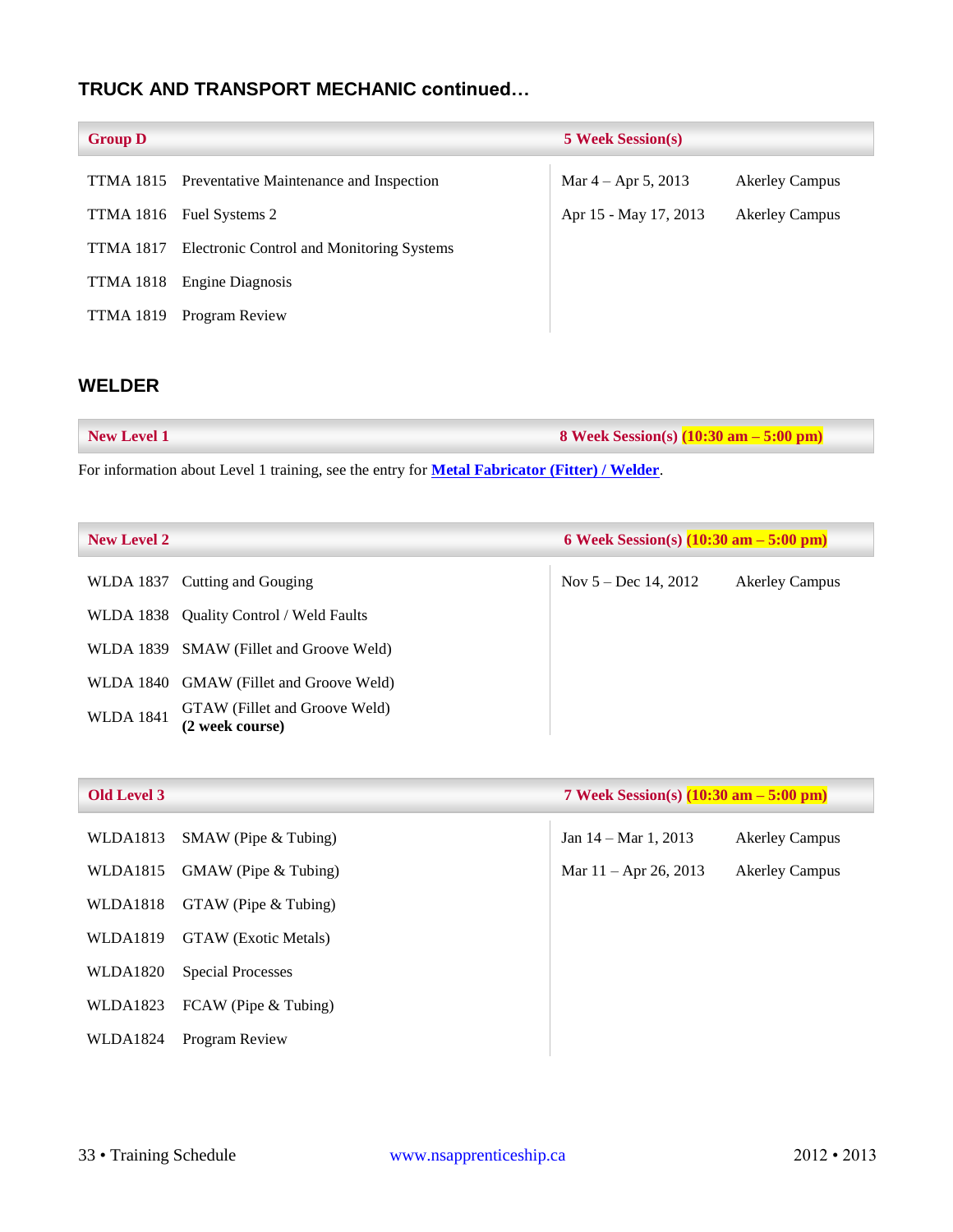### **WELDER continued…**

| Old Level 3 (part-time, evenings/weekends) |                             | Multiple Week Session(s) $(10:30 \text{ am} - 5:00 \text{ pm})$ |                        |
|--------------------------------------------|-----------------------------|-----------------------------------------------------------------|------------------------|
| WLDA1813                                   | $SMAW$ (Pipe $& Tubing$ )   | Oct $15 - \text{Mar } 8, 2013$                                  | <b>Burridge Campus</b> |
| WLDA1815                                   | GMAW (Pipe & Tubing)        |                                                                 |                        |
| WLDA1818                                   | GTAW (Pipe & Tubing)        |                                                                 |                        |
| WLDA1819                                   | <b>GTAW</b> (Exotic Metals) |                                                                 |                        |
| WLDA1820                                   | <b>Special Processes</b>    |                                                                 |                        |
| WLDA1823                                   | FCAW (Pipe & Tubing)        |                                                                 |                        |
| <b>WLDA1824</b>                            | Program Review              |                                                                 |                        |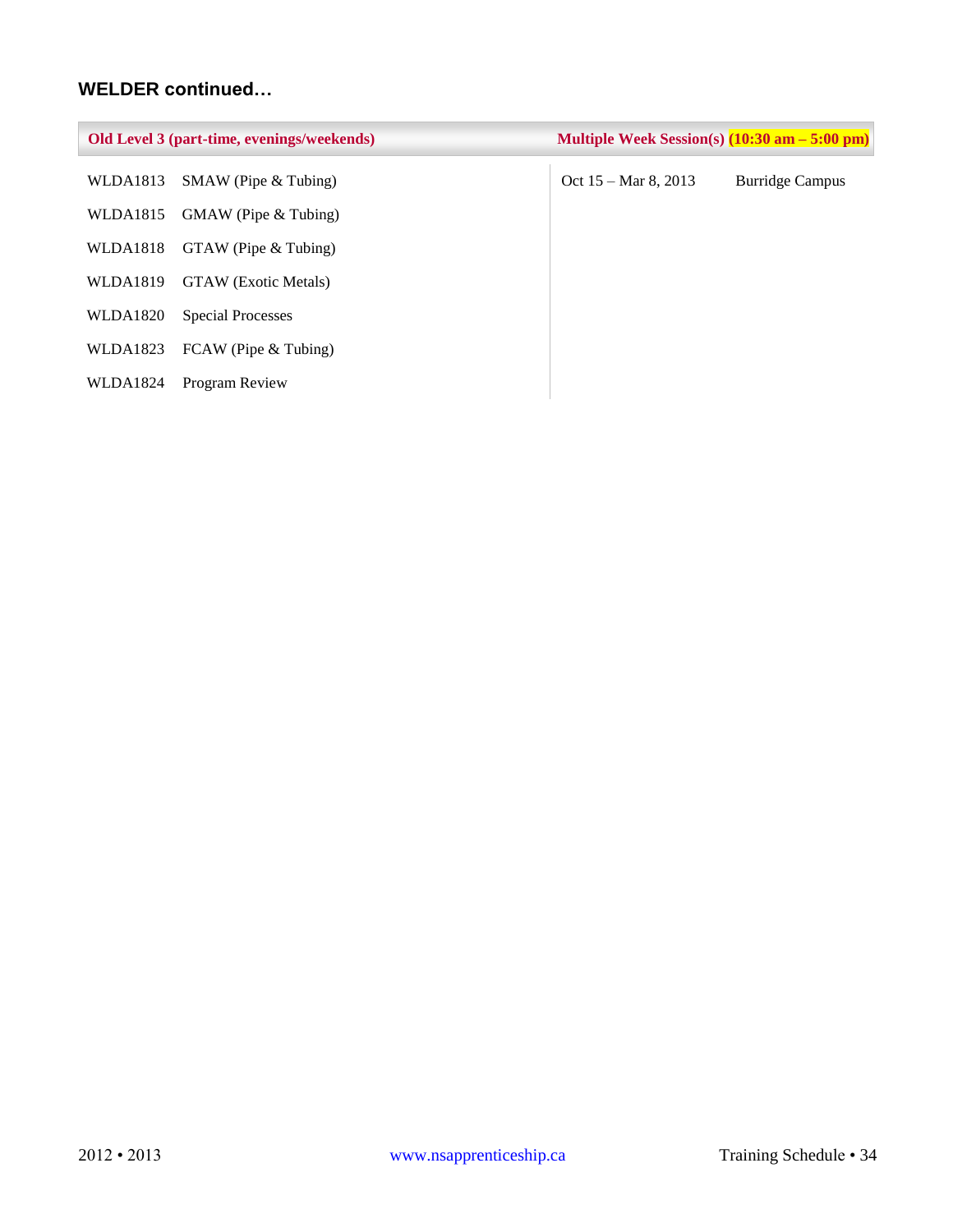### <span id="page-35-0"></span>**General Information - Examinations**

To be eligible to write a certification examination, you must complete all the practical and technical training components of your apprenticeship program, and this completion must be verified by a Training Officer. Once your eligibility has been confirmed, you will be asked to submit an exam application form indicating a 'preferred' exam date and location. The form is available on our website: [www.nsapprenticeship.ca/forms\\_and\\_publications/Exam\\_App.pdf](http://www.nsapprenticeship.ca/forms_and_publications/Exam_App.pdf)

Please consult the examination schedule in this booklet for exam dates.

Your application, along with the applicable fee, must be received at the Halifax Office of the Division **prior to the "apply before" date indicated for the requested exam session**. Applications received after the application deadline will be processed for the next available examination sitting.

A confirmation letter will be sent to you 10 days prior to the examination date. Do **not** attend an examination sitting without this written confirmation.

#### **Exam Checklist**

- Arrive at least 15 minutes prior to the start of the examination
- Bring confirmation letter, photo ID (e.g. driver's license, passport, apprenticeship ID card), ordinary calculator (non-programmable and non-trade specific), a watch so that you can pace yourself
- Do **not** bring a cell phone to the exam sitting

The Division provides everything else you need for your exam, including pencils, scrap paper and code books (if applicable).

#### **What happens if you cannot write the exam on the scheduled exam date?**

If you are unable to write the exam on your scheduled exam date, you must notify the Division as soon as possible. Contact your Training Officer or telephone the Halifax Office at (902) 424-5651 or toll free at 1-800-494-5651. An exam may be rescheduled only once without penalty. Failure to provide at least 24 hours' notice is considered a no-show and your exam fee will be forfeited.

#### **When will you find out if you passed?**

Examination scoring will start on the Wednesday after the regularly scheduled examination sitting. The examination results (marks or information indicating if you were successful) will not be released over the telephone. They will be mailed to you within 10 business days.

#### <span id="page-35-1"></span>**Examination Locations**

Click [here](#page-6-2) or see page 6.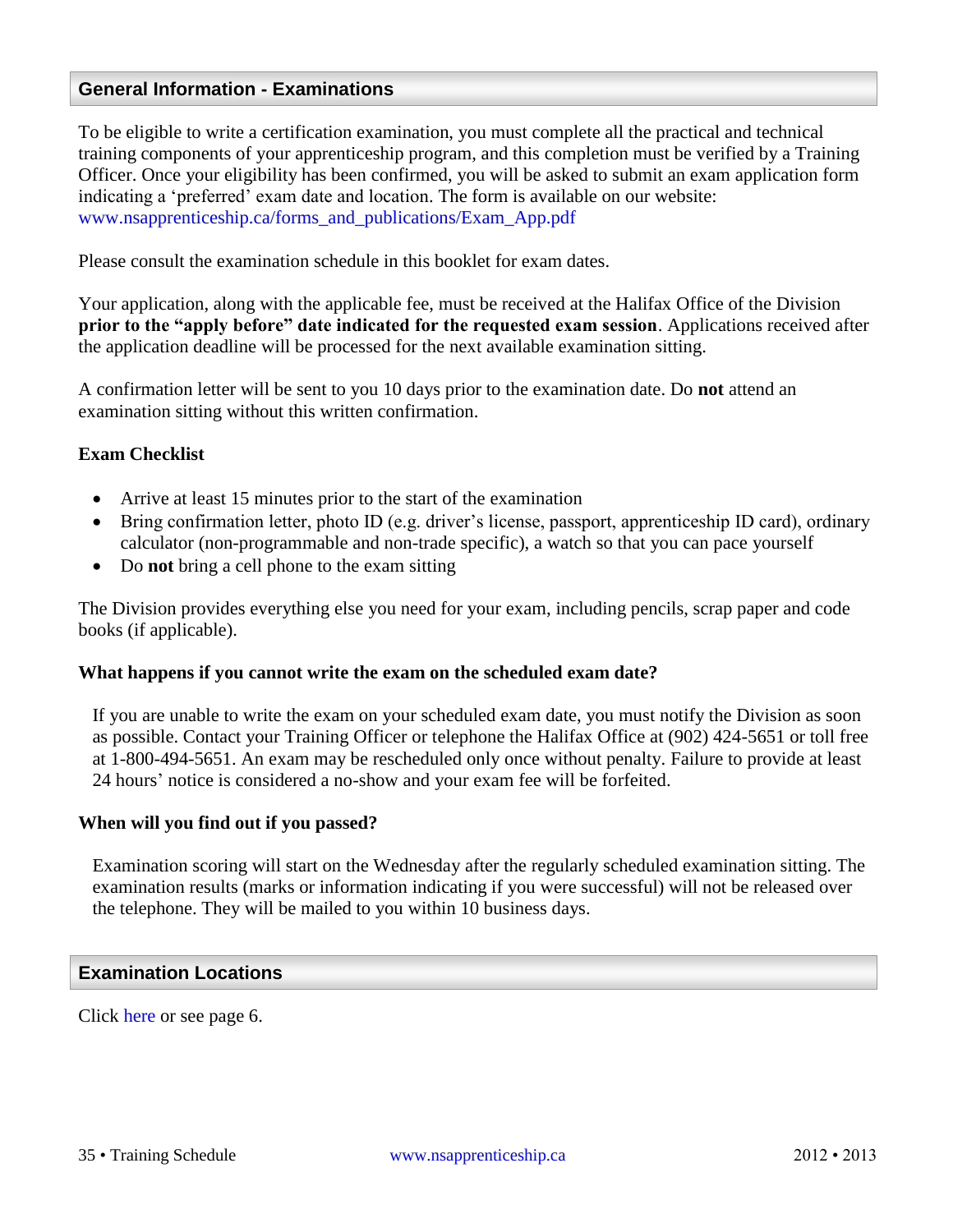### **Examination Schedule for 2012 • 2013**

<span id="page-36-0"></span>

| <b>Exam Dates</b><br>(9:30 am on Saturdays) | <b>Apply Before</b> | <b>Location</b>                                                                                                                                                                                                                                                                                                                                                                                                                                                                                                                                                                                                                                                                                                                                                                                                                                                                                                          | <b>Exam Sitting #</b> |  |  |
|---------------------------------------------|---------------------|--------------------------------------------------------------------------------------------------------------------------------------------------------------------------------------------------------------------------------------------------------------------------------------------------------------------------------------------------------------------------------------------------------------------------------------------------------------------------------------------------------------------------------------------------------------------------------------------------------------------------------------------------------------------------------------------------------------------------------------------------------------------------------------------------------------------------------------------------------------------------------------------------------------------------|-----------------------|--|--|
|                                             |                     | IT Campus (Halifax)                                                                                                                                                                                                                                                                                                                                                                                                                                                                                                                                                                                                                                                                                                                                                                                                                                                                                                      | 86265                 |  |  |
| September 15, 2012                          | August 17, 2012     | Marconi Campus (Sydney)                                                                                                                                                                                                                                                                                                                                                                                                                                                                                                                                                                                                                                                                                                                                                                                                                                                                                                  | 86266                 |  |  |
| October 13, 2012                            | September 14, 2012  | IT Campus (Halifax)                                                                                                                                                                                                                                                                                                                                                                                                                                                                                                                                                                                                                                                                                                                                                                                                                                                                                                      | 86267                 |  |  |
|                                             |                     | IT Campus (Halifax)                                                                                                                                                                                                                                                                                                                                                                                                                                                                                                                                                                                                                                                                                                                                                                                                                                                                                                      | 86275                 |  |  |
| November 3, 2012                            | October 5, 2012     | Marconi Campus (Sydney)<br>86268<br>IT Campus (Halifax)<br>86269<br><b>Burridge Campus (Yarmouth)</b><br>86271<br>Marconi Campus (Sydney)<br>86270<br>IT Campus (Halifax)<br>86272<br>IT Campus (Halifax)<br>86299<br>Marconi Campus (Sydney)<br>86273<br>IT Campus (Halifax)<br>86274<br><b>Burridge Campus (Yarmouth)</b><br>86310<br>Pictou Campus (Stellarton)<br>86276<br>IT Campus (Halifax)<br>86277<br>Marconi Campus (Sydney)<br>86297<br>IT Campus (Halifax)<br>86298<br>Marconi Campus (Sydney)<br>86278<br>IT Campus (Halifax)<br>86280<br>Marconi Campus (Sydney)<br>86281<br>Pictou Campus (Stellarton)<br>86279<br>IT Campus (Halifax)<br>86283<br>Kingstec Campus (Kentville)<br>86282<br>Pictou Campus (Stellarton)<br>86284<br>Pictou Campus (Stellarton)<br>86285<br>IT Campus (Halifax)<br>86286<br>Marconi Campus (Sydney)<br>86287<br>IT Campus (Halifax)<br>86288<br>IT Campus (Halifax)<br>86289 |                       |  |  |
|                                             |                     |                                                                                                                                                                                                                                                                                                                                                                                                                                                                                                                                                                                                                                                                                                                                                                                                                                                                                                                          |                       |  |  |
| December 15, 2012                           | November 16, 2012   |                                                                                                                                                                                                                                                                                                                                                                                                                                                                                                                                                                                                                                                                                                                                                                                                                                                                                                                          |                       |  |  |
|                                             |                     |                                                                                                                                                                                                                                                                                                                                                                                                                                                                                                                                                                                                                                                                                                                                                                                                                                                                                                                          |                       |  |  |
| February 9, 2013                            | January 11, 2013    |                                                                                                                                                                                                                                                                                                                                                                                                                                                                                                                                                                                                                                                                                                                                                                                                                                                                                                                          |                       |  |  |
|                                             |                     |                                                                                                                                                                                                                                                                                                                                                                                                                                                                                                                                                                                                                                                                                                                                                                                                                                                                                                                          |                       |  |  |
| February 23, 2013                           | January 25, 2013    |                                                                                                                                                                                                                                                                                                                                                                                                                                                                                                                                                                                                                                                                                                                                                                                                                                                                                                                          |                       |  |  |
|                                             |                     |                                                                                                                                                                                                                                                                                                                                                                                                                                                                                                                                                                                                                                                                                                                                                                                                                                                                                                                          |                       |  |  |
| March 2, 2013                               | February 1, 2013    |                                                                                                                                                                                                                                                                                                                                                                                                                                                                                                                                                                                                                                                                                                                                                                                                                                                                                                                          |                       |  |  |
|                                             |                     |                                                                                                                                                                                                                                                                                                                                                                                                                                                                                                                                                                                                                                                                                                                                                                                                                                                                                                                          |                       |  |  |
|                                             |                     |                                                                                                                                                                                                                                                                                                                                                                                                                                                                                                                                                                                                                                                                                                                                                                                                                                                                                                                          |                       |  |  |
| April 6, 2013                               | March 8, 2013       |                                                                                                                                                                                                                                                                                                                                                                                                                                                                                                                                                                                                                                                                                                                                                                                                                                                                                                                          |                       |  |  |
|                                             |                     |                                                                                                                                                                                                                                                                                                                                                                                                                                                                                                                                                                                                                                                                                                                                                                                                                                                                                                                          |                       |  |  |
| April 13, 2013                              | March 15, 2013      |                                                                                                                                                                                                                                                                                                                                                                                                                                                                                                                                                                                                                                                                                                                                                                                                                                                                                                                          |                       |  |  |
|                                             |                     |                                                                                                                                                                                                                                                                                                                                                                                                                                                                                                                                                                                                                                                                                                                                                                                                                                                                                                                          |                       |  |  |
| April 20, 2013                              | March 22, 2013      |                                                                                                                                                                                                                                                                                                                                                                                                                                                                                                                                                                                                                                                                                                                                                                                                                                                                                                                          |                       |  |  |
|                                             |                     |                                                                                                                                                                                                                                                                                                                                                                                                                                                                                                                                                                                                                                                                                                                                                                                                                                                                                                                          |                       |  |  |
|                                             |                     |                                                                                                                                                                                                                                                                                                                                                                                                                                                                                                                                                                                                                                                                                                                                                                                                                                                                                                                          |                       |  |  |
| April 27, 2013                              | March 29, 2013      |                                                                                                                                                                                                                                                                                                                                                                                                                                                                                                                                                                                                                                                                                                                                                                                                                                                                                                                          |                       |  |  |
|                                             |                     |                                                                                                                                                                                                                                                                                                                                                                                                                                                                                                                                                                                                                                                                                                                                                                                                                                                                                                                          |                       |  |  |
| May 4, 2013                                 | April 5, 2013       |                                                                                                                                                                                                                                                                                                                                                                                                                                                                                                                                                                                                                                                                                                                                                                                                                                                                                                                          |                       |  |  |
| May 25, 2013                                |                     |                                                                                                                                                                                                                                                                                                                                                                                                                                                                                                                                                                                                                                                                                                                                                                                                                                                                                                                          |                       |  |  |
|                                             | April 26, 2013      |                                                                                                                                                                                                                                                                                                                                                                                                                                                                                                                                                                                                                                                                                                                                                                                                                                                                                                                          |                       |  |  |
| June 1, 2013                                | May 3, 2013         |                                                                                                                                                                                                                                                                                                                                                                                                                                                                                                                                                                                                                                                                                                                                                                                                                                                                                                                          |                       |  |  |
| June 8, 2013                                | May 10, 2013        |                                                                                                                                                                                                                                                                                                                                                                                                                                                                                                                                                                                                                                                                                                                                                                                                                                                                                                                          |                       |  |  |
| June 15, 2013                               | May 17, 2013        | Marconi Campus (Sydney)                                                                                                                                                                                                                                                                                                                                                                                                                                                                                                                                                                                                                                                                                                                                                                                                                                                                                                  | 86290                 |  |  |
| June 22, 2013                               | May 24, 2013        | IT Campus (Halifax)                                                                                                                                                                                                                                                                                                                                                                                                                                                                                                                                                                                                                                                                                                                                                                                                                                                                                                      | 86291                 |  |  |
| July 26, 2013                               | June 27, 2013       | Marconi Campus (Sydney)                                                                                                                                                                                                                                                                                                                                                                                                                                                                                                                                                                                                                                                                                                                                                                                                                                                                                                  | 86292                 |  |  |
| July 27, 2013                               | June 28, 2013       | IT Campus (Halifax)                                                                                                                                                                                                                                                                                                                                                                                                                                                                                                                                                                                                                                                                                                                                                                                                                                                                                                      | 86293                 |  |  |
| August 2, 2013                              | July 4, 2013        | Marconi Campus (Sydney)                                                                                                                                                                                                                                                                                                                                                                                                                                                                                                                                                                                                                                                                                                                                                                                                                                                                                                  | 86294                 |  |  |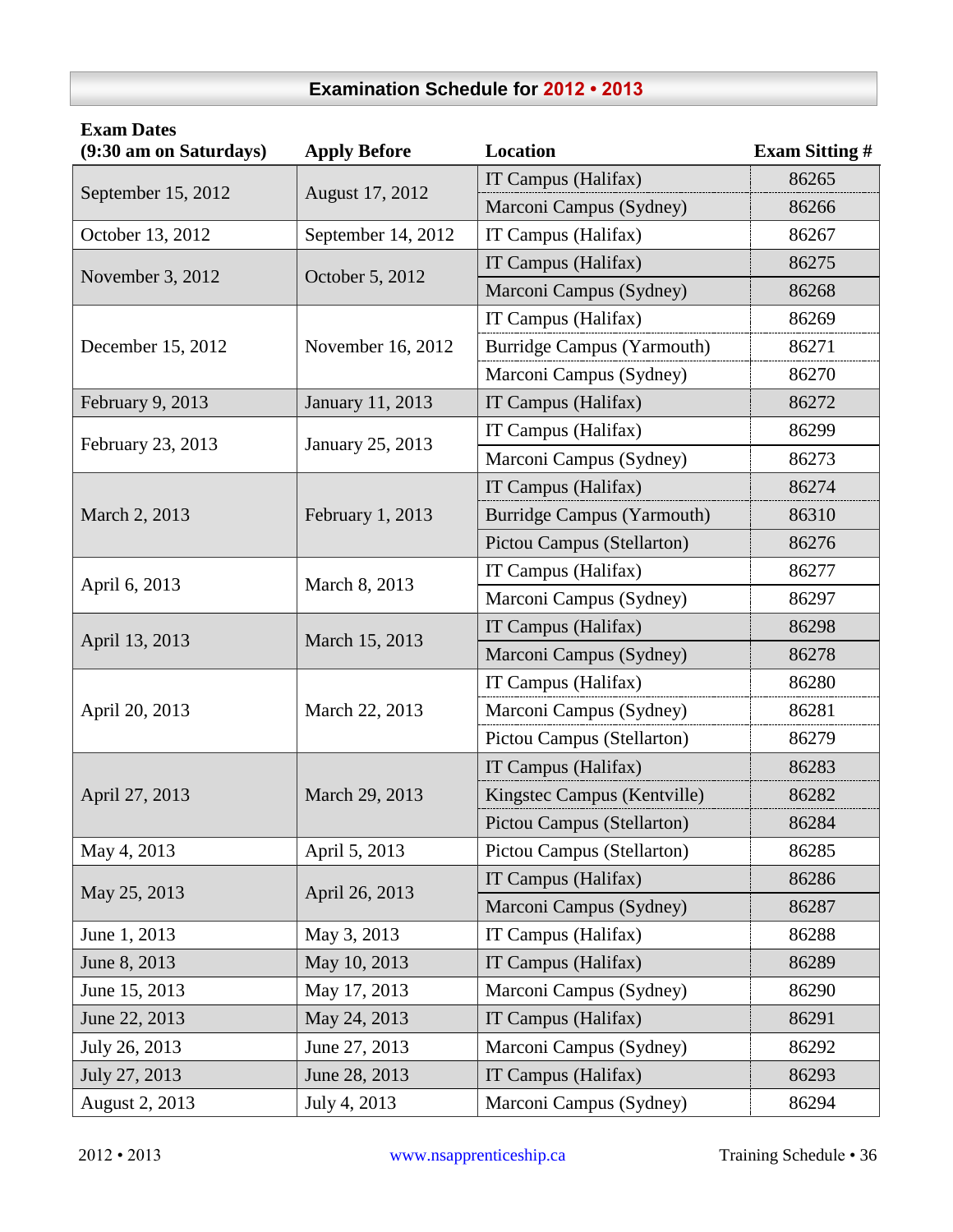#### **Contact Information**

<span id="page-37-0"></span>For further information about Apprenticeship Training, please visit our website **[www.nsapprenticeship.ca](http://www.nsapprenticeship.ca/)**

<span id="page-37-1"></span>You may also contact one of the following Department of Labour and Advanced Education's Apprenticeship Training Division offices.

#### **Toll Free: 1-800-494-5651**

Labour and Advanced Education Apprenticeship Training Division 80 Logan Road, Bridgewater, NS B4V 3J8 Tel: (902) 543-0649, Fax: (902) 543-0648

#### **Halifax (Head Office) Sydney**

Labour and Advanced Education Apprenticeship Training Division 2021 Brunswick Street, PO Box 578, Halifax, NS B3J 2S9 Tel: (902) 424-5651, Fax: (902) 424-0717

#### **Kentville Truro**

Labour and Advanced Education Apprenticeship Training Division Suite 202, 10 Webster Street, Kentville, NS B4N 1H7 Tel: (902) 679-6203, Fax: (902) 679-6235

#### **New Glasgow Yarmouth**

Labour and Advanced Education Apprenticeship Training Division 187 Terra Cotta Drive, New Glasgow, NS B2H 6B6 Tel: (902) 755-8540, Fax: (902) 928-3697

#### **Bridgewater Port Hawkesbury**

Labour and Advanced Education Apprenticeship Training Division c/o NSCC Strait Area Campus 226 Reeves Street, Port Hawkesbury, NS B9A 2A2 Tel: (902) 625-3761, Fax: (902) 625-4264

Labour and Advanced Education Apprenticeship Training Division 338 Charlotte Street, Sydney, NS B1P 1C8 Tel: (902) 563-2149, Fax: (902) 563-3491

Labour and Advanced Education Apprenticeship Training Division Suite 3 - 60 Lorne Street, Truro, NS B2N 3K3 Tel: (902) 893-5988, Fax: (902) 893-6104

Labour and Advanced Education Apprenticeship Training Division c/o NSCC Burridge Campus 372 Pleasant Street, Yarmouth, NS B5A 2L2 Tel: (902) 742-0775, Fax: (902) 742-5660





**Labour and Advanced Education**